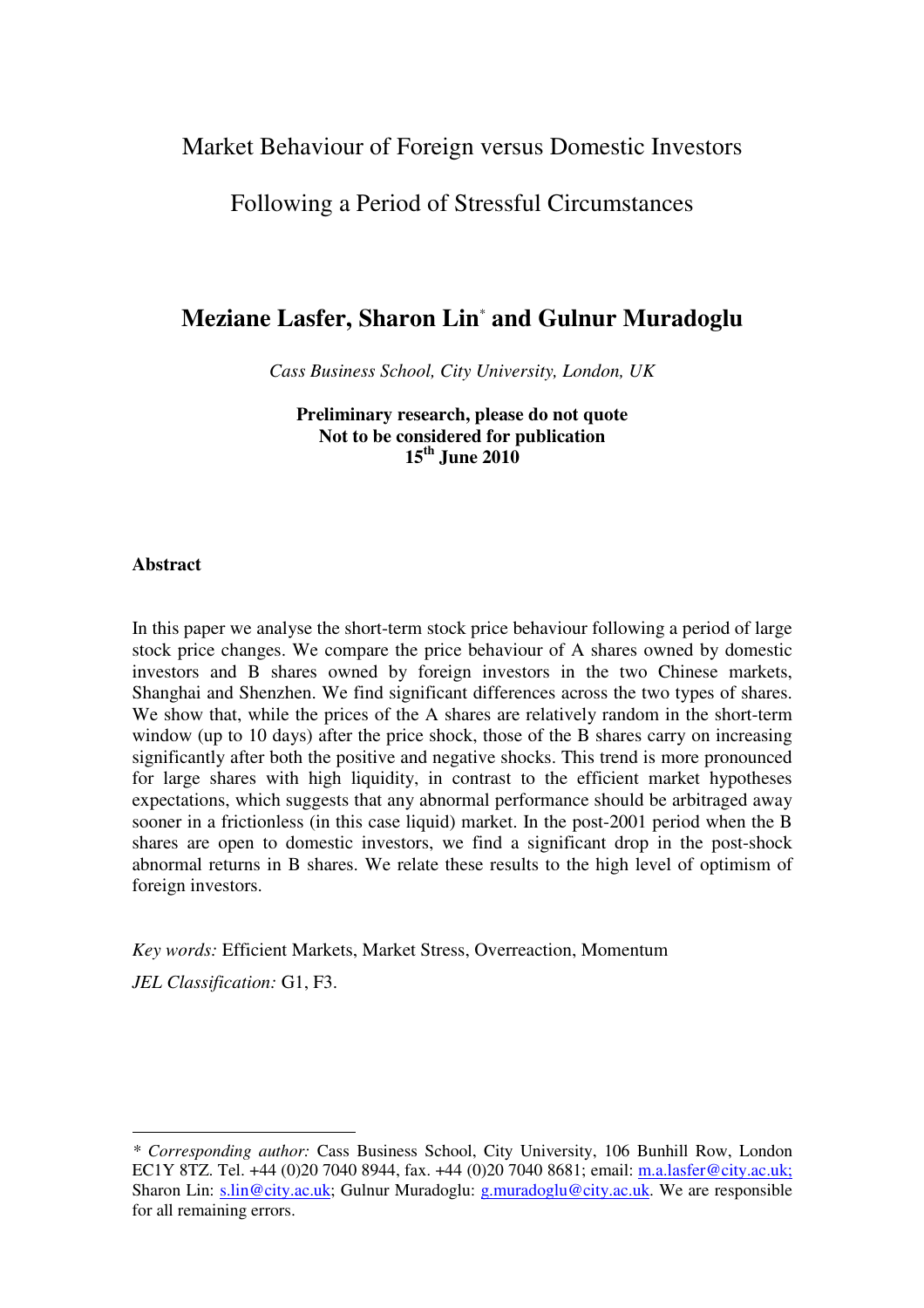# **Market Behaviour of Foreign versus Domestic Investors Following a Period of Stressful Circumstances**

#### **1. Introduction**

Under the efficient market hypothesis, share prices reflect all information available to market participants. This hypothesis precludes any abnormal profit opportunities as share price changes cannot be predicted and past returns are not correlated with future returns. However, recent empirical studies report that past prices can predict future price movements and that investment strategies based on historical returns can generate subsequent risk-adjusted abnormal returns. Starting with DeBondt and Thaler (1985, 1987) and Jegadesh and Titman (1993), a number of studies provide evidence in favor of long-run overreaction and short-term momentum, and conclude that markets have a tendency to overreact over a medium-term and underreact at long-run horizons as information is not immediately, fully and appropriately compounded in share prices the moment it is released.<sup>1</sup> This evidence suggests that markets are not efficient and that trading profits can be obtained by following some set of appropriately designed trading strategies. Other studies, on the other hand, suggest that any deviation from the efficient market hypothesis that results in abnormal returns over the short- or the long-term is likely to be due to chance and sample-specific or that, even if the anomalies existed in the sample period in which they were first identified, they tend to disappear once detected and made public (See Fama, 1998, and Schwert, 2003, for a review of market anomalies and efficiency issues). Khandani and Lo (2007) show that contrarian strategies are in recent years less profitable. They back-tested a proxy for a typical strategy, involving buying the previous day's losing stocks and selling the winners. Such a strategy would have delivered a daily return of 1.38% before (substantial) costs in 1995 but the return fell steadily to 0.15% a day in 2006.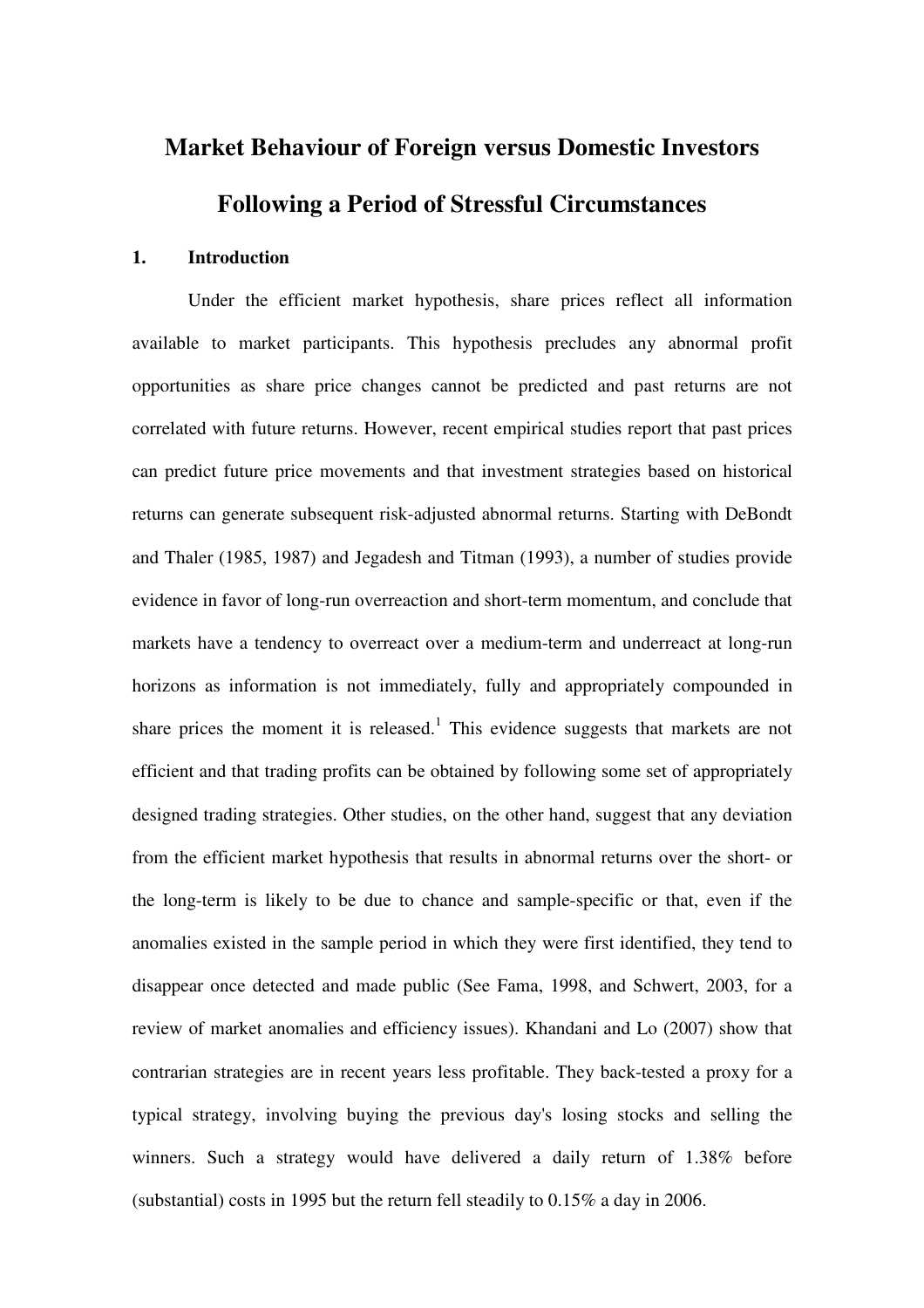The purpose of this paper is to contribute to this debate by examining the daily stock market behavior of foreign and domestic investors following large price changes which we refer to as "shocks" or "stressful circumstances". Chinese stock markets constitute an excellent laboratory for this work due to the two types of shares, A and B that can be traded by domestic investors and by foreign investors respectively. We investigate whether underreaction or overreaction exists in these two types of shares, reflecting the differences in the market perception of the two types of investors that owns them; whether the post-shock reaction changes through time; and whether the post-shock reaction is related to differences in market liquidity across these stocks. We expand the previous literature on stock returns by investigating the circumstances under which the momentum anomaly and the well documented biases, such as over-reaction, trend-following, and optimism, considered in the literature to drive this phenomenon, are observed for both or only one particular type of investor. In addition to the possible home bias measured through the country of origin of the investors, we investigate if the post-shock biases are triggered by the liquidity of the shares measured by volume of trade, previous performance (momentum), and market capitalization. We also document whether after the abolition in 2001 of the limitations of the country of origin of the traders, this bias was reduced. This test gives us an additional opportunity to investigate if market behavior converges following the change in the identity of the trader.

Our approach differs from much of the existing literature. First, unlike Lasfer, Melnik and Thomas (2003), we focus on individual-company price performance, not indices. In contrast to previous studies that used individual stock price data (e.g., Bremer and Sweeney, 1991; Cox and Peterson, 1994; Park, 1995), we overcome the associated problems of attempting to isolate differences in the risk profile of the individual stocks by relating each firm's stock returns to its level of risk. We consider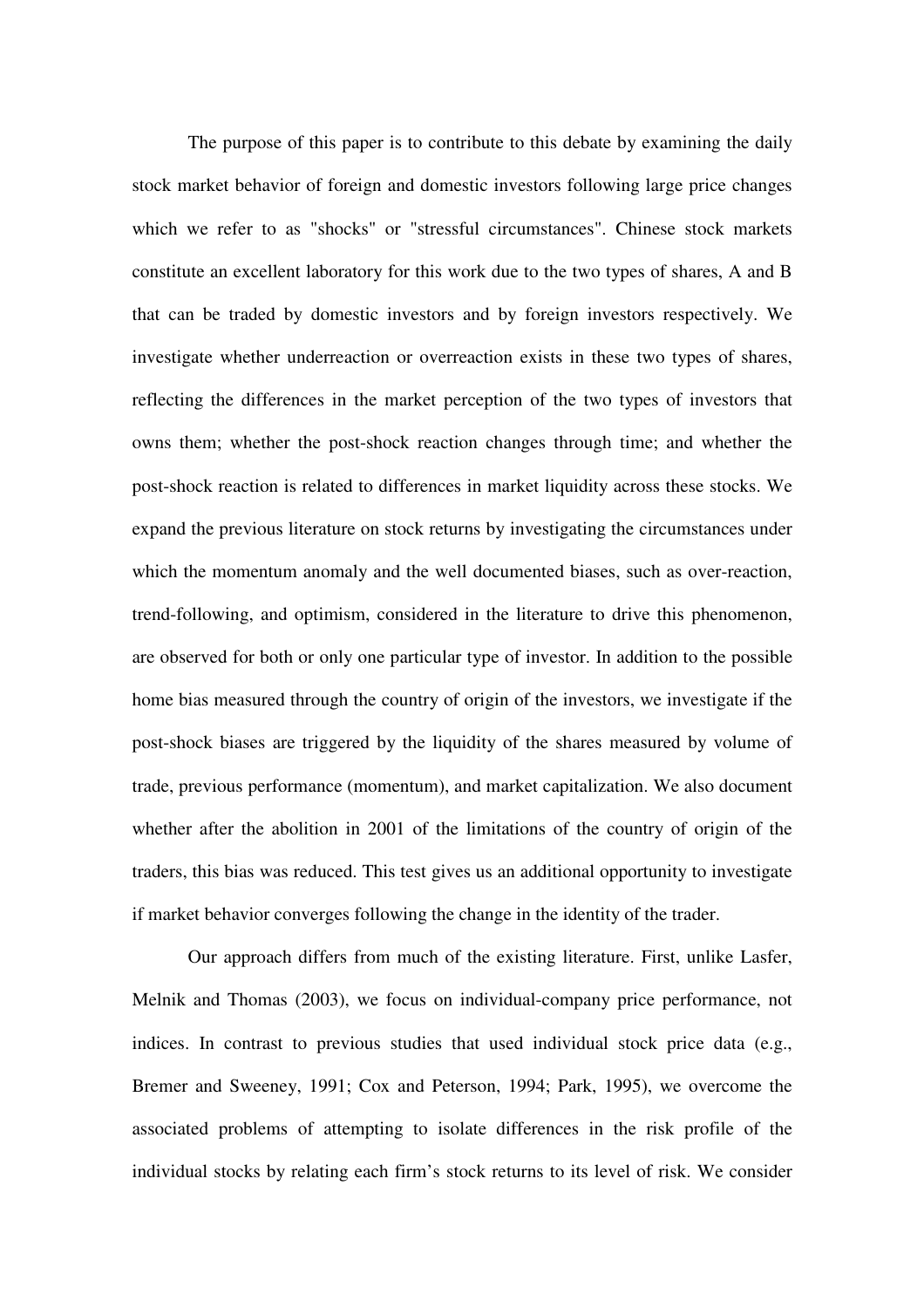each individual stock in terms of its historic price volatility both in identifying shocks and in evaluating that stock's post-shock performance. In addition, we investigate the post-shock performance taking account of the stock's size and other factors that are expected to affect the size of the shock and the speed with which it is absorbed. Second, following previous studies that have looked at indices or long-term returns (e.g., Brown, et al., 1988; Cox and Peterson, 1994; Howe, 1986; Lasfer et al, 2003; and Lehman, 1990), we analyze the momentum and reversal behavior over short-time periods.

Our motivation has theoretical as well as practical grounds. First, we use international data to test the predominantly US evidence. Fama and French (1996) argue that tests based on international data are desirable to establish whether US evidence is indicative of the general behaviour or is a special case. Second, the importance of further investigation is emphasised by the interest of fund managers in formulating portfolio strategies to exploit such a possible reaction and by the recent unprecedented volatility in stock prices and rapid growth in hedge funds. Large price shocks create both a potential for large profits and an increase in risks. However, we expect any predictability in post-shock responses to be quickly arbitraged away and that overreaction or underreaction would diminish over time because of the increase in the speed of transmission of financial data, and the pressures on fund managers and hedge funds to capture any predictable post-shock reactions. This arbitrage activity is likely to depend on a set of characteristics of the stock and the trader. In particular, we expect the arbitrage to be more difficult in less-liquid stock.<sup>2</sup> Thus, we anticipate that post-shock returns in these stocks would take longer to be absorbed and dissipated. In addition, we consider that the arbitrage will depend on the identity of the trader and how distant is the trader to the location of the stock (Mitchell, Pulvino and Stafford, 2002). Therefore, we hypothesize that since A shares are owned by local investors, they will be more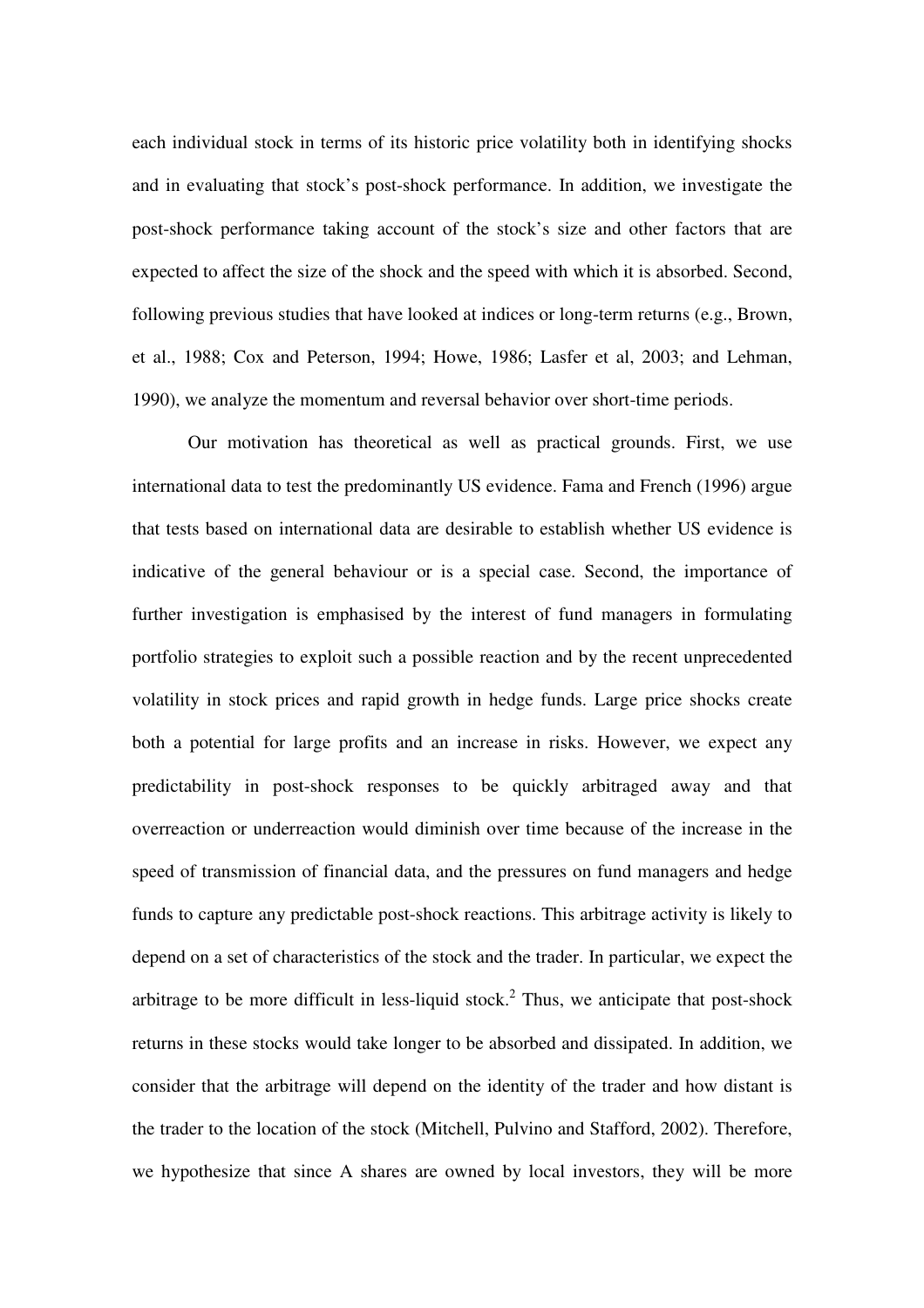likely to be arbitraged than B shares. Third, the distinction between foreign and local investors allows us to test some behavioural finance hypotheses. We test whether abnormal profit opportunities after price shocks are due to behavioural biases in human nature. In particular, we investigate the three well documented biases, overreaction, trend-following and optimism in a coherent framework and describe the conditions that trigger them. International fund managers are keen on exploiting such biases to come up with successful trading strategies. Large price shocks in the Chinese A and B shares constitute a potential for large profits if predictable post-shock reactions can be traced and, because of liquidity issues, post shock returns will take longer to be arbitraged away, resulting in persistence in stock prices after the shocks. Finally, previous studies have documented some specificities in the trading patterns of Chinese investors that lead to a lack of predictability of the trades of institutional and individual investors due probably to the speculative nature of Chinese equity markets (see Mei, Scheinkman, and Xiong, 2005), the relatively inexperienced Chinese individual investors and differences in their trading behaviour. Ng and Wu (2007) report that less wealthy individual investors are contrarians, but Chinese institutions adopt momentum strategies, some wealthy individuals tend to behave like institutions when they buy stocks, but behave like less wealthy individuals when they sell, individual investors at large have no predictive power for future stock returns.

We use a very rich dataset that includes all shares traded in Shanghai and Shenzhen stock exchanges since their establishment in the early 1990s to 2004. We first compute the daily returns of each stock and then compare each of these returns to the average return in the previous 60 days. If the difference in these returns is higher than two standard deviations, we consider that return as a shock and assess the subsequent 10 days returns. The results show significant differences between the two types of shares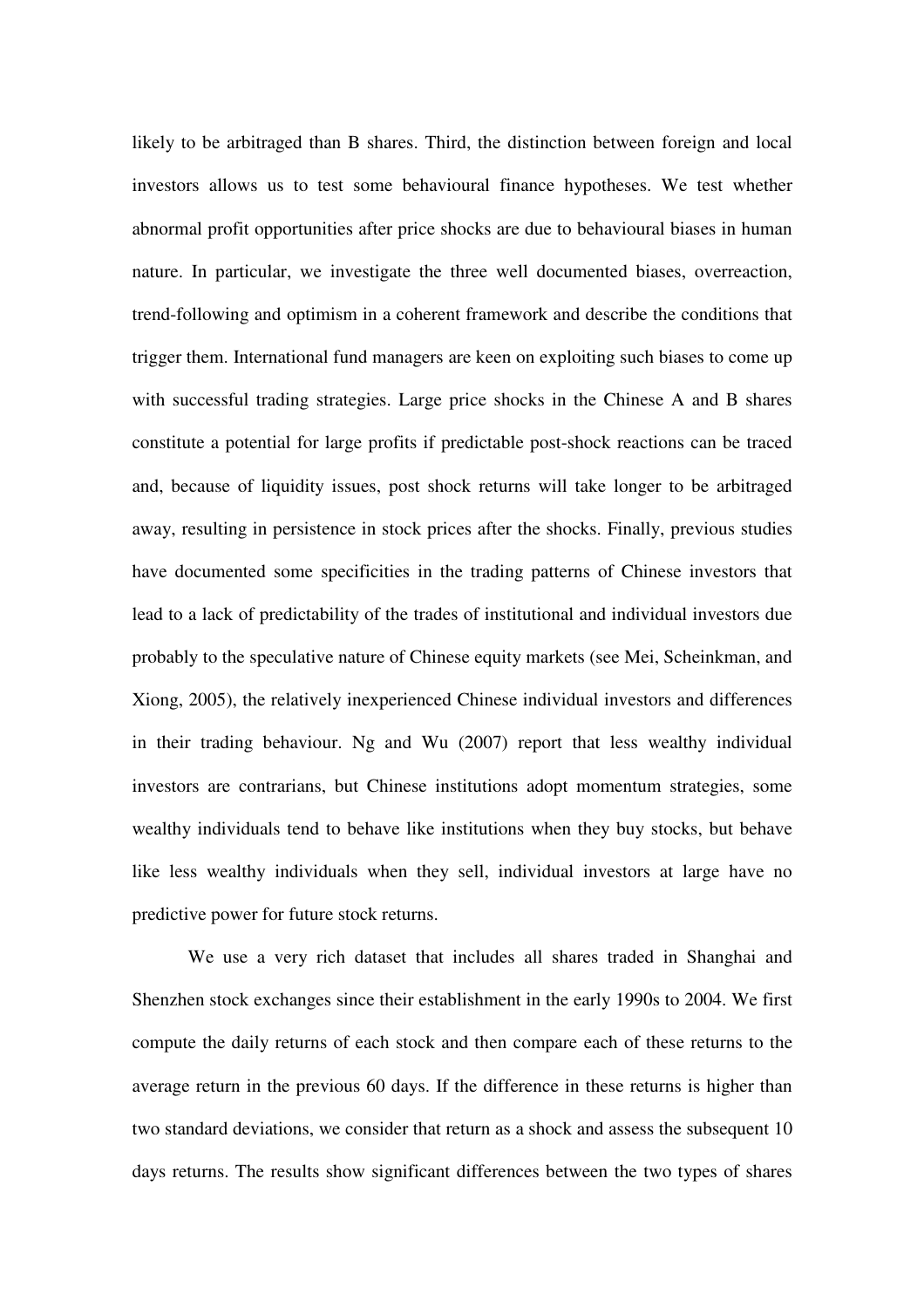but not between the two markets. For the A shares, the post-shock returns are relatively random in both the Shanghai and Shenzhen stock markets. These results could be driven by the conflicting trading strategies adopted by individual and institutional investors in China (e.g., Ng and Wu, 2007). In contrast, we report strong evidence of optimistic behaviour for shares traded by foreign investors (B-shares), as positive abnormal returns follow both positive and negative shocks. The optimism we observe is more pronounced for large shares with high liquidity. This is contrary to the expectations of the proponents of the EMH that abnormal returns would be arbitraged away sooner if there is less friction, such as liquidity in this case. We also document that after the 2001 reform that allowed local investor to hold the B shares, the post-shock abnormal returns decreased significantly, suggesting that most of the optimism is driven by the presence of foreign investors in the Chinese markets. These results led us to conclude that the optimism we observe is due to human nature. Previous studies have reported optimism in several other domains.<sup>3</sup> However, to our knowledge, our study is the first to test the optimism to the price recovery process in an international market with predominantly institutional investors.

The rest of the paper is organised as follows: Section 2 gives a review of literature. In Section 3 we introduce the Institutional framework of Chinese stock markets. In Section 3 we describe the data and methodology used. Section 4 presents findings and Section 6 concludes.

#### **2. Theoretical background**

#### *2.1 Review of the literature*

A number of previous studies report that, in the long run, stock prices overreact. For example, DeBondt and Thaler (1985, 1987) hypothesize that following certain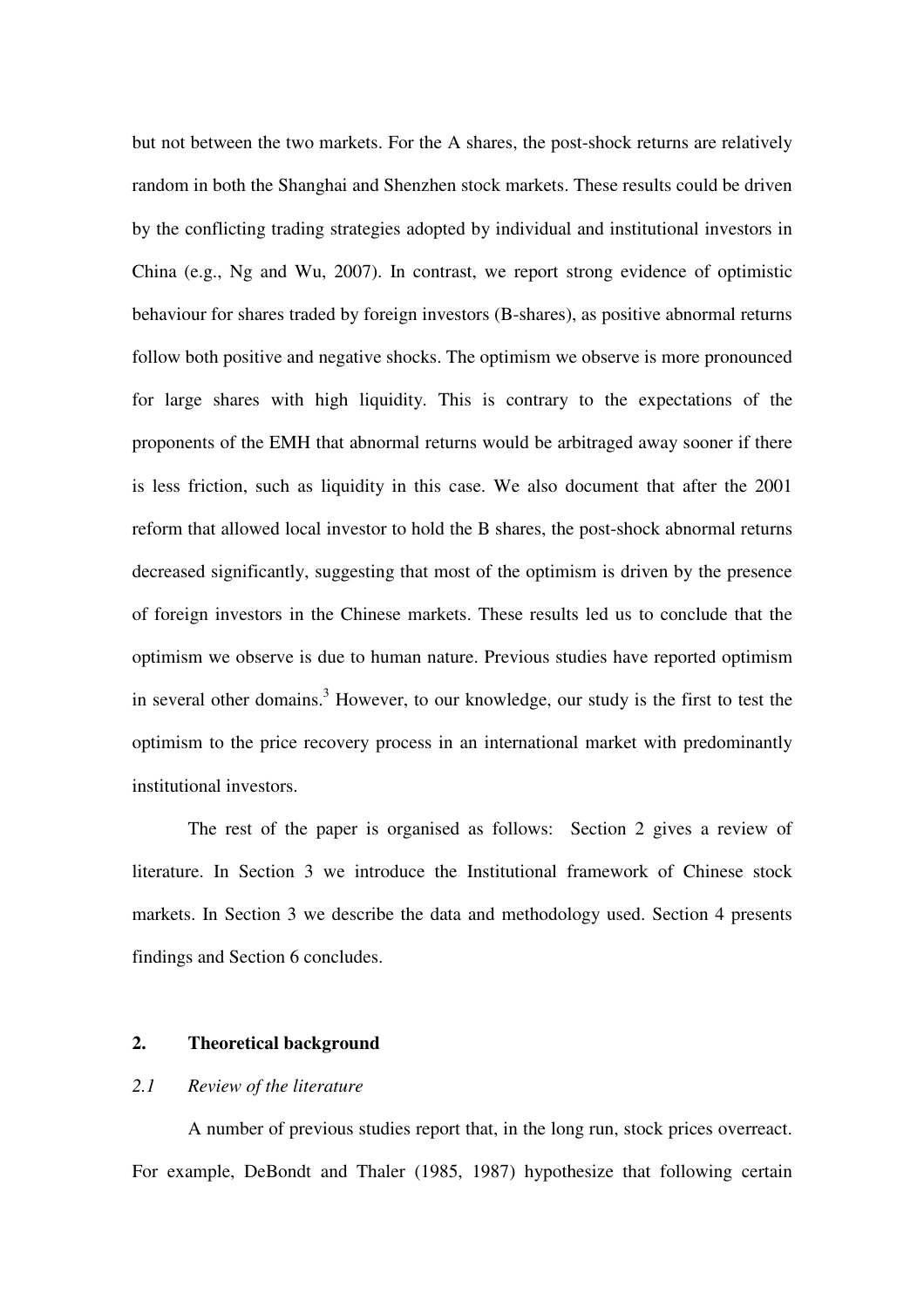shocks, stock prices take temporary swings away from their fundamental values. They argue that investors tend to overreact to extreme price changes due to the tendency to over-weigh current information and under-weigh prior data. If prices tend to overshoot their target levels after a large shock, the price reversal will reflect a movement back to equilibrium. Chopra, Lakonishok and Ritter (1992) incorporate size, prior returns and betas in their regressions to find that loser portfolios, formed on the basis of prior 5-year returns, outperform winners by 5% to 10% per year during the subsequent 5 years. Studies based on non-US data (e.g., Richards, 1995, 1997) also show that in the first six months after portfolio formation, winners continue to outperform losers, but over the subsequent three and four year, losers outperform winners. These overreaction results led a number of researchers to devise contrarian trading rules of buying losers and selling winners (e.g., Lakonishok, Shleifer and Vishny, 1994).<sup>4</sup>

In contrast, studies based on medium-term horizons of typically between 3 and 12 months indicate that prices underreact to information. This delayed price reaction to firm-specific news enables momentum strategies. Jegadeesh and Titman (1993) show that stocks with high returns over a given time period (of 3 to 12 months) continue to outperform the firms with lower past returns in the same period. Using US data, a large number of studies<sup>5</sup> provide evidence supporting momentum strategies. Similar results are documented by Liu, Strong and Xu (1999) in the UK, Rouwenhorst (1998) and Lasfer et al (2003)<sup>6</sup> using international equity market data, and Chui, Titman and Wei (2000) using Asian markets data.

Although the momentum and overreaction strategies appear to provide diametrically opposed predictions about the returns of past winners and losers, the two strategies are not necessarily inconsistent because of the different time scales used in empirical studies. However, both sets of results appear to provide some evidence of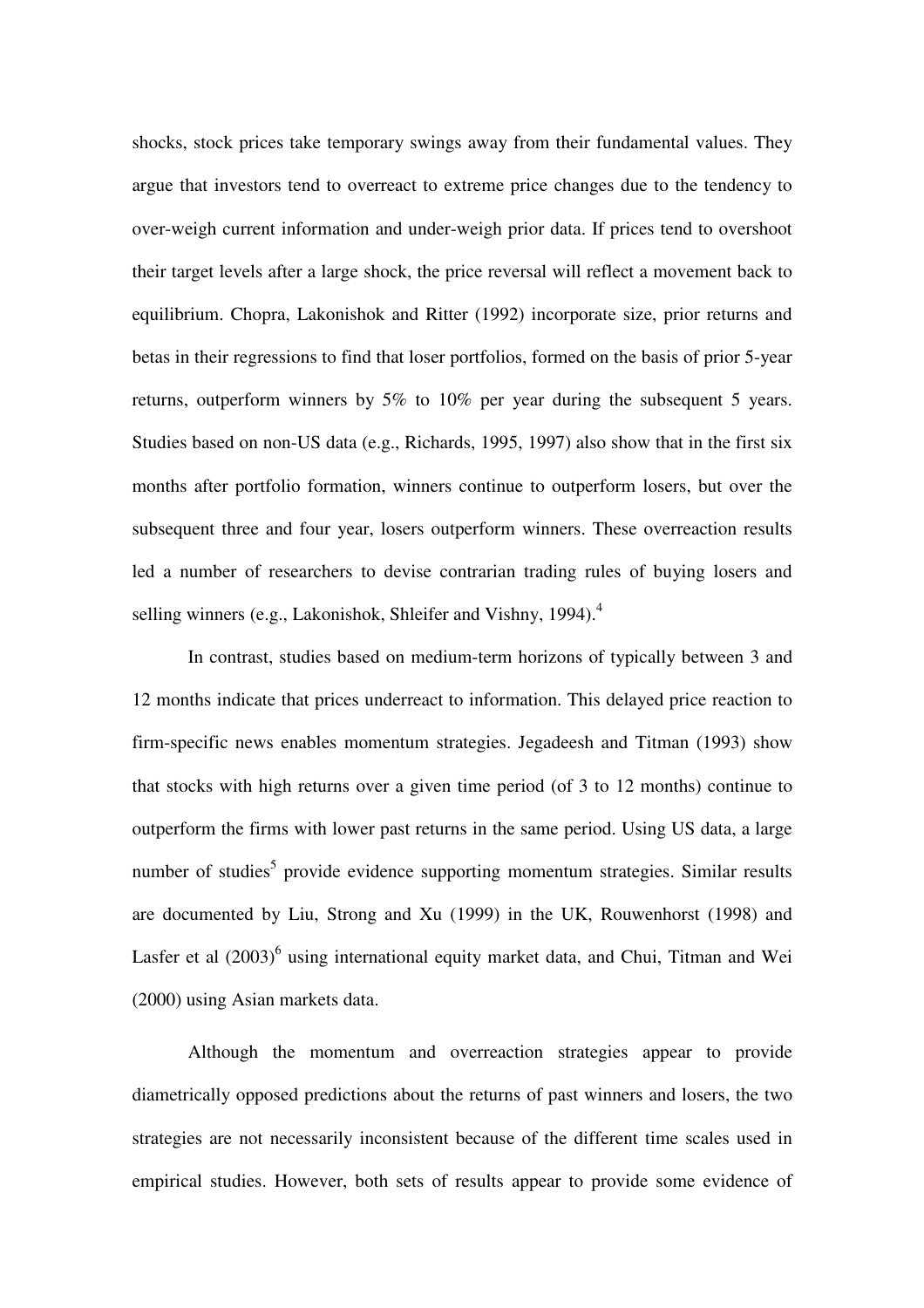'market inefficiency'. Proponents of the efficient market hypothesis suggest that the results are a compensation for other factors or are the product of data mining. In particular, the overreaction results are attributed to time-varying risk effects (Chan, 1988; Ball and Kothari, 1989), distressed firm effects (Chan and Chen, 1991), size effects (Fama and French, 1988; Zarowin, 1990), and market microstructure-related effects (Ball, Kothari and Shanken, 1995). Similarly, the apparent profitability of momentum strategies is variously linked to the cross-sectional variability in expected returns (Conrad and Kaul, 1998), book-to-market effects, trading volume, and the extent of analyst coverage (Asness, 1997; Lee and Swaminathan, 2000; Hong, Lee and Stein, 2000). The purpose of our paper is to contribute to this controversial literature by investigating the under/overreaction in the very short-term investor response to major price changes in individual stock returns in A and B shares in the two main Chinese markets. The next section provides details in the institutional framework in China.

#### *2.2. Institutional Framework*

As part of the reforms during the liberalisation program of the Chinese economy, Shanghai and Shenzhen Securities Markets were established in 1990 and 1991 respectively. The Shanghai Securities Exchange (SHSE) adopts a corporate membership system and deals with spot transaction, not including futures. There were only 8 companies in 1991 listed in the SHSE, however, by the end of year 2004, the total number of listed companies increased to more than 800 with total capitalisation of about 1 trillion RMB. The Shenzhen Securities Exchange (SZSE) was formally opened on July 3, 1991, at the same time B shares were allowed to attract foreign funds into China. The number of stocks listed in the SZSE was 18 at the end of 1991, and rose to more than 500 by the end of 2004 with total market capitalization of 1 billion RMB. As China had a stable political and economic development over the past decade, while the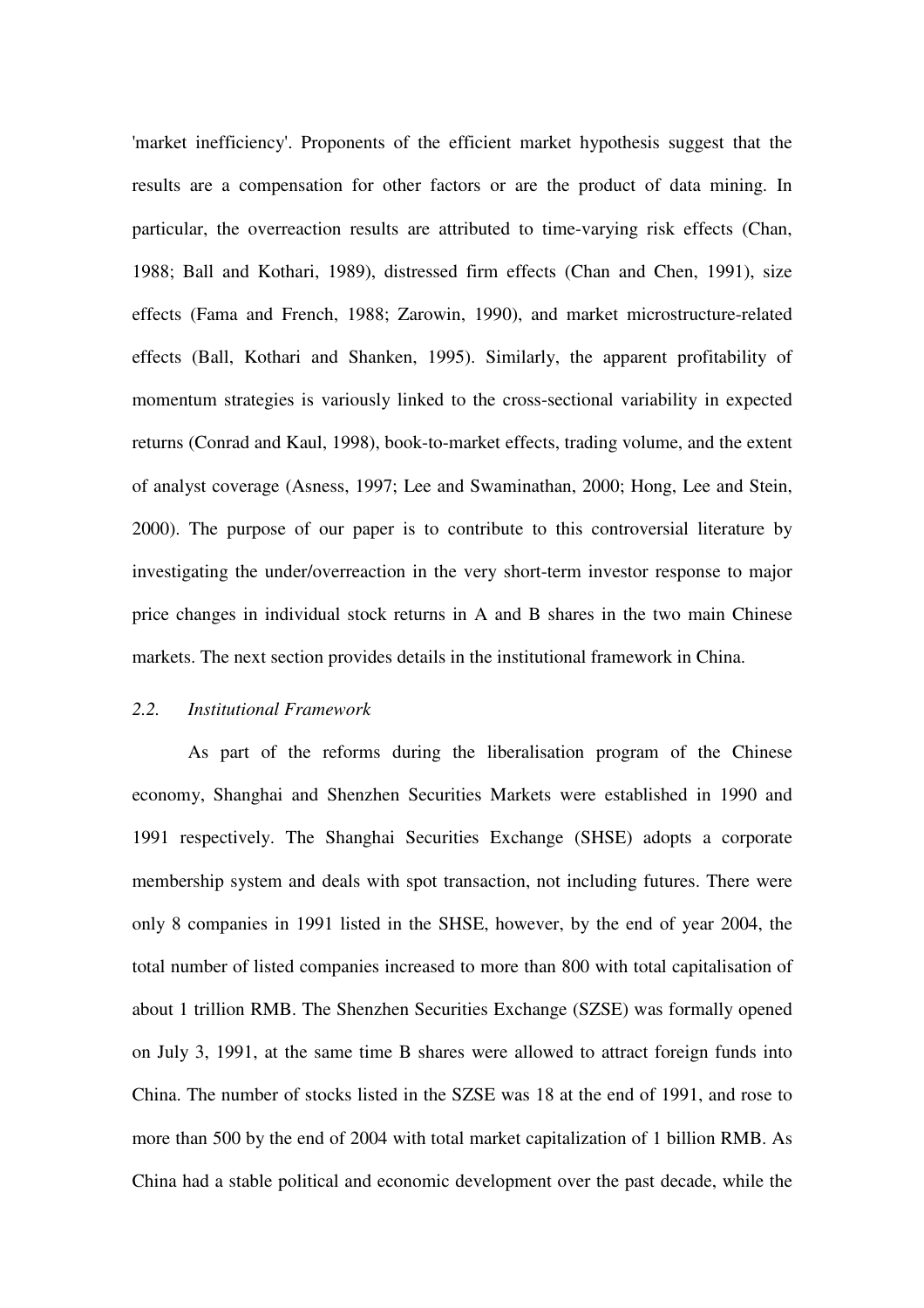growth of the US economy was slow and the US markets were sluggish and most other emerging markets were hit by various crises, B shares in China became one of the most favourable international investment opportunities for foreign investors. In February of 2001, Chinese investors were permitted to trade B shares using USD for their trading. A-Shares have traditionally been held by Chinese investors and were traded in RMB, the Chinese currency and foreign investors were not allowed to trade them. The Bshares have traditionally been dominated in RMB but listed and traded in USD. They provided foreign investors a legal channel to invest in China and were reserved for foreign investors only, until February 19, 2001, when the China Securities Regulatory Commission announced that domestic residents are allowed to open B-share accounts and engage in B-share trading with legally as long as they held foreign currency. This restriction on capital controls imposed to serve as a restriction on Chinese residents to buy B shares may be binding because although Chinese currency, RMB has achieved current account convertibility, the capital account transactions have not been permitted. As a result, the A and B share markets were segmented and price recovery processes in the two markets have been different (Allen and Quian, 2005). We test whether our results are affected by this change in the regulation by comparing the price behaviour after the shock in the pre- and post-legislative reform.

China constitutes an excellent laboratory for our purposes for the following reasons. First Chinese companies issued two classes of shares with identical voting and dividend rights listed on the same exchange either Shanghai or Shenzhen but held by different location investors. During our sample period spanning between January 1991 to December 2004, 42 companies had both A and B shares in Shanghai and in Shenzhen Stock exchanges.<sup>7</sup> A shares are usually more actively traded than B Shares with A shares turnover being about four times the turnover of B shares and fetch a high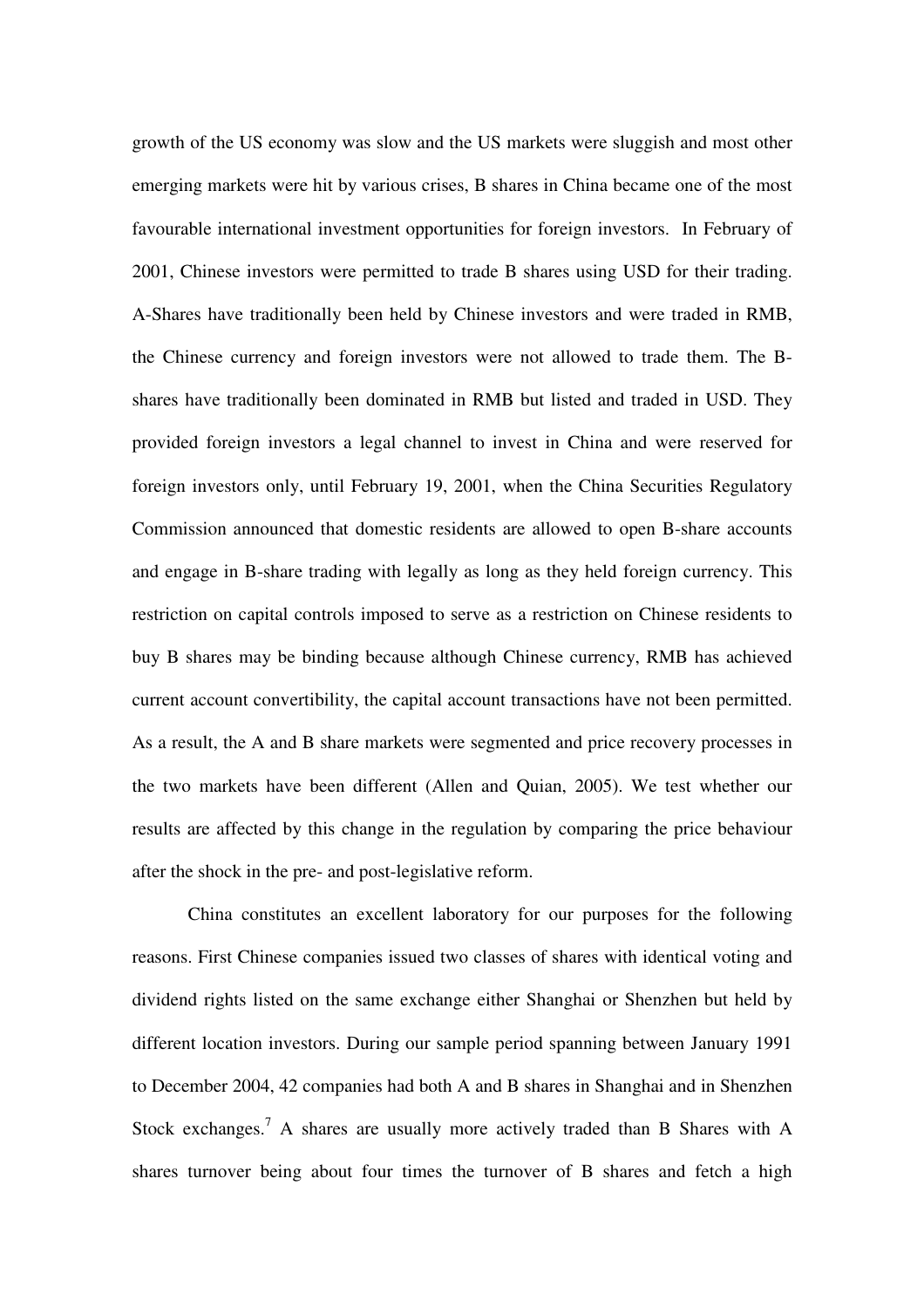premium over B shares (Mei, et.al., 2005) possibly due to speculative trading rather than liquidity.<sup>8</sup> Second, Chinese residents have stringent short sale constraints such that investor accounts are kept centrally, investor position is checked through a computerised system before each trade and it is illegal to short-sell. Moreover there are no futures and options markets where the Chinese residents can trade in China. Naturally this affects mainly the price recovery mechanism for A shares that are restricted to domestic residents but not the B shares that are traded by foreigners, i.e. international investors who can trade without such restrictions elsewhere in the world. Finally, Chinese stock markets are dominated by individual investors as mutual funds and pension funds are still in their infant stages of development (Mei, et.al., 2004). By the end of 1999 about 85% of tradable shares were held by individuals with little previous experience and about 15% were held by institutions (Tenev, Zhang and Berefort, 2002). Overall, the strict short-sale constraints and lack of previous trading experience Chinese investors were expected to exhibit overconfidence in their trading behaviour (Mei, et.al., 2005).

#### **3. Data and Methodology**

Data comes from Perfect Analysis and includes 1,337 stocks that were listed on the Shanghai and Shenzhen stock exchanges from the launch of the first stock markets in China in 01/1991 to 12/2004, resulting in about 120,000 daily observations in both markets. Our sample covers all industry sectors and includes live as well as dead companies. Following Lasfer et al, (2003), we define a positive (negative) price shock on day t=0 when the return on a particular day is above (below) two standard deviations of the average returns computed over the fifty days, between  $t = -60$  to  $-11$ , ten days prior to the price shock.<sup>9</sup> The daily return  $(R_{i,t})$  on stock i on day t is the log difference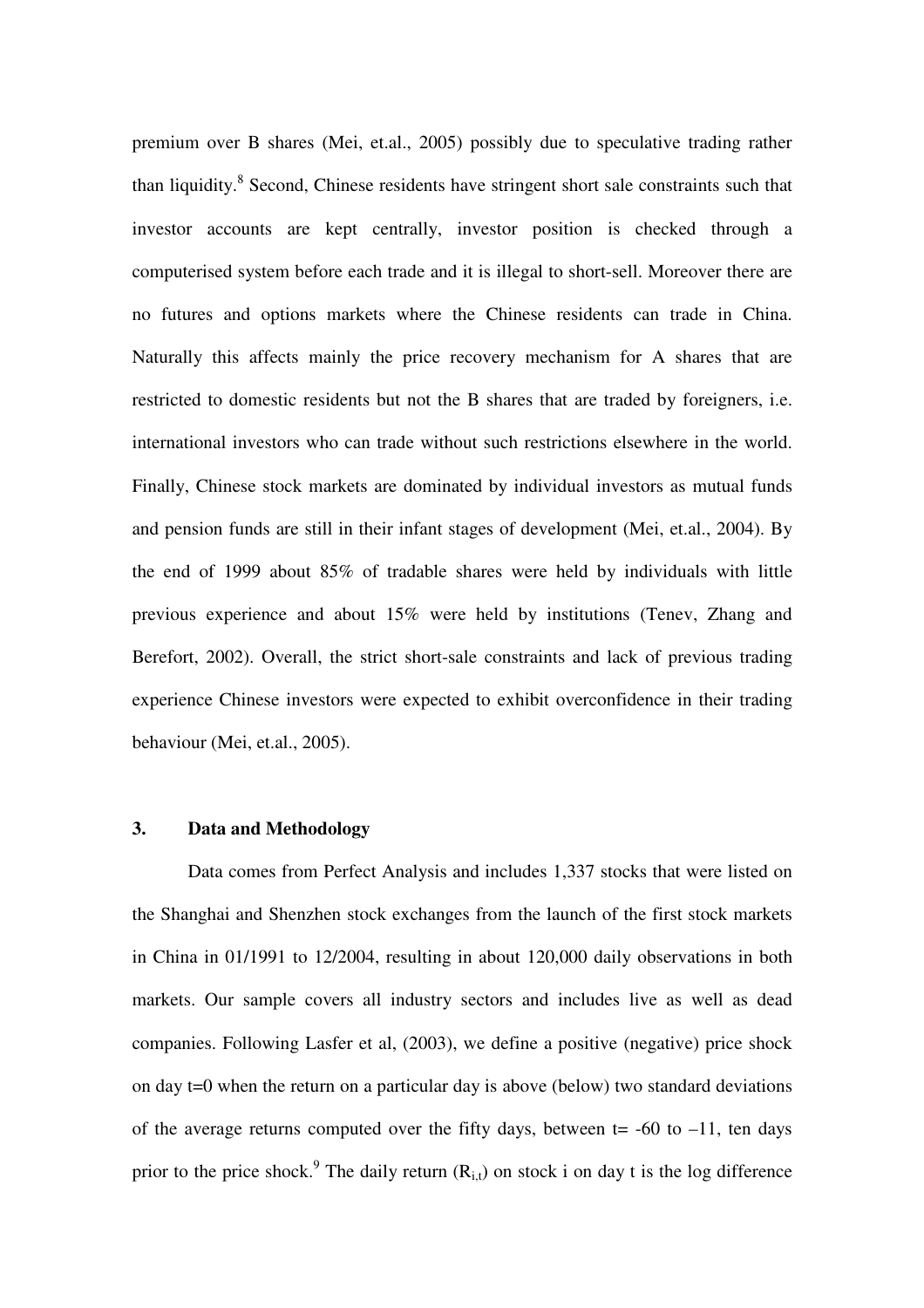between two successive days' closing prices. After computing the price shocks, the post-shock Cumulative Abnormal Returns (CARi,t) are calculated starting from the day after the price shock as follows: Abnormal return on day t for stock *i* is given as  $AR_{i,t} = R_{i,t} - E(R_{i,t})$ , the difference between  $R_{i,t}$ , the daily return of the share *i* on day t, and  $E(R_{i,t})$ , the expected return on stock *i* in day t which is calculated as the average return of the 60-day window ending 10 trading days before the price shock. The cumulative abnormal returns (CAR) and the t-tests used to test if CARs are significantly different form zero (Brown and Warner, 1985; Campbel, Lo, MacKinley, 1997) are calculated for the ten trading days following the shock as follows:

$$
CAR_{t} = \sum_{i=1}^{n} \sum_{t=1}^{10} AR_{i,t}...(1)
$$

$$
t = \frac{CAR_{\tau}}{s(CAR)_{\tau}}...(2)
$$

where,  $s(ACAR_T) = s(AR_T)/(T+1)^{1/2}$  and  $s(AR_T)$  is the variance over *T* days.

The next step in our analysis is to determine whether the cumulative abnormal returns can be explained by a number of firm-specific and trading related factors, such as the stock exchange in which the share is listed, the class of shares, company size, trading volume, previous performance of the share prices and the size of the shock. We first partition the data accordingly and analyze whether the CARs we calculate are robust to these factors. Next, we run the following regression for positive and negative shocks and A, and B shares separately so as to test formally for the effect of these factors on CARs:

$$
CAR_{i,t} = a + b_1 JUMP_{i,t} + b_2 VOLLIME_{i,t} + b_3 SIZE_{i,t} + b_4 B_{i,t} + b_5 EXCHANGE_{i,t} + b_5 TREND_{i,t}...(3)
$$

In equation 3, *CAR* is defined as above in equation 1, *a* stands for constant, *JUMP* is the "shock" measured as percentage change in price on event day, *VOLUME*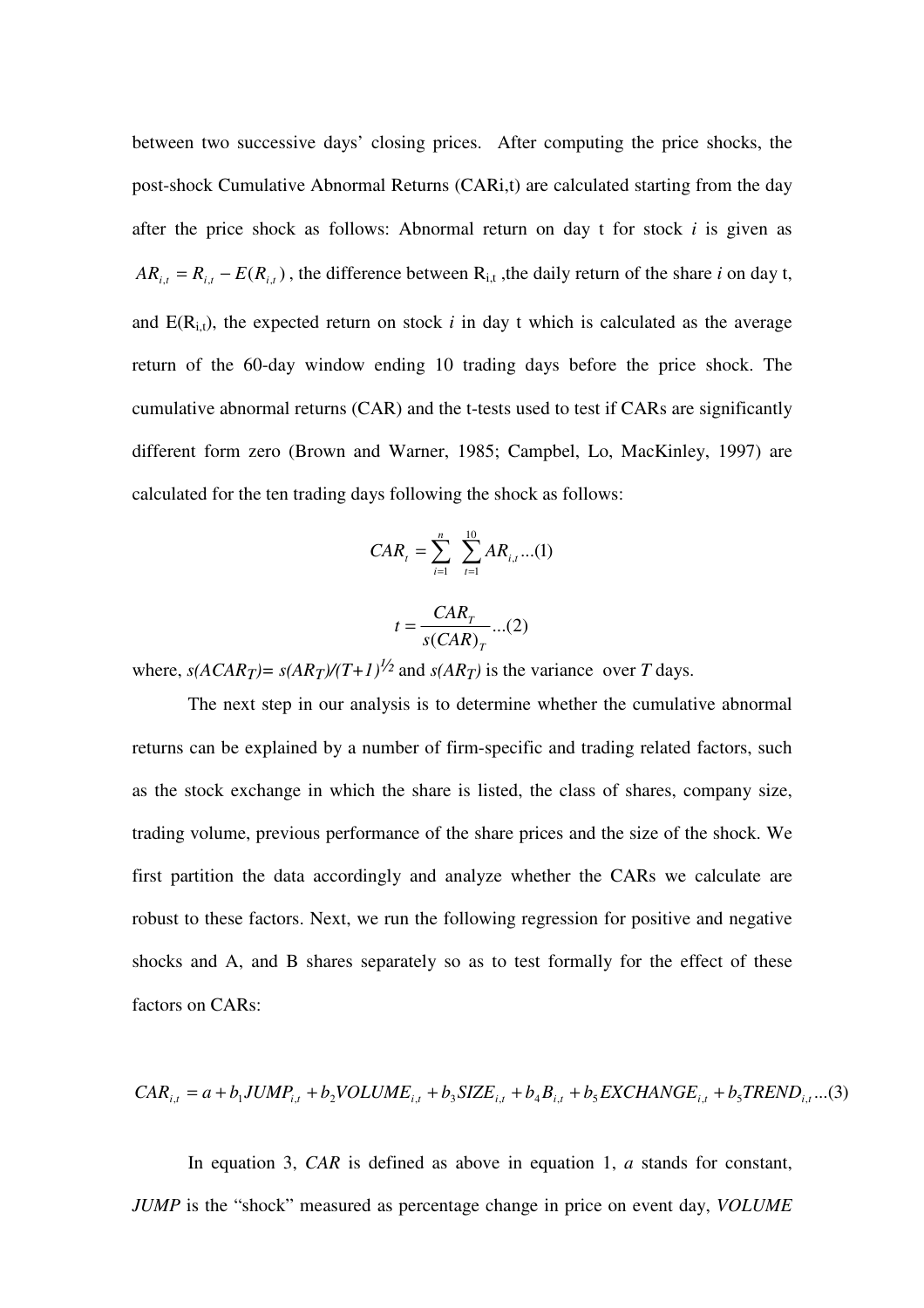represents the volume of trade on event day, *SIZE* is measured as the log of market capitalization, *B* is a dummy variable that takes on the value 1 if the time is after 2001 and local residents can trade B shares as well as foreign investors and zero otherwise, *EXCHANCE* takes the value 1 if the share is traded in Shanghai and zero if traded in Shenzhen, *TREND* is the price performance of the share before the shock and is measured as the percentage price change over the past sixty days before the jump.

Table 1 provides the descriptive statistics of our sample classified by the stock exchange and class of shares. Over the fourteen year research period we investigate, a total of 116,727 price shocks of which 58,195 were positive and 58,532 were negative. The mean positive shock is about 6% and the mean negative shock is about -6.2%. The magnitude of the shocks in China appears to be higher compared to the average shocks in other markets. For example, Lasfer et al. (2003) report mean positive (negative) shocks of  $2.37\%$  (-2.34%) for developed markets and  $3.62\%$  (-3.48) for emerging markets.

Table 1 also reports strong differences in the number and magnitude of price shocks between the two markets. For A shares, there are 49,525 positive shocks and 49,968 negative shocks in both Shanghai and Shenzhen stock exchanges. The mean positive (negative) shock is 5.8% (-5.4%). For B shares, we find relatively lower number of occurrences (8,670 positive and 8,564 negative shocks), partly because of the small number of B shares, compared to A shares. However, the mean positive and negative shocks (+7% and -6.7%) appear be statistically larger than those of shares. This relative difference in the magnitude of the shocks is also observed in the two markets. In particular, while for A shares, the mean positive shock in Shanghai is 5.79% for 27,732 cases, it increase to 6.96% for the 4,513 positive shocks in B shares. The respective figures for the Shenzhen market are 5.85% for 21,793 positive shocks in A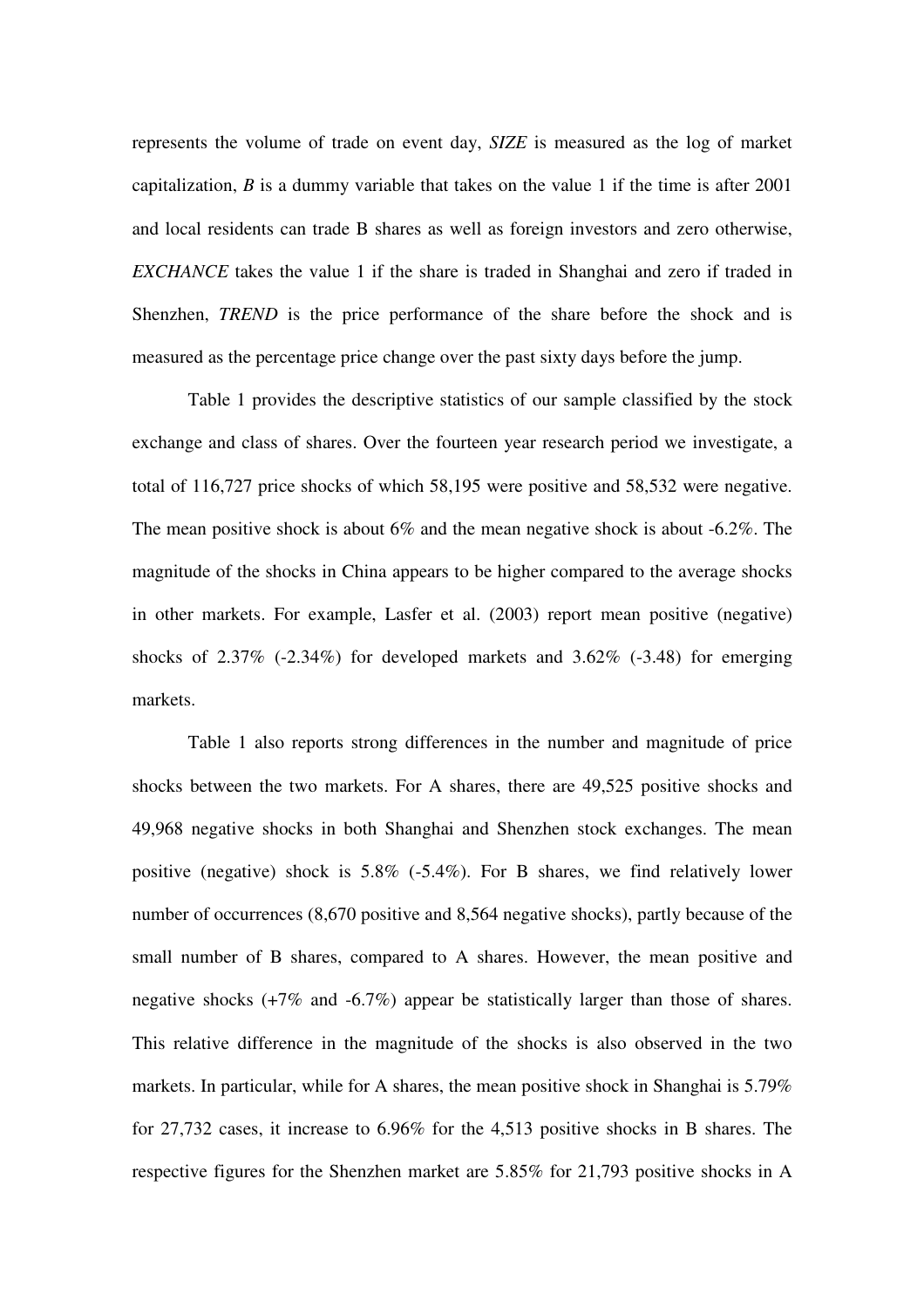shares compared to 7.16% for the 4,157 B shares. Similar results are observed for the negative shocks. The differences in the level of shocks between A and B shares are all statistically significant.

[Insert Table 1 here]

#### **4. Empirical results**

#### *4.1. Post Shock Returns*

Table 2 presents the average post-shock returns cumulated over the ten days following the shock. For clarity purposes we report only CAR1, CAR5 and CAR10. The full results are portrayed in Figure 1 to 4. For the sample as a whole (Panel A and B), the post-positive shock abnormal returns are positive, suggesting momentum trend. However, the trend is not linear as the mean abnormal return on the day following the positive shock is 0.0031, but the cumulative abnormal returns deteriorate over the next five days and reach 0.0019 on day five and then they start picking up and reach 0.0062 on day 10. For the negative shocks, the cumulative abnormal returns one day after the shock (CAR1) are negative (-0.0005) but they revert in day 5 to reach 0.0009 and increase to 0.0061 in day 10. These overall results do not provide full support for the momentum behaviour as observed in major international stock indices (e.g., Lasfer, 2003).

The remaining panels show strong differences in the post-shock cumulative abnormal returns between the two markets and between the two types of stocks. For the A shares, the results do not support fully the momentum or the under-reaction hypotheses, as the post-shock abnormal returns are mainly insignificant and inconsistent in sign (Table 2, Panel C and Panel D, and Figure 1 and 3). In contrast, the CARs experienced by foreigners who invest in B shares are much higher and persistent than those experienced by domestic investors who can only invest in A shares. In particular,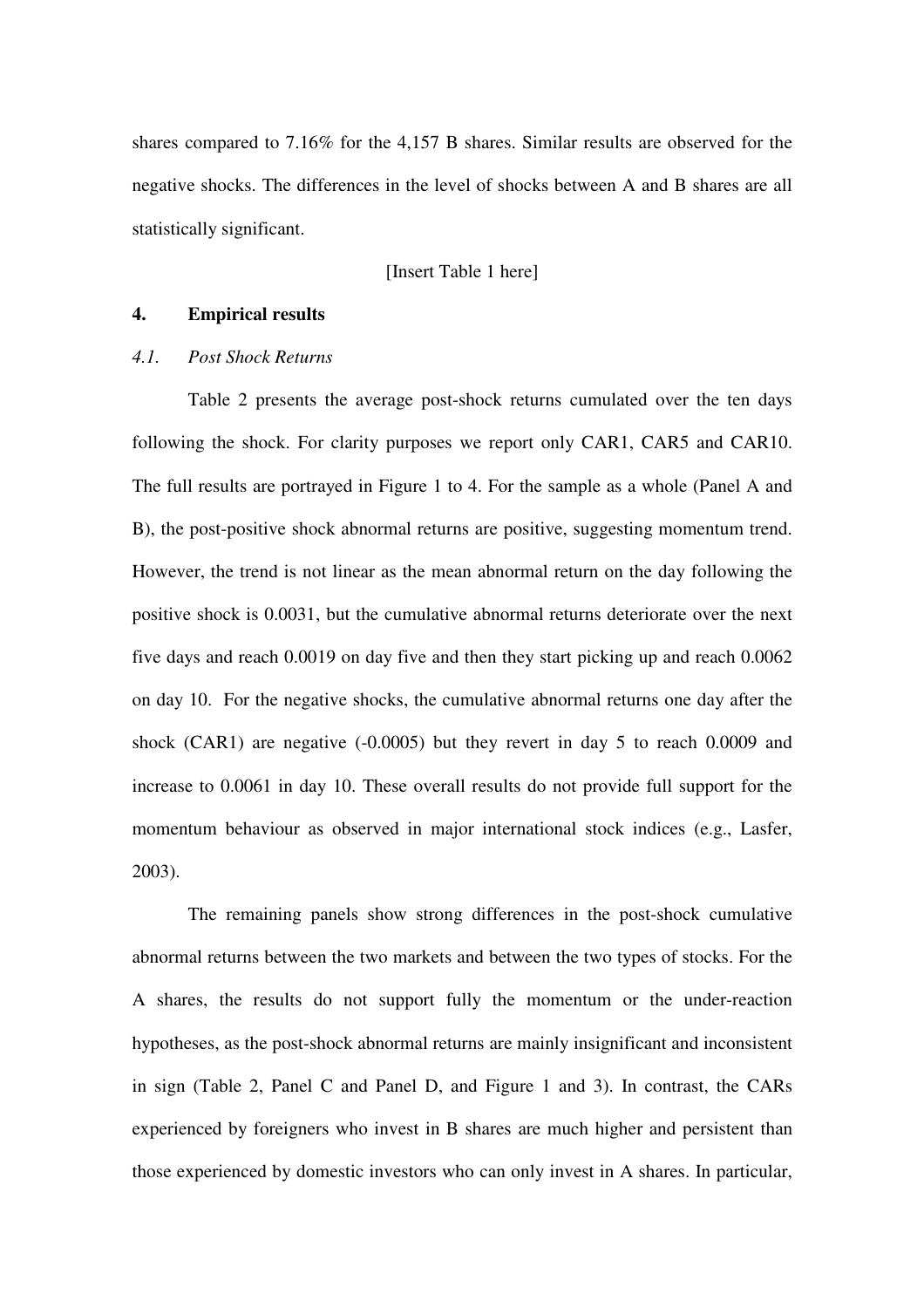the B shares show a clear indication of momentum behaviour following positive shocks (Table 2, Panel E. and Figure 2), as share prices increase linearly from 0.0076 in day 1 to 0.0376 in day 10. These results are consistent with previous studies (e.g., Lasfer et al, 2003) and indicate that 10 days from the day of the shock (of 0.0705 as shown in Table 1), share prices increase by 0.1081. These results suggest that share prices have underreacted to the positive shock. Alternatively, our results may suggest that foreign investors are too optimistic and expect the increase in prices to continue in the future.

Interestingly, the results also indicate that prices increase after negative shocks (Table 2, Panel F. and Figure 4). After a decrease in share prices by -0.0667 (Table 1, Panel B.), share prices increase from 0.0008 in day 1 to 0.0095 in day 10. Although this increase is significantly lower than the rise in stock prices after the positive shock (Panel B.) and does not compensate fully B shareholders for the loss they incurred in the negative shock, the results indicate that the market may have over-reacted to this negative shock or that foreign investors were taking advantage of the shock to increase their holding.

Finally, our results indicate that the trend in the post-shock abnormal returns differs across the two markets as the CARs experienced in Shenzhen stock exchange are much higher than those in Shanghai, mainly because the Shenzhen stock exchange is like the NASDAQ in the US lists predominantly smaller firms from new industries. For example, ten days after the positive shocks, the CARs in A shares are -0.0009 in Shanghai compared to 0.0027 in Shenzhen (*p* of differences in means = 0.00) and 0.020 compared to 0.0573 for B shares ( $p = 0.00$ ). Similarly, the CARs 10 days after negative shocks are 0.0046 in Shanghai compared to 0.0067 in Shenzhen ( $p = 0.00$ ) for A shares. The respective value for B shares are  $0.0081$  and  $0.0115$  ( $p = 0.00$ ).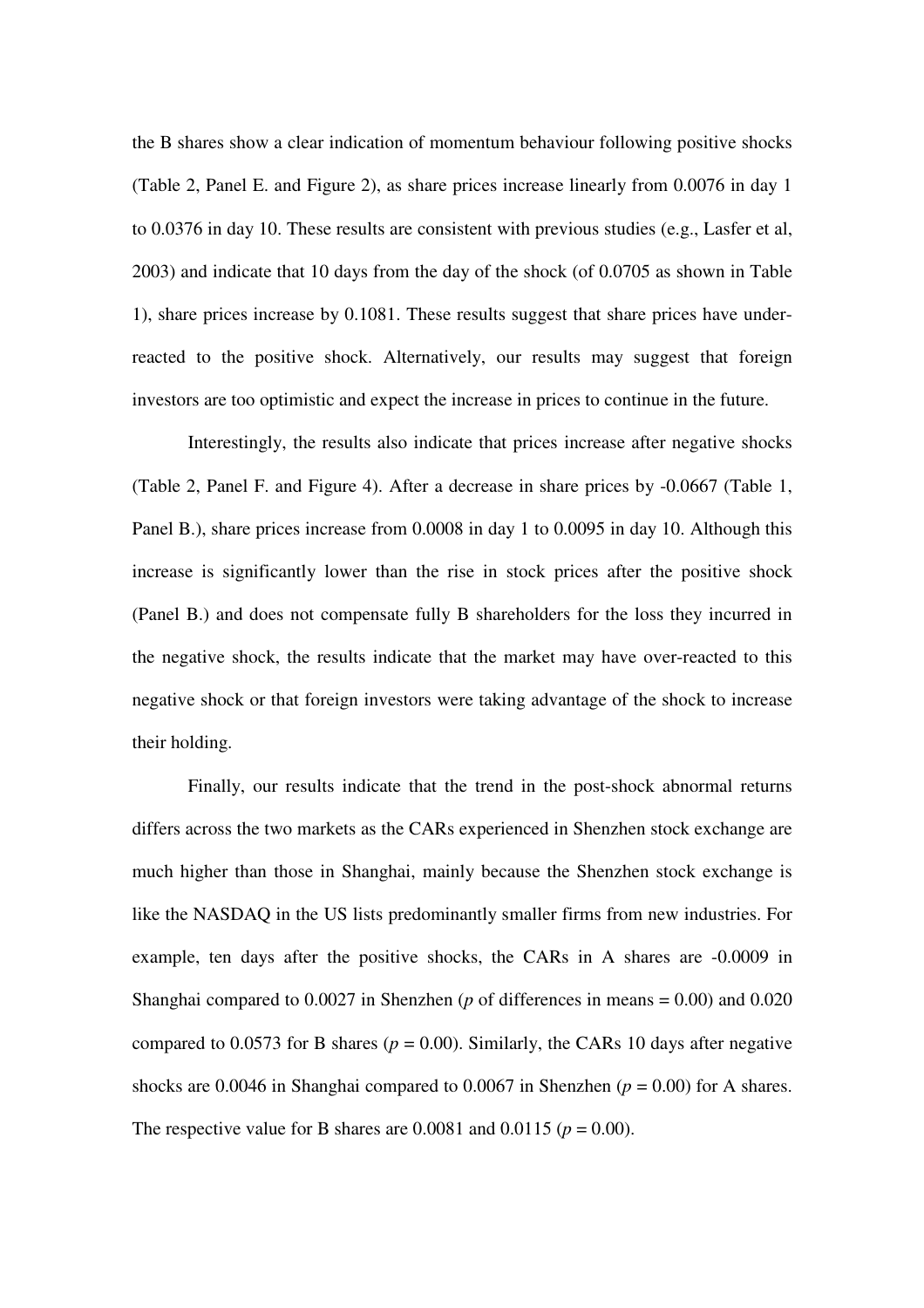Overall the results are interesting on two grounds. First we observe momentum following positive shocks and overreaction following negative shocks. Second we observe this strong positive behaviour more significantly in B shares that are owned by foreign investors rather than in A shares where the post-shock returns appear to be relatively random. These trends in B shares could indicate optimism which has been widely documented in other domains (e.g., Kahneman and Reipe, 1998) and in stock price forecasts in other emerging markets (Muradoglu, 2002) but not in relation to market behaviour in empirical work. In addition, since the behaviour for A and B shares are differentiated in terms of the speed of adjustment to the shock, our analysis could presents a good opportunity to indicate that the observed optimism in market reactions is caused by the different attributes of market participants. We test further the hypothesis that the level of optimism, rather than the over- or under-reaction, is driving our results by undertaking a number of additional robustness checks. First we examine the possible effect of regulation changes in trading in B shares. We argue that, if foreign investors are more optimistic than domestic investors, the level of optimism, as reflect in the post-shock abnormal returns in the B shares, should be significantly lower in the post-2001 period when domestic investors could trade in B shares. Next we consider the idiosyncratic risk by investigating the effect of volume of trade and size of the companies. Finally, we test the momentum trends by assessing whether the post-shock abnormal returns are driven by the returns in the pre-event period which measures the expectation formation process based on extrapolating trends as described in DeBondt (1993).

#### [Insert Figures 1 through 4 and Table 2 here]

#### *4.2 Are results time varying?*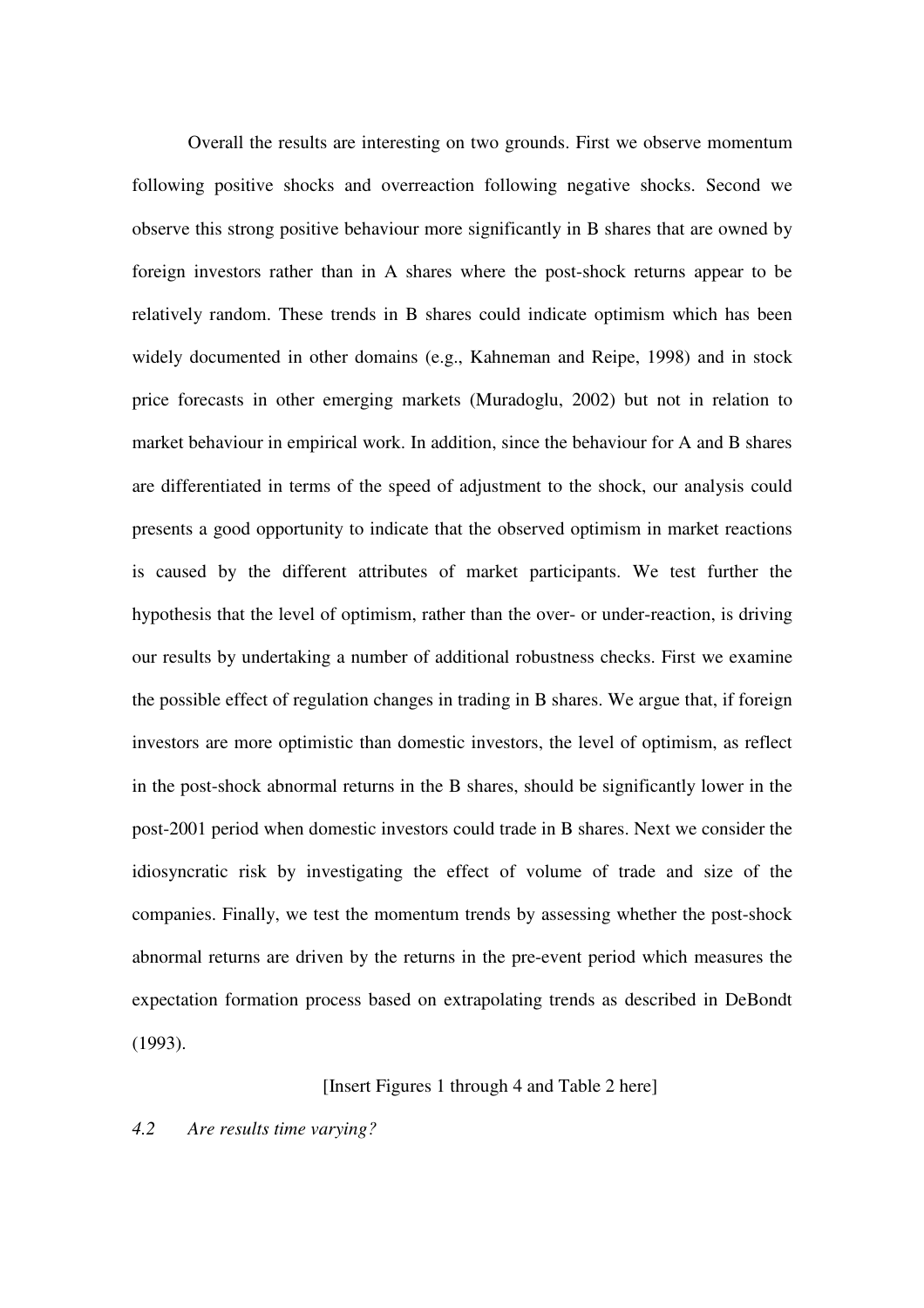As stated above, the Chinese government introduced a new regulation in February 2001 that allowed domestic investors to trade in B shares. Although this legislation is subject to severe capital restriction, we expect at least a small number of domestic investors to enter the B share market. Therefore, we investigate if this regulatory change had an impact on market behaviour, particularly the level of optimism.

Table 3 reports the distribution of CARs over the two periods. Panel A. reports the results for the A shares traded in Shanghai following positive shocks. The average shock of 0.067 in the pre-2001 period is statistically higher than the 0.052 in the post-2001 period. However, the post-shock abnormal returns are statistically larger in the post-2001 period. While for A shares traded in Shanghai the post shock abnormal returns are all negative, they are larger in the post-2001 period, but CAR5 and CAR10 still remain negative. In contrast, the A shares traded in the Shenzhen market (Panel B) become strongly positive in the post-2001 period. Similar results are observed for the B shares traded in both Shanghai and Shenzhen (Panel C. and Panel D.). For example, the average CAR10 in B shares traded in Shanghai are 0.0150 in the pre-2001 period, compared to  $0.028$  in the post-2001 period ( $p = 0.00$ ).

Table 3, Panel E., reports the CARs in the Shanghai market following negative shocks. While CAR1 are relatively similar in the two sample periods, CAR5 increased from -0.0054 to +0.0018 and CAR10 from 0.002 to 0.0056 (*p* = 0.00). For the A shares trading in the Shenzhen market, share prices are relatively similar over the two subperiods, with the exception of CAR5 that increased from -0.0043 to -0.003 in the post-2001 period ( $p = 0.00$ ). The most interesting results relate to the significant change in behaviour of B following negative shocks. Panel G and Panel H indicate strong drop in the CARs in the post-2001 period. For example, while the CAR10 after negative shock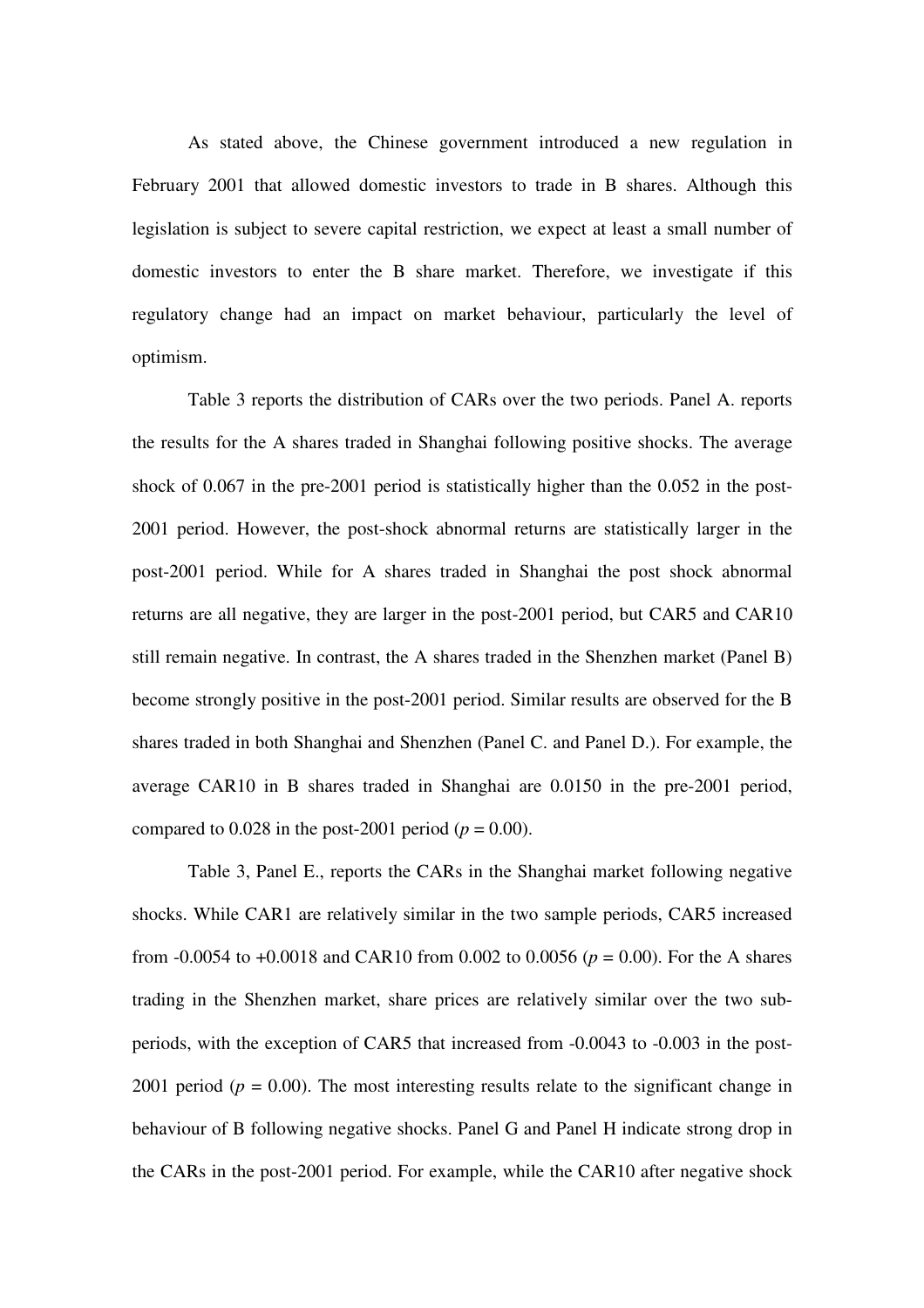in Shanghai in the pre-2001 period amount to 0.0144 and significant, they decrease to - 0.0006 and became not significant. Similarly, in Shenzhen, while the negative postshocks are all positive and significant in the pre-2001 period (Panel H.), they decrease substantially in the post-2001 period and become insignificant. Therefore, compared to A shares, the 2001 legislation had a significant negative impact on the post-shock cumulative abnormal returns experienced by the B shareholders. These results suggest that foreign investors are likely to be more optimistic than domestic investors.

We have also analysed the annual distribution of the post-shock returns over the whole of our sample period. These results, reported in Appendix A, do not show any particular trend in any particular year as the shocks or the abnormal returns following the shocks are not confined to a particular year or years in the sample period, with the exception of the behaviour in stock returns over the pre- and post-2001 period. Finally, we test whether our results are driven by the month effect by splitting all our results into different months based on the date of the shock. The results reported in Appendix B, do not give any consistent support to any month of the year effect. January effect is observed for A shares traded in Shanghai only. The CARs ten days after the shock are 3.7% (5.8) in January and -0.6% (-0.2%) in other months following positive (negative) shocks. In all other cases, following shocks, CARs in January are lower than CARs in other months of the year. Overall, we cannot detect any particular trend in the after shock cumulative abnormal returns confined to a particular year or a month of the year in the sample.

#### [Insert Table 3 here]

#### *4.3. Risk Overhang, Initial Shock and Liquidity*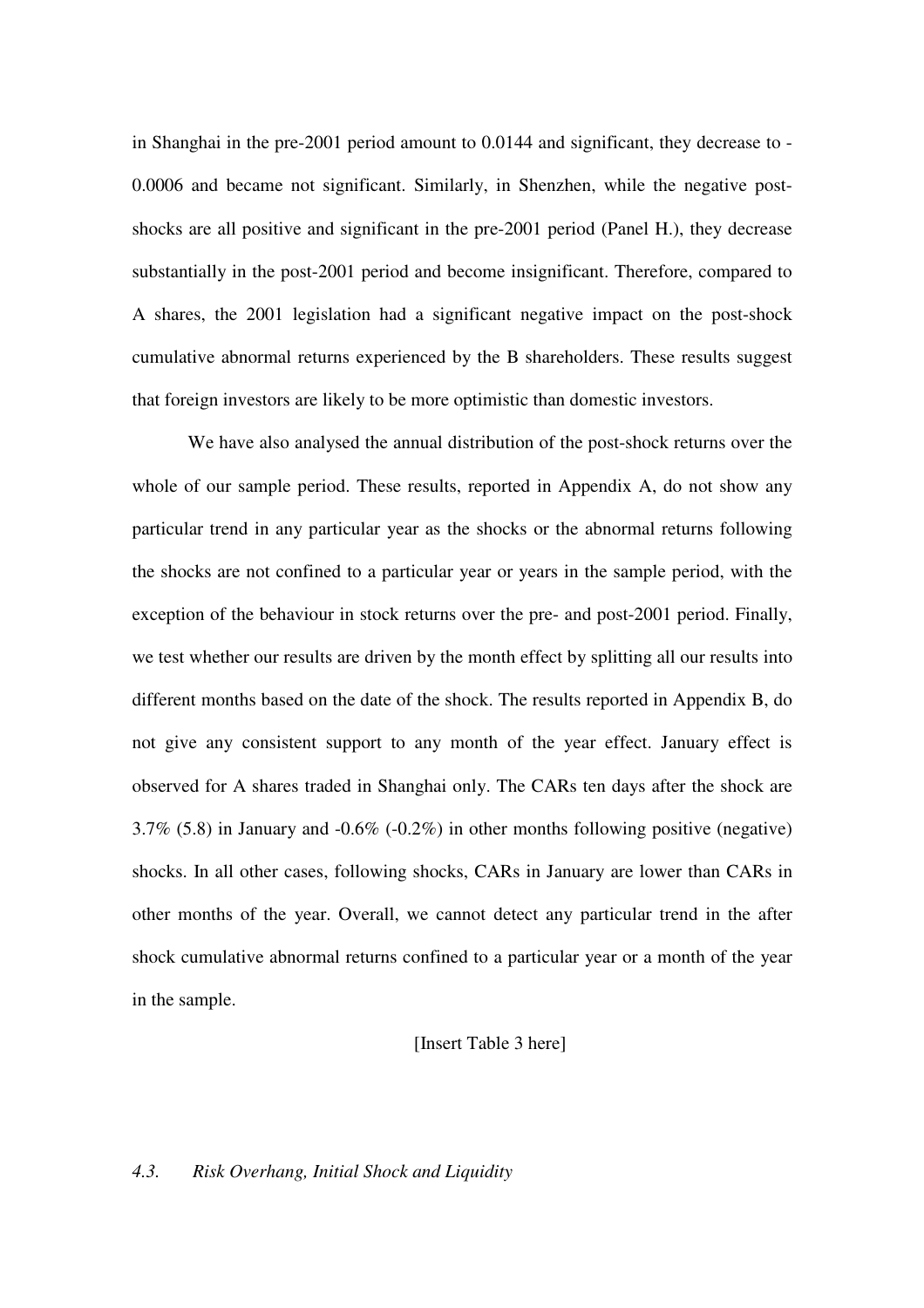We assess the impact of liquidity by examining the relation between after shock CARs and the depth of the initial shock We hypothesize that the larger the shock the lower the amount of liquidity as the number of shares traded will be lower and therefore higher the after-shock CARs. For robustness, we use two other variables that indicate liquidity. We use volume of trade scaled by market capitalisation of the company and hypothesize that for higher levels of trading volume lower will be the after-shock CARs. We use market capitalisation scaled by logarithms and hypothesize that larger the company, the more liquid the shares and thus the lower the after-shock CARs will be. We scale the actual trading volume on the day of the jump with total market capitalisations. The second measure of liquidity we use is the market capitalisation of the company itself. We rank the actual jumps and analyse the after-shock CARs in ten deciles form low to high in both cases.

Table 4 reports the results for portfolios ranked according to volume of trade. Almost all of the CARs are statistically significantly different from zero, and there are some economically significant cases. For A shares, following both positive and negative shocks, we observe that CARs are higher for companies with lower volume of trade. For A shares, following positive shocks ten day CARs are about 0.0107 for firms with low volume of trade while they are about  $-0.0128$  for high volume of trade firms ( $p =$ 0.00). Following negative shocks, A shares with low volume of trade earn -0.002 cumulative abnormal returns in ten days in Shanghai while high volume of trade firms earn -0.0104. The trend is similar but much less pronounced in Shenzhen with CARs less than 1%. For B shares, it is possible to earn cumulative abnormal returns up to 0.058 after negative shocks in Shanghai and up to 0.1083 in Shenzhen after positive shock for low volume of trade firms. For high volume of trade firms cumulative returns are lower, up to 0.0057 in Shanghai and 0.0492 in Shenzhen respectively following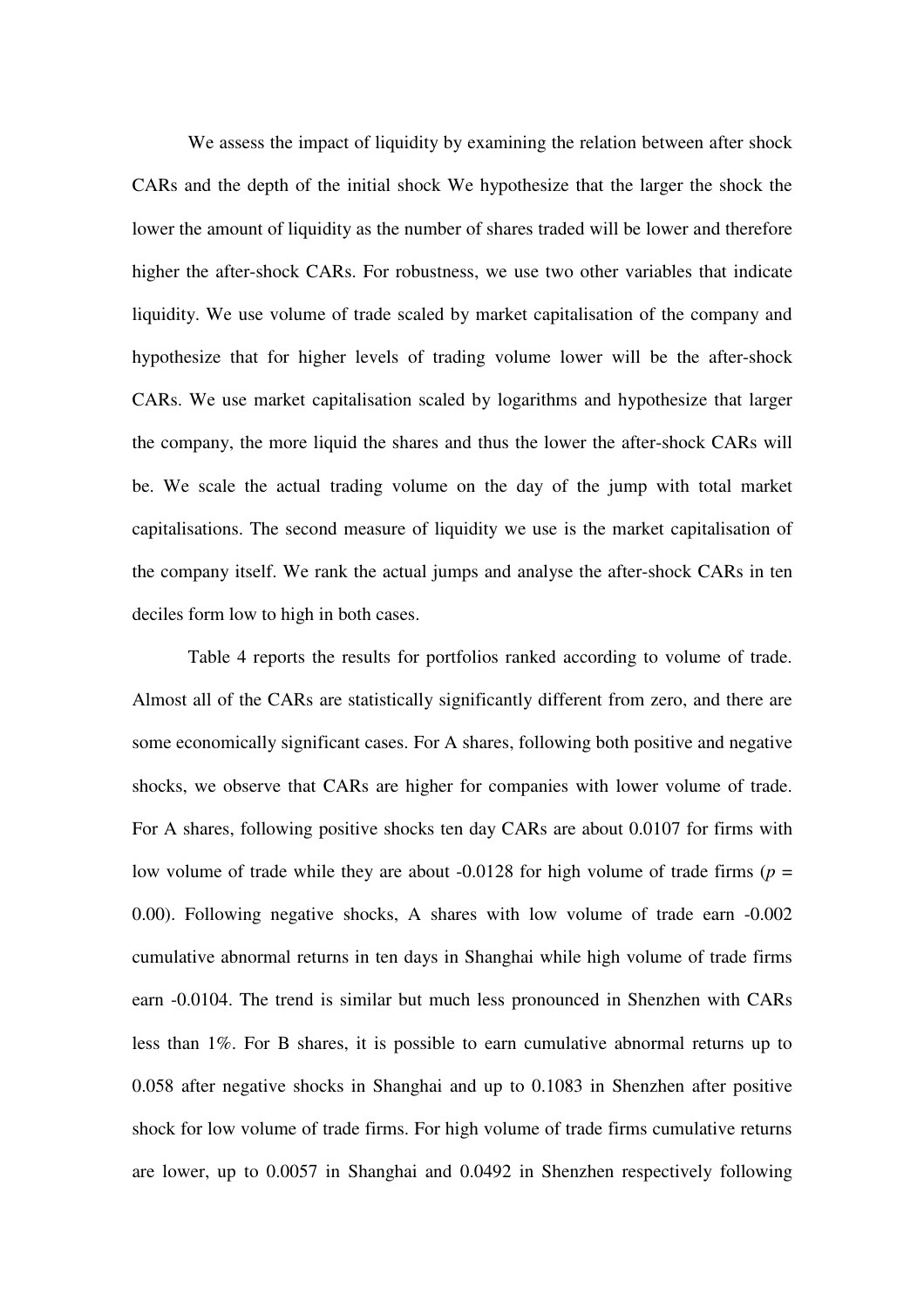negative shocks. Overall, the CARs are higher for firms with low volume of trade, indicating that the cumulative abnormal returns are affected by liquidity of the stock, and therefore by transaction costs as arbitrage is more difficult in less liquid stocks and it takes longer to absorb dissipate the shocks.

#### [Insert table 4 here]

Table 5 reports the results for portfolios ranked according to market capitalization. We observe a visible pattern for A shares following positive shocks. Following positive shocks for low market capitalisation firms it is possible to earn up to 0.0162 (0.0199) in Shanghai (Shenzhen) in ten days while CARs for high market capitalisation firms are -0.015 and -0.0109, respectively. Following negative shocks, most CARs of the large companies are not significant for A shares in Shenzhen while the overall trend is similar. In contrast, for B shares optimism is much more pronounced and CARs are higher for low market capitalisation companies. It is possible to earn up to 0.0579 in Shanghai and 0.128 in Shenzhen with small companies in ten days following positive shocks. For large companies the corresponding CARs are -0217 and 0.0035 respectively. Following negative shocks CARs are not different for different size deciles in Shanghai. However, we observe an interesting phenomenon for B shares traded in Shenzhen. Ten days after the negative shock CARs are -0.0119 for large companies and 0.0291 for small companies. This is the only size related anomaly we observe related to the pronounced optimism in B shares. If CARs were driven with low liquidity we would observe higher CARs for smaller less liquid shares. However following negative shocks, we observe that optimism in B shares that can be traded only is much more pronounced for larger firms traded in Shenzhen which is similar to NASDAQ in its company base. This is in contrast to the expectations of the efficient markets hypothesis that abnormal performance should be traded away sooner for large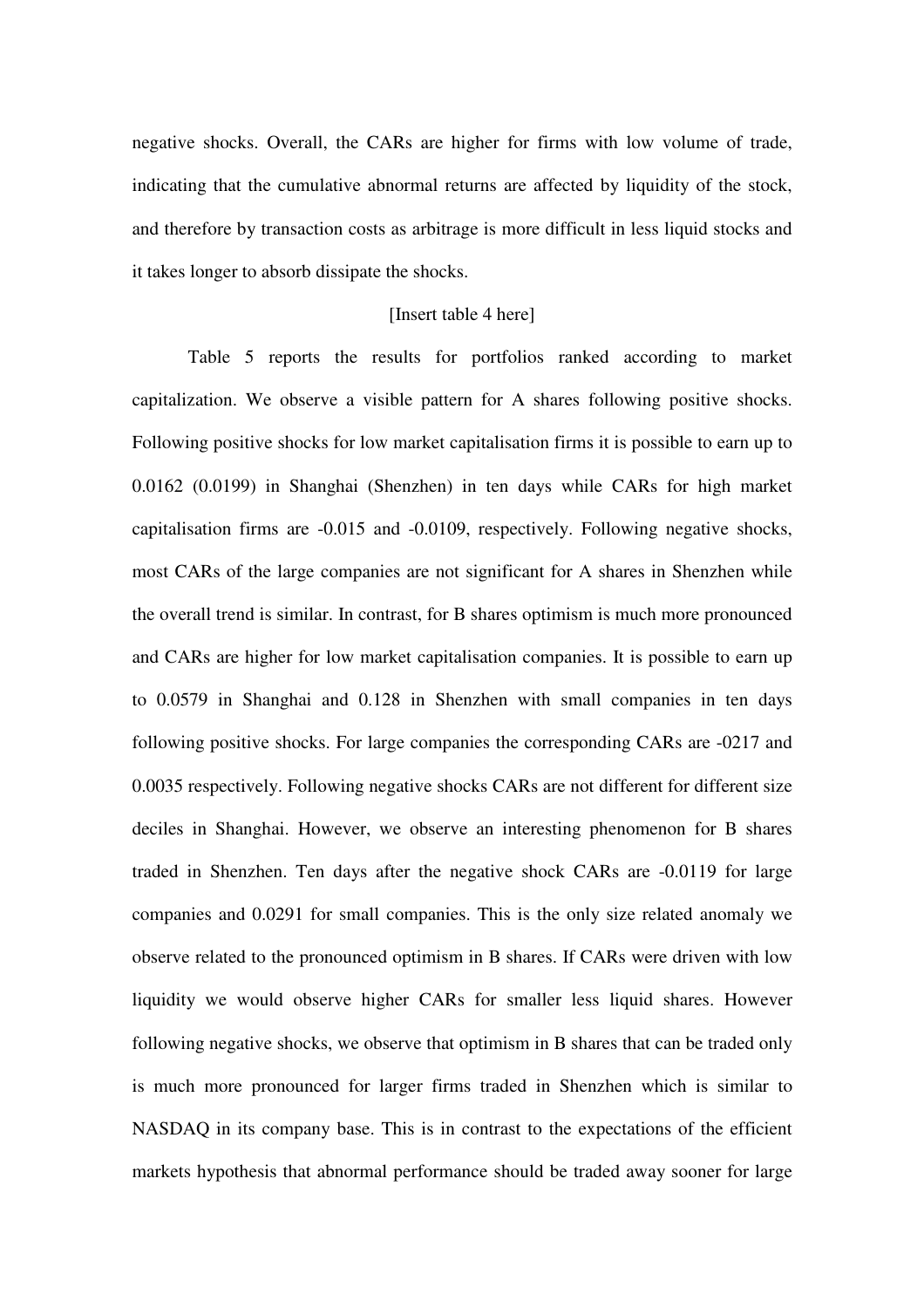shares with high liquidity. We relate this phenomenon to the high level of optimism in foreign investors.

#### [Insert table 5 here]

#### *4.4. Trends prior to initial shock*

We test the hypothesis that investors extrapolate the previous performance to form their expectations of the future performance after the shock by first ranking all the firms in the sample into ten deciles according to the average return over the 60 days before the initial shock, and then analyse the cumulative abnormal returns up to days after the shock. Table 6 reports CARs for trend deciles. Panels A reports the CARs following positive shocks in A shares. The results are relatively monotonic as the CARs do not appear to change significantly across the pre-shock returns groups. Similar results are observed for the positive shocks in A shares traded in Shenzhen (Panel B) and for the positive shocks in B shares traded in Shanghai (Panel C.). However, Panel D., indicates that the CARs following positive shocks in B shares traded in Shenzhen are significantly larger for stocks that went down significantly in the pre-shock period (Decile 1), suggesting that the shock has acted as a reverting mechanism. The results are also interesting for the negative shocks. Panel E indicates that the CARs following negative shocks in A shares traded in Shanghai carry on decreasing after the negative shocks for companies that had the largest decrease in prices in the pre-shock period (Decile 1), but they also decrease for companies that had the biggest increase in prices (Decile 10). Similar results are observed for A shares traded in Shenzhen (Panel F). In contrast, for the B shares, Panel G and Panel H indicate strong reversal. Companies that did badly in the past (Decile 1) revert into positive returns after the negative shocks, while those that did very well (Decile 10) appear to do badly in the post-event period. For example, in Shanghai, the CAR10 of B shares following negative shock amount to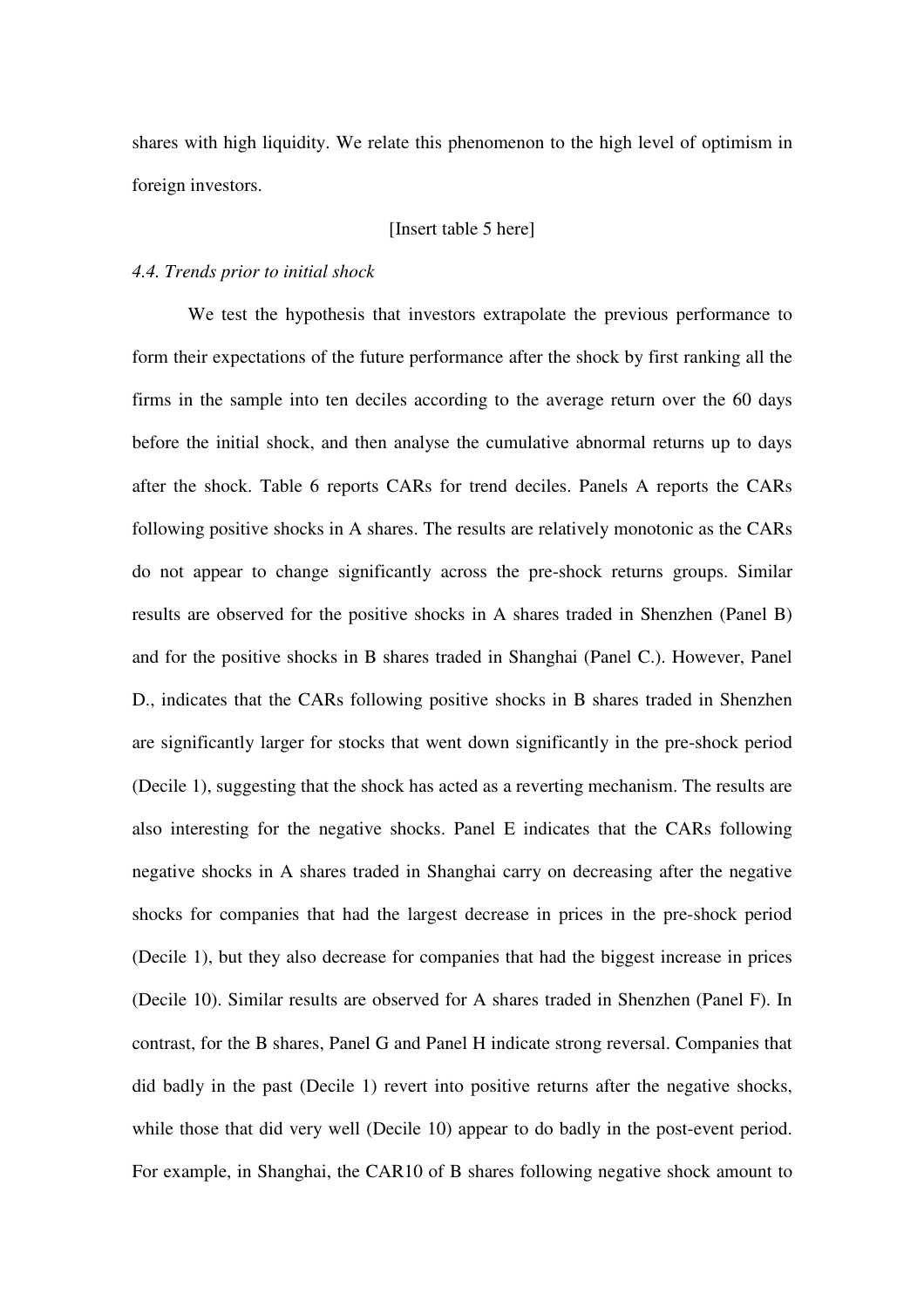0.0989 for companies that did badly in the pre-shock period, compared to -0.0702 for companies that did very well ( $p = 0.00$ ). Similarly, in Shenzhen, CAR10 or companies that did badly amount to 0.0944 compared to -0.0749 for companies that did very well in the pre-shock period ( $p = 0.00$ ).

#### [Insert table 6 here]

#### *4.4. Regression results*

Table 7 reports the results of the regression estimates that analyse the determinants of the post-shock cumulative abnormal returns. We estimate twelve regression equations one each for CAR1, CAR5 and CAR5 and using different subsamples for A and B shares and for negative and positive jumps using OLS estimators.<sup>10</sup> The explanatory variables include size of the jump, *JUMP*, the trading volume, *VOLUME*, the size of the company as measured by the log of market value of equity, *SIZE*, the exchange in which the stock is listed, *EXCHANGE*, the trend in share prices in the pre-shock period, *TREND*, and a dummy variable equals to 1 if the shock is in the post-February 2001 period, *B*.

Panel A reports the results for the CARs following positive shocks in A shares. The results indicate that CAR1 are positively related to the level of the jump, volume and they are higher in the post-2001 period, as *B* is positive and significant. However, CAR5 and CAR10 are not fully explained by these variables. In particular, while CAR10 following positive shocks in A shares are positively related to the level of the jump, they are negatively related to the volume, size, exchange, trend and the post-2001 period dummy. Similarly, Panel C. reports the regression results for the A shares following negative shocks. The determinants of CAR1 appear to be different from those of CAR5 and CAR10. In particular, CAR10 are negatively related to jump, volume,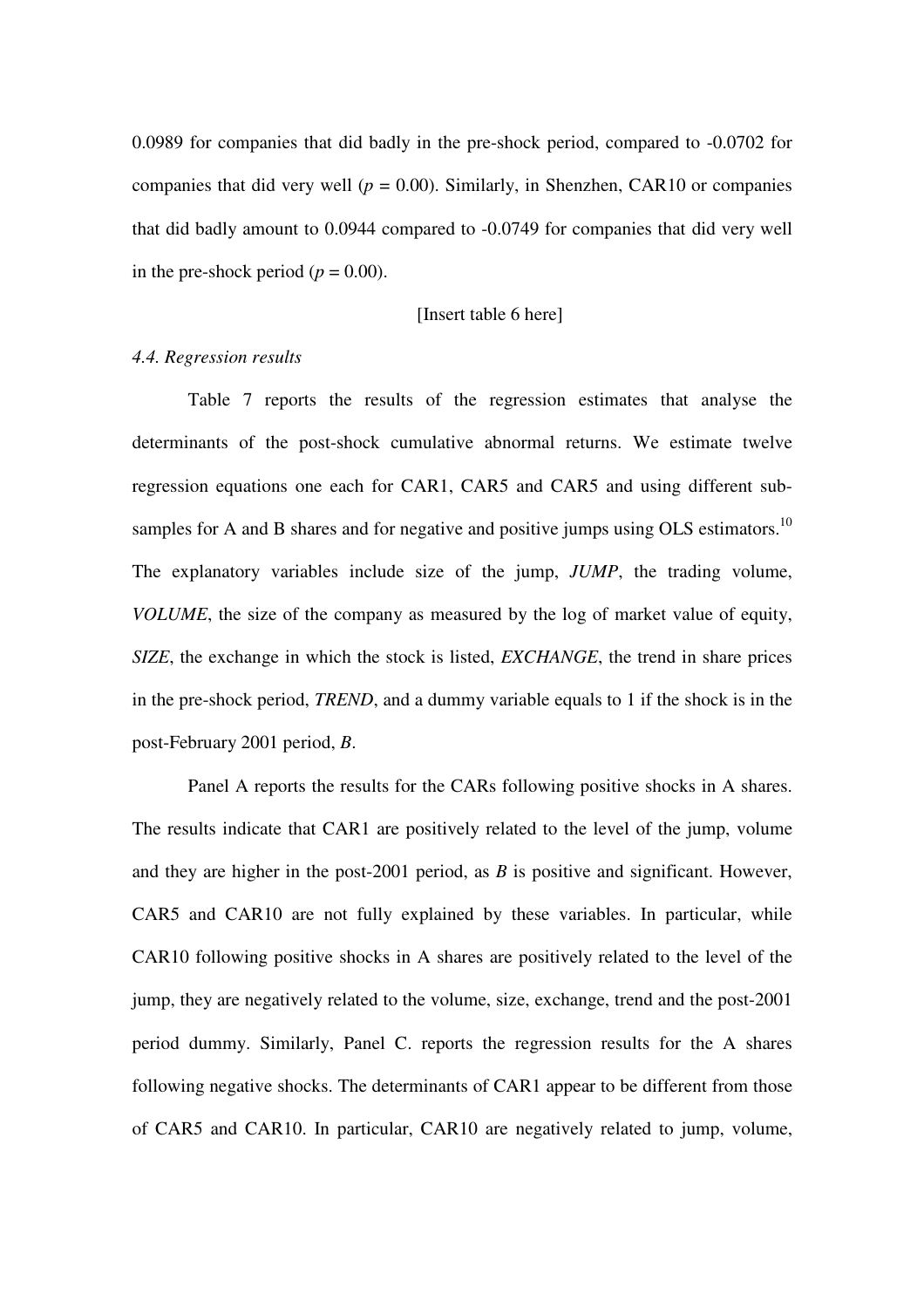trend and post-2001 dummy. These results confirm the relative randomness of stock returns in the post-shock period observed in A shares that are held by local investors.<sup>11</sup>

The results are relatively more consistent for B shares. All the CARs following positive shocks positively related to jumps and negatively related to the remaining explanatory variables. The results indicate that, following positive shocks (Panel B.), share prices in B shares increase the higher the shock, but they decrease the higher the volume and size. They are also lower in Shanghai market and in the post-2001 period. Finally, they decrease with the increase in stock prices in the pre-shock period. Similarly, Panel D. indicates that CARs decrease with the size of the shock, volume, size and past trend. They are also lower in the Shanghai market and in the post-2001 period. Overall, these results confirm the findings reported above and confirm that the post-shock behaviour of B shares is relatively more monotonic than that of the A shares but that following the 2001 regulation in the trading of domestic investors, the optimism level in the B shares decreased significantly.

#### [Insert table 7 here]

#### **Conclusions**

In this study, we investigate the three well documented biases, overreaction, trend-following and optimism in a coherent framework using large price shocks in the Chinese A and B shares. We find significant differences across the two types of stocks. In particular, we show that the behaviour of A shares after positive and negative shocks is relatively random. In contrast, that of B shares, owned primarily by foreign investors, exhibit significant momentum following positive and negative shocks. We test for the robustness of our results using other measures of frictions including the volume of trade and market capitalisation that indicate liquidity. For shares with higher volume of trade optimism is reduced as expected. However, the optimism is more pronounced for large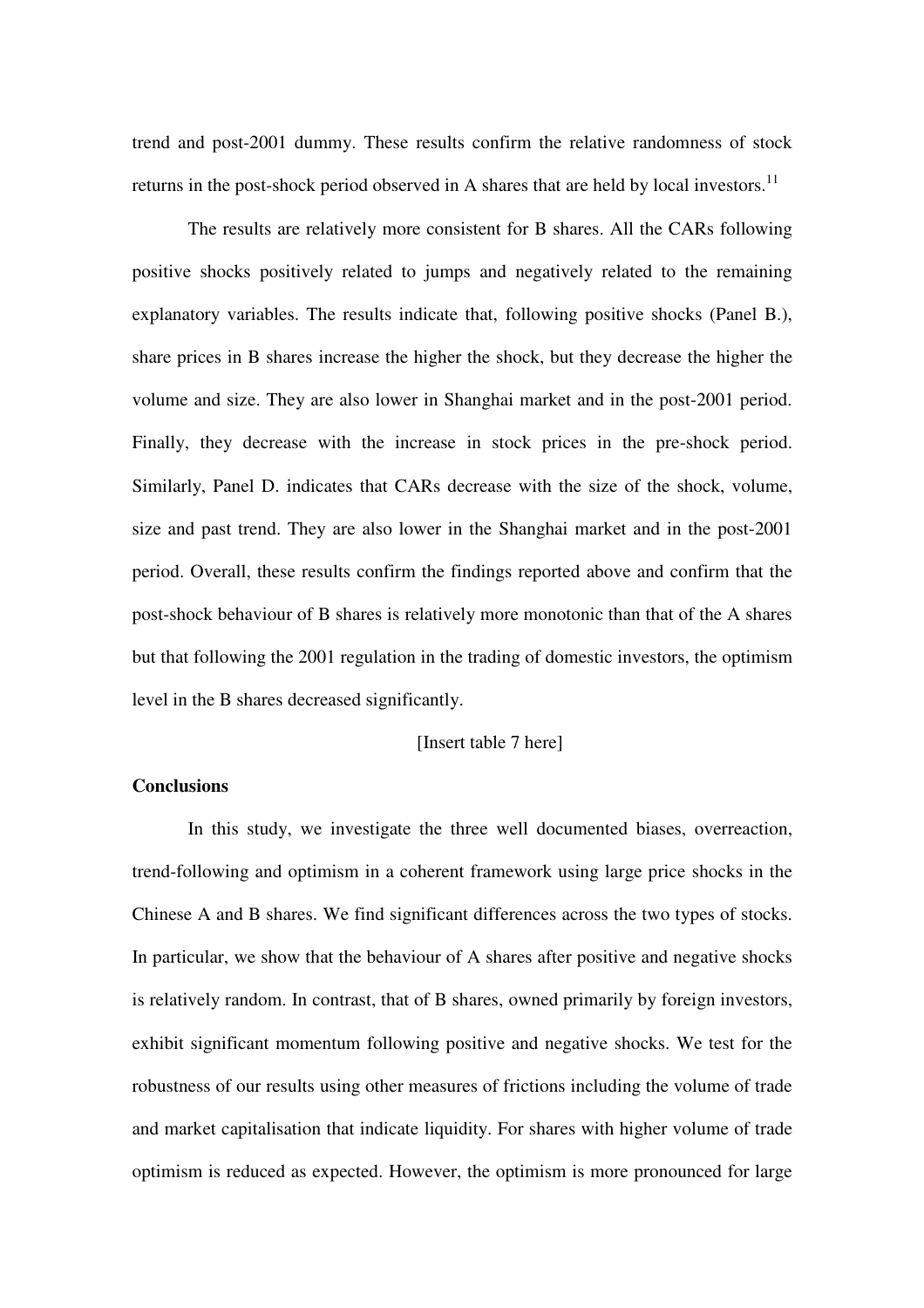shares traded by foreigners in Shenzhen. This is contrary to the expectations of the EMH that abnormal returns would be arbitraged away sooner if there is less friction, such as liquidity in this case. Therefore we conclude that the optimism we observe might be due to human behaviour, i.e. the optimism in foreign investors about the new technology companies traded in Shenzhen in this case. We also document that the 2001 regulatory change which allowed domestic investors to trade in B shares has reduced significantly the post-shocks abnormal returns. Finally, we document that, while for A shares the relationship between the post-shock abnormal returns and the explanatory variables is not constant across the various cumulative abnormal returns, for B shares all the post-shock abnormal returns are consistently related to the size of the jump, the trading volume, the size of the company, and the pre-shock trend in returns.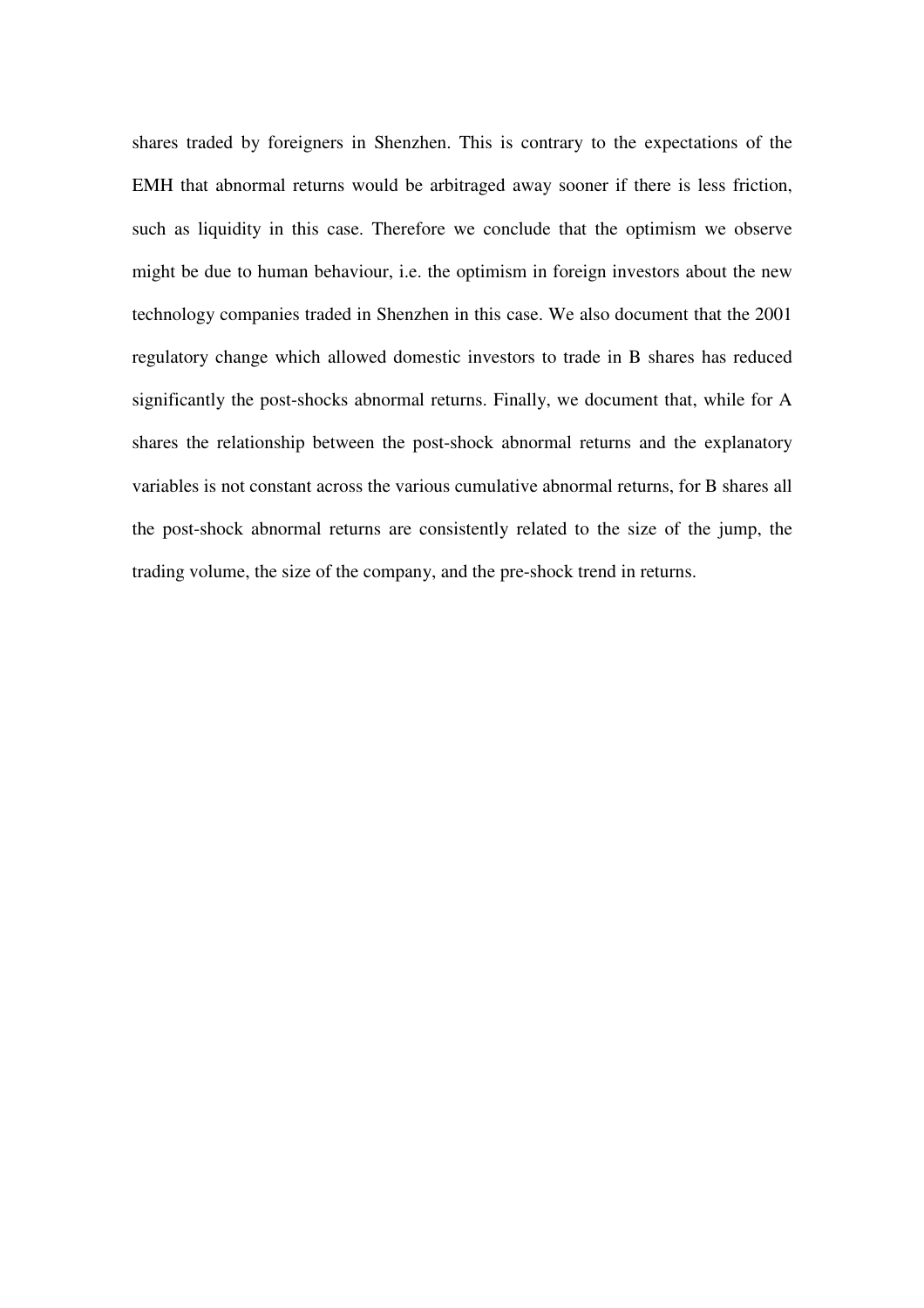#### **REFERENCES**

- Allen F., Qian J. and Qian M., 2004, "Law, Finance, and Economic Growth in China," Journal of Financial Economics (forthcoming).
- Asness, C., 1997, The interaction of value and momentum strategies. Financial Analysts Journal 53, 29-36.
- Atkins, A. B. and E. Dyl, 1990, Price reversals, bid-ask spreads, and market efficiency. Journal of Financial and Quantitative Analysis 25, 535-547.
- Ball, R. and S. P. Kothari, 1989, Nonstationary expected returns: implications for tests of market efficiency and serial correlations in returns. Journal of Financial Economics 25, 51-74.
- Ball, R., S. P. Kothari and J. Shanken, 1995, Problems in measuring portfolio performance: an application to contrarian investment strategies. Journal of Financial Economics 38, 79-107.
- Bekaert, G. and C. R. Harvey, 1995, Time-varying world market integration. Journal of Finance 50, 403-444.
- Boehmer, E., J. Musumeci and A.B. Poulsen, 1991, Event-study methodology under conditions of event-induced variance. Journal of Financial Economics 30, 253- 272.
- Bowman, R. G. and D. Iverson, 1998, Short-run overreaction in the New Zealand stock market. Pacific-Basin Finance Journal 6, 475-491.
- Bremer, M. A. and R. J. Sweeney, 1991, The reversal of large stock-price decreases. Journal of Finance 46, 747-754.
- Brown, K. C., W. V. Harlow and S. M. Tinic, 1988. Risk aversion, uncertain information, and market efficiency. Journal of Financial Economics 22, 355- 386.
- Brown, K. C. and W. V. Harlow, 1988, Market overreaction: magnitude and intensity. Journal of Portfolio Management 14, 6-13.
- Brown, S. J. and J. B. Warner, 1980, Measuring security price information. Journal of Financial Economics 8, 205-258.
- Campbell, K. and R. J. Limmack, 1997, Long-term overreaction in the UK stock market and size adjustment. Applied Financial Economics 7, 537-548.
- Chan, K. C., 1988, On The contrarian investment strategy. Journal of Business 61, 147- 164.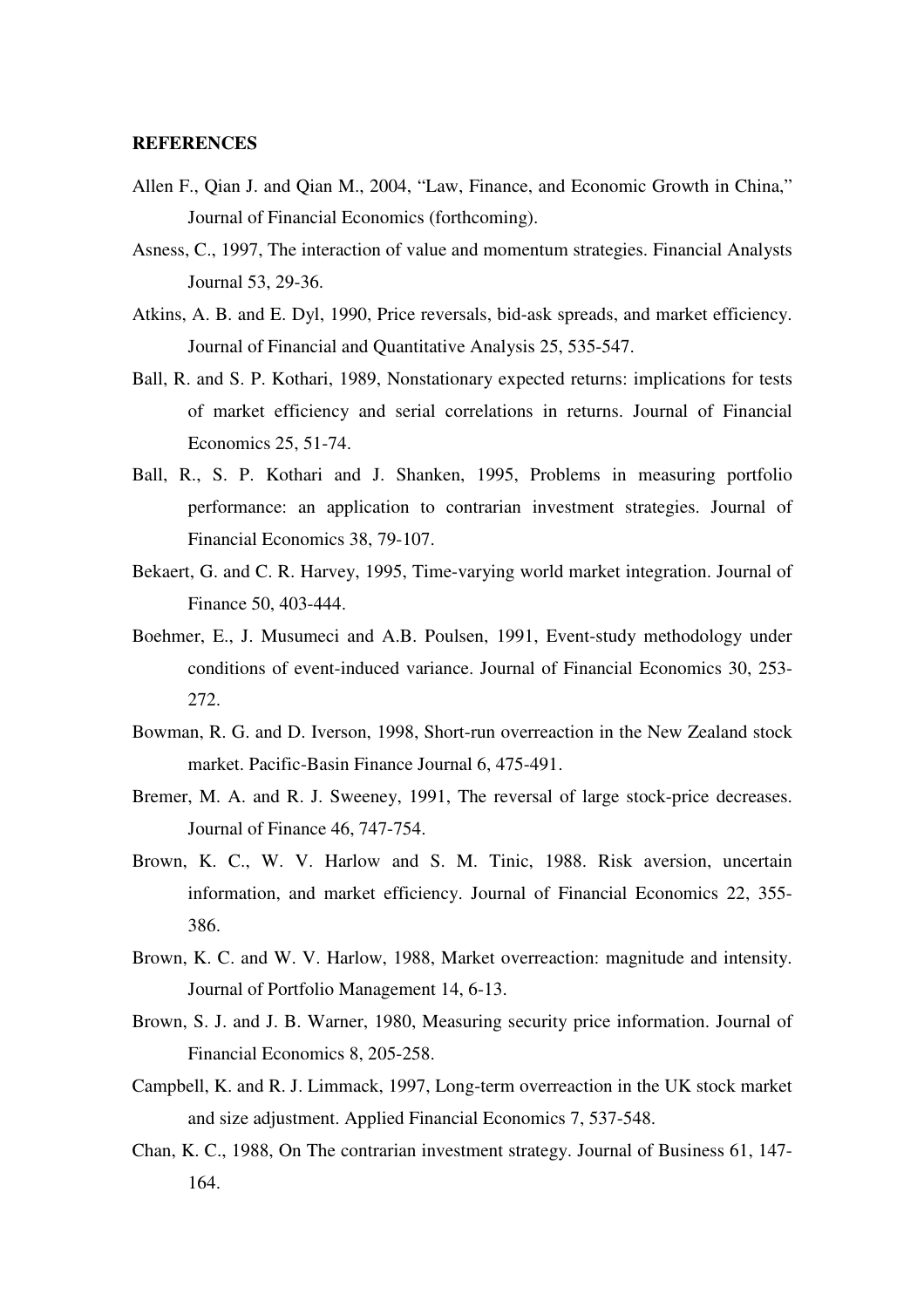- Chan, K. C. and N. F. Chen, 1991, Structural and return characteristics of small and large firms. Journal of Finance 46, 1467-1484.
- Chopra, N, J. Lakonishok and J. R. Ritter, 1992, Measuring abnormal performance: do stocks overreact? Journal of Financial Economics 31, 235-268.
- Chui, A., S. Titman and K.C.J. Wei, 2000, Momentum, ownership structure and financial crises: An analysis of Asian stock markets. Mimeo, University of Texas.
- Clare, A. and S. Thomas, 1995, The overreaction hypothesis and the UK stockmarket. Journal of Business Finance and Accounting 22, 961-973.
- Conrad, J. and G. Kaul, 1998, An anatomy of trading strategies. Review of Financial Studies 11, 489-519.
- Cox, D. R. and D. R. Peterson, 1994, Stock returns following large one-day declines: Evidence on short-term reversals and longer-term performance. Journal of Finance 49, 255-267.
- DaCosta, N.C.A. Jr., 1994, Overreaction in the Brazilian stock market. Journal of Banking and Finance 18, 633-642.
- DeBondt, W. F. M. and R. H. Thaler, 1985, Does the stock market overreact? Journal of Finance 40, 793-805.
- DeBondt, W. F. M. and R. H. Thaler, 1987, Further evidence on investors overreaction and stock market seasonality. Journal of Finance 42, 557-581.
- De Bond, W.F.M., 1993, "Betting on trends: intutive forecasts of financial risk and eturn", International Journal of Forecasting, 9, 355-371.
- Dissanaike, G., 1997, Do stock market investors overreact? Journal of Business Finance and Accounting 24, 27-49.
- Fama, E. F., 1998, Market efficiency, long-term returns, and behavioral finance. Journal of Financial Economics 49, 283-306.
- Fama, E. F. and K. R. French, 1988, Permanent and temporary components of stock prices. Journal of Political Economy 96, 246-273.
- Fama, E. F. and K. R. French, 1996, Multifactor explanation of asset pricing anomalies. Journal of Finance 51, 55-84.
- Grundy, B.D. and J.S. Martin, 2001, Understanding the nature of the risk and the source of the rewards to momentum investing. Review of Financial Studies 14, 29-78.
- Hong, H, T. Lim and J.C. Stein, 2000, Bad news travels slowly: Size, analyst coverage and the profitability of momentum strategies. Journal of Finance, 55, 265-295.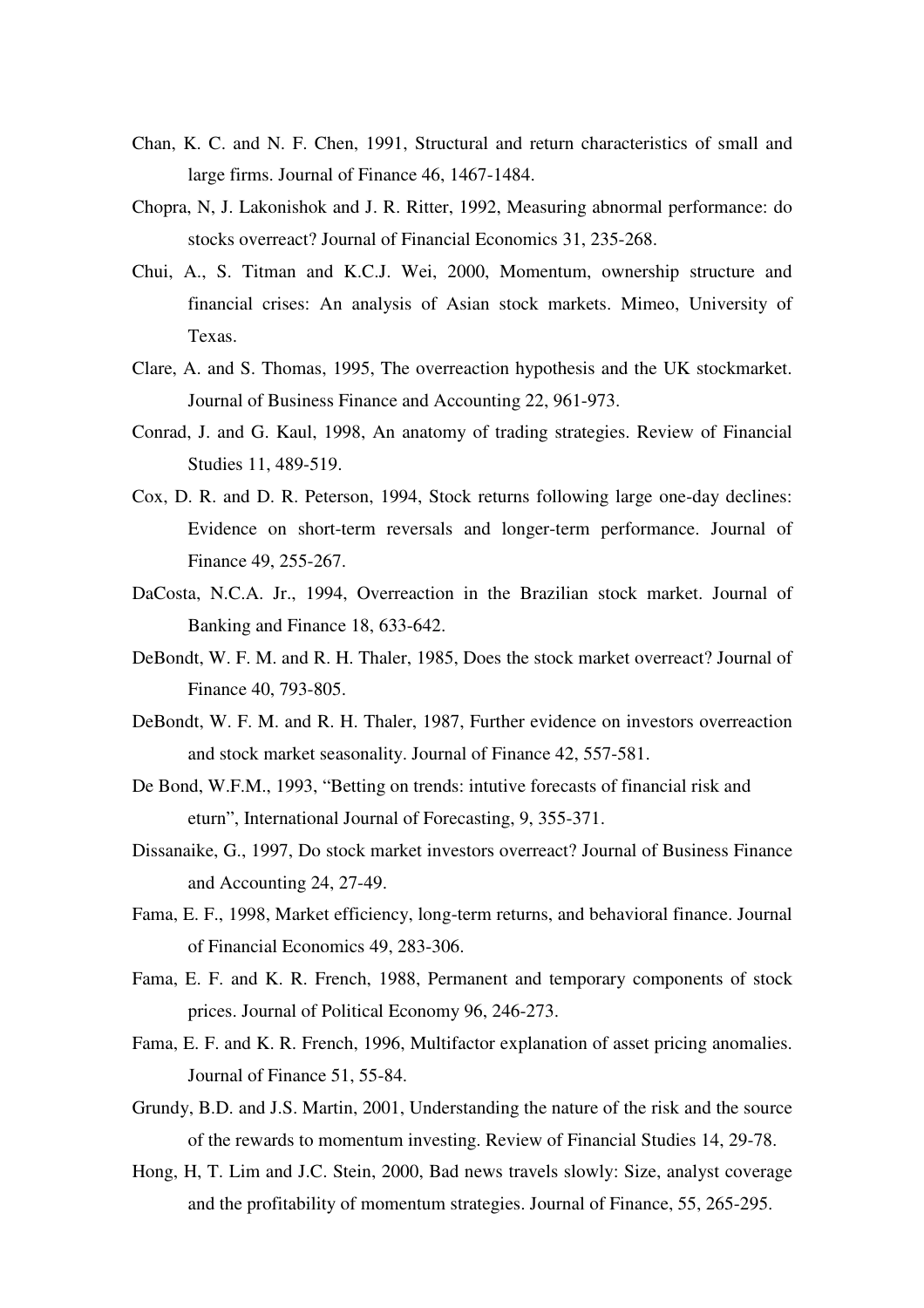- Howe, J. S., 1986, Evidence on stock market overreaction. Financial Analysts Journal 42, 74-77.
- Jegadeesh, N. and S. Titman, 1993, Returns to buying winners and selling losers: implications for stock market efficiency. Journal of Finance 48, 65-92.
- Kahneman, D. and M.W. Reipe, "Aspects of Investor Psychology", The Journal of Portfolio Management, **3** (1998), 52-65.
- Khandani, A.E. and A.W. Lo, 2007, What happened to the quants in August 2007?, NBER working paper
- Kraft, A., 1999, Accounting-based and market-based trading rules. Working paper, University of Chicago.
- Lakonishok, J., A. Shleifer and R. W. Vishny, 1994, Contrarian investment, extrapolation, and risk. Journal of Finance 49, 1541-1578.
- Lasfer, M.A., A. Melnik and D. Thomas, 2003, Short-term Reaction of Stock Markets in Stressful circumstances. Journal of Banking and Finance, 27, 1959-1977
- Lehman, B.N., 1990, Fads, martingales, and market efficiency. Quarterly Journal of Economics 105, 1-28.
- Lee, C.M.C. and B. Swaminathan, 2000, Price momentum and trading volume. Journal of Finance 55, 2017-2069.
- Liang, Y. and D.J. Mullineaux, 1994, Overreaction and reverse anticipation: two related puzzles? Journal of Financial Research 17, 31-43.
- Liu, W., N. Strong and X. Xu, 1999, The profitability of momentum investing. Journal of Business Finance and Accounting 26, 1043-1091.
- Lawrance M. and M. O'Connor, 1992, "Exploring Judgemental Forecasting", International Journal of Forecasting, 8, 15-26.
- Mei, J.P., J.A. Scheinkman, and X. Wei, 2005, Speculative trading and stock prices: evidence from Chinese A-B share premia, AFA 2005 Philadelphia Meetings. http://ssrn.com/abstract=498024
- Mitchell, M.L., T. Pulvino and E.Stafford, 2002, Limited arbitrage and equity markets, Journal of Finance, 58, 113-1138.
- Moskowitz, T. J. and M. Grinblatt, 1999, Do industries explain momentum? Journal of Finance 54, 1249-1290.
- Muradoglu, G., 2002, Portfolio managers' forecasts of risk and return: Are there predictable forecast errors?, Journal of Forecasting, 21, 396-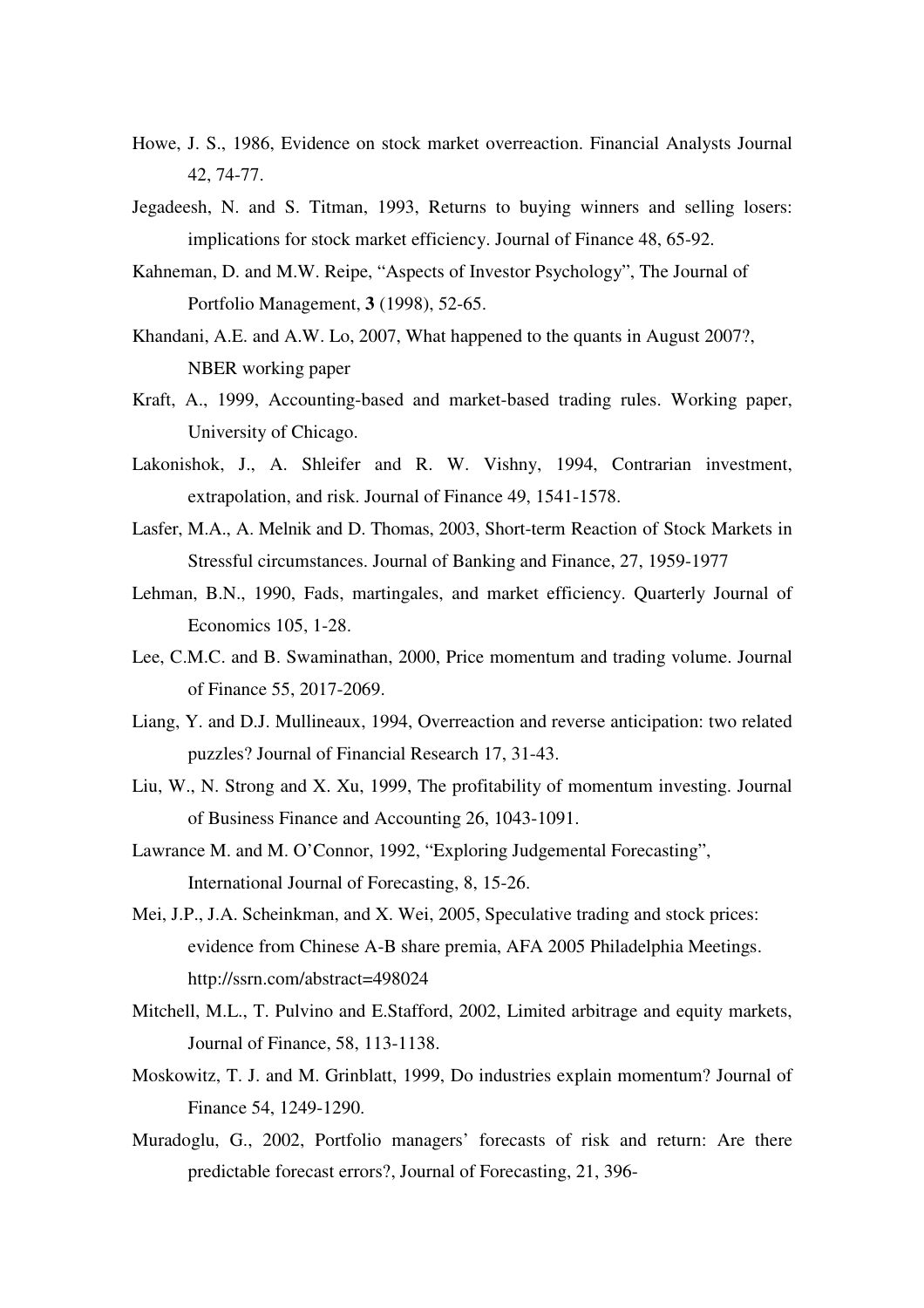- Ng, L. and F. Wu, 2007, The trading behavior of institutions and individuals in Chinese equity markets, University of Wisconsin-Milwaukee, working paper.
- Ohlsen, R.A., 1998, "Behavioral Finance and its implications for stock price volatility", Financial Analysts Journal, 2, 10-18.
- Park, J., 1995, A market microstructure explanation for predictable variations in stock returns following large price changes. Journal of Financial and Quantitative Analysis 30, 241-256.
- Patel, S. A. and A. Sarkar, 1998, Crises in developed and emerging stock markets. Financial Analysts Journal 54, 50-61.
- Richards, A, 1995, Comovements in national stock market returns: evidence of predictability, but not cointegration. Journal of Monetary Economics 36, 631- 654.
- Richards, A, 1997, Winner-loser reversals in national stock market indices: can they be explained? Journal of Finance 52, 2129-2144.
- Rouwenhorst, K. G., 1998, International momentum strategies. Journal of Finance 53, 267-284.
- Schnusenberg, O. and J. Madura, 2001, Global and relative over- and underreaction in international stock market indexes. Mimeo, St Joseph's University, Philadelphia.
- Schwert, G.W., 2003, Anomalies and market efficiency, in G.M. Constantinides, M. Harris and R. Stulz eds. Handbook of the Economics of Finance, Elsevier.
- Tenev, S., C. Zhang, and L.Brefort, 2002, Corporate governance and enterprise reform in China, The World Bank and the International Finance Corporation.
- Zarowin, P., 1990, Size, seasonality, and stock market overreaction. Journal of Financial and Quantitative Analysis 25, 113-126.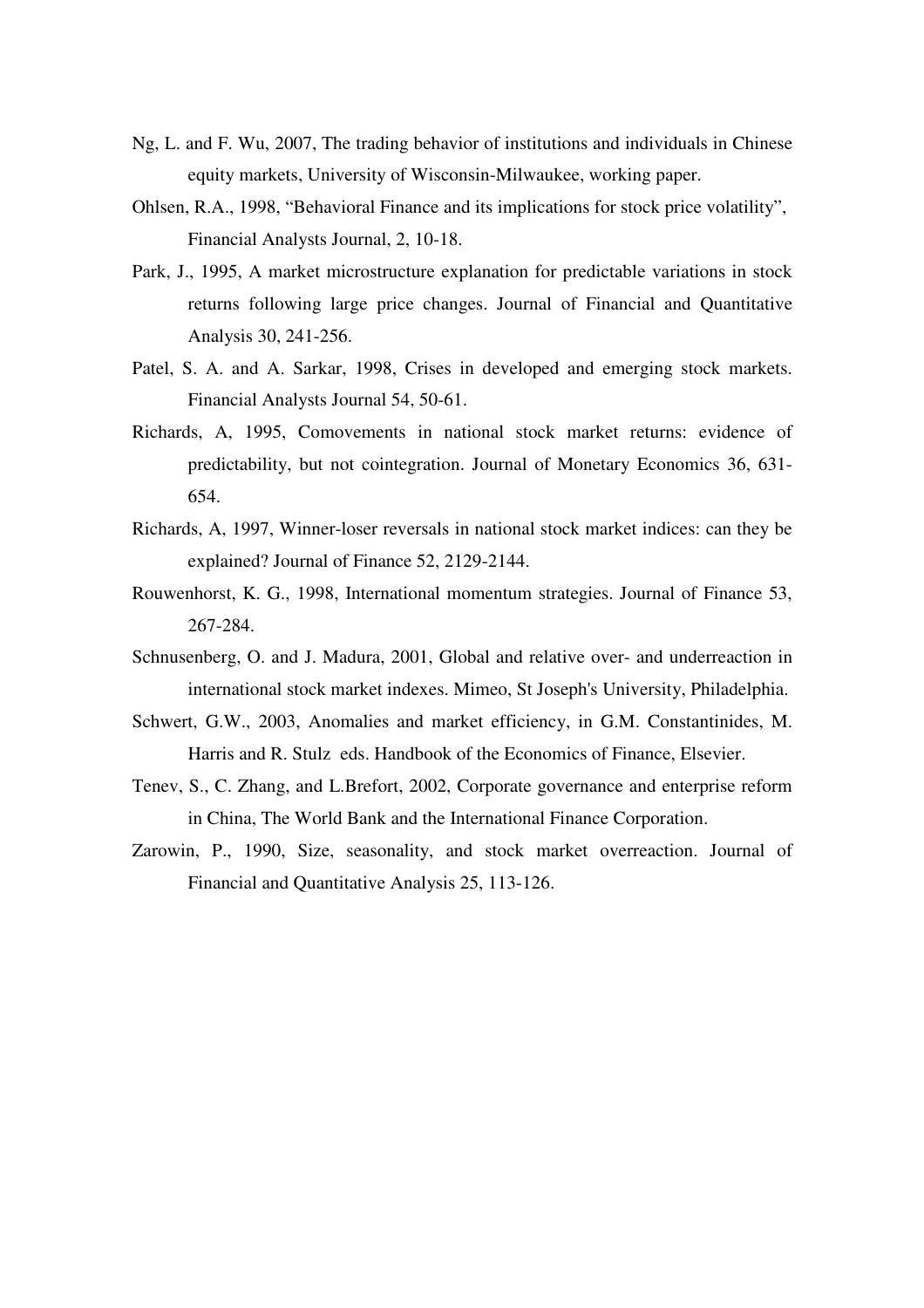





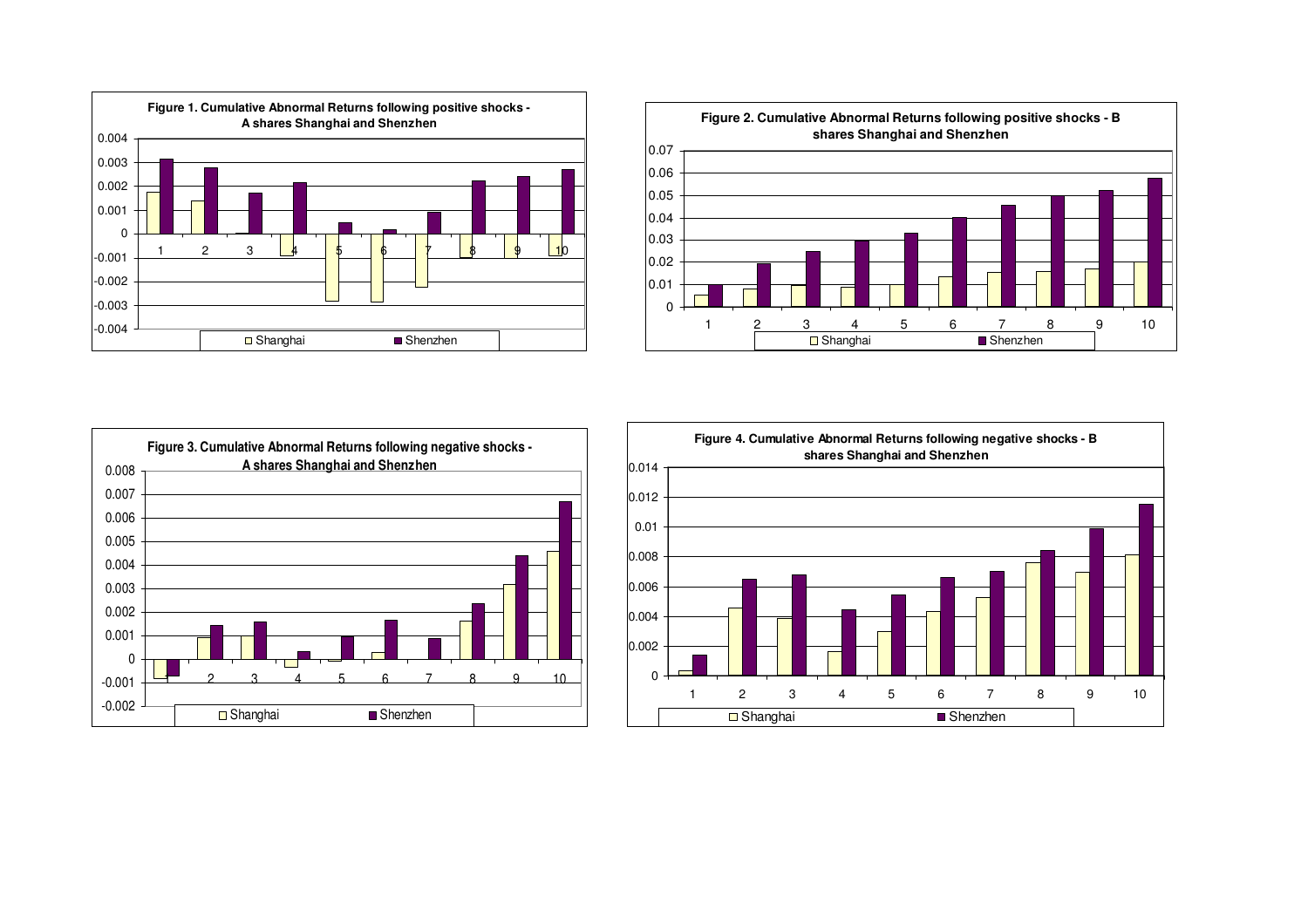# **Table 1. Descriptive Statistics of the shocks**

The table presents the mean, maximum and minimum price shocks for the A and B shares traded in Shanghai and Shenzhen markets. To define the shock, we first compute for each stock the daily returns and then compare each of these returns to the average return in the previous 60 days. If the difference in these returns is higher than two standard deviations, we consider that return as a shock.

|                      |        |                      | Positive shocks |                   | Negative shocks |                       |           |           |  |  |  |
|----------------------|--------|----------------------|-----------------|-------------------|-----------------|-----------------------|-----------|-----------|--|--|--|
|                      | N      | mean                 | min<br>max      |                   | N               | mean                  | max       | min       |  |  |  |
| Panel A. Full sample |        |                      |                 |                   |                 |                       |           |           |  |  |  |
| All                  | 58,195 | 0.0600               | 0.1099          | 0.0100            | 58,532          | $-0.0619$             | $-0.0000$ | $-3.7976$ |  |  |  |
| Panel B. A shares    |        |                      |                 |                   |                 |                       |           |           |  |  |  |
| All                  | 49,525 | 0.0582               | 0.1099          | 0.0100            | 49,968          | $-0.0536$             | $-0.1099$ | $-0.0100$ |  |  |  |
| Shanghai             | 27,732 | 0.0579               | 0.1098          | 0.0100            | 27,770          | $-0.0529$             | $-0.0100$ | $-0.1099$ |  |  |  |
| Shenzhen             | 21,793 | 0.0585               | 0.1099          | 0.0100            | 22,198          | $-0.0545$             | $-0.0100$ | $-0.1099$ |  |  |  |
|                      |        |                      |                 | Panel C. B shares |                 |                       |           |           |  |  |  |
| All                  | 8,670  | 0.070 <sup>a</sup>   | 0.1099          | 0.0109            | 8,564           | $-0.0667^b$           | $-0.1098$ | $-0.0101$ |  |  |  |
| Shanghai             | 4,513  | 0.069 <sup>a</sup>   | 0.1099          | 0.0109            | 4,598           | $-0.066^{b}$          | $-0.0101$ | $-0.1099$ |  |  |  |
| Shenzhen             | 4,157  | $0.071$ <sup>a</sup> | 0.1099          | 0.0109            | 3,966           | $-0.067$ <sup>b</sup> | $-0.0104$ | $-0.1098$ |  |  |  |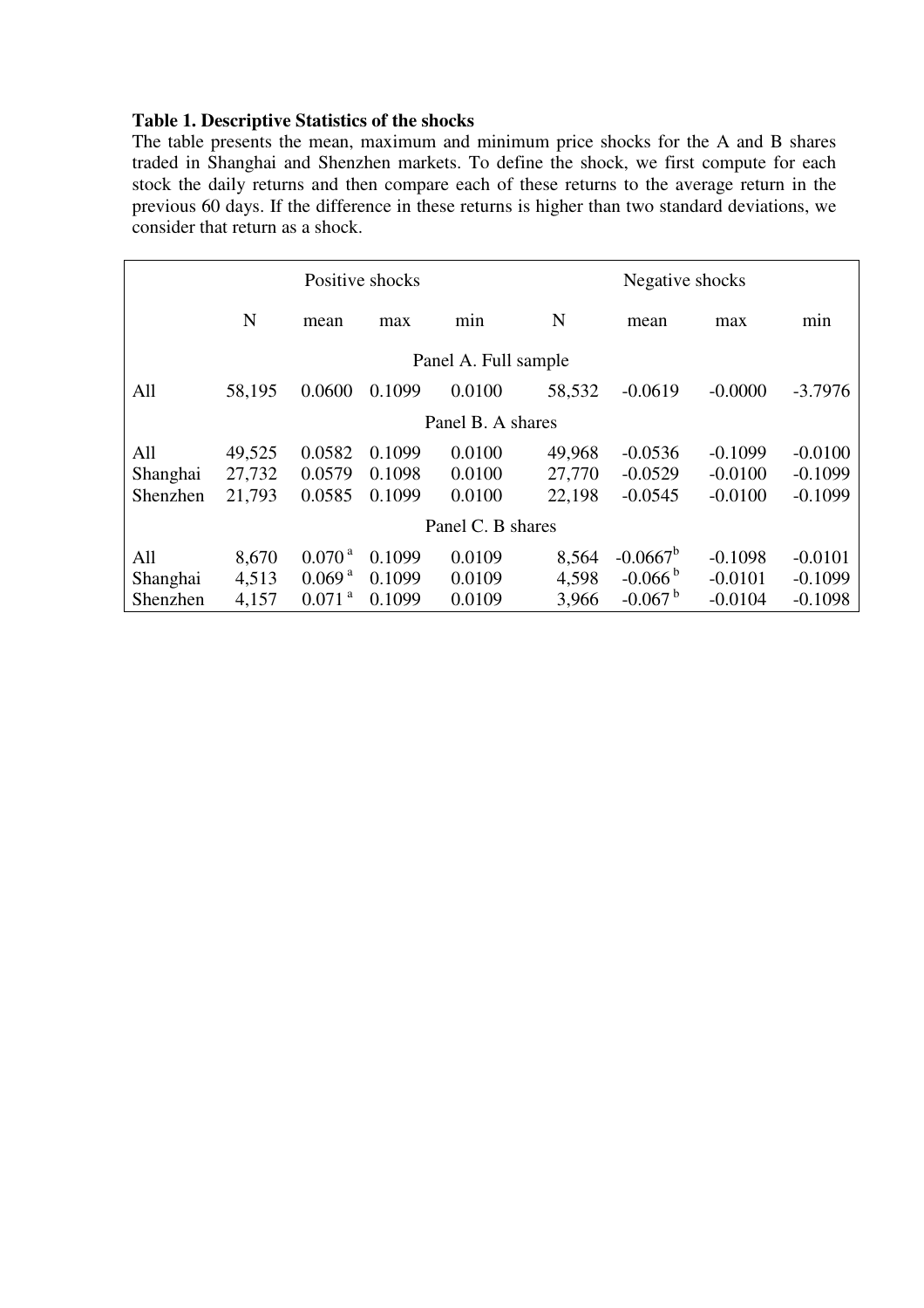#### **Table 2. Cumulative Abnormal Returns Following Price Shocks.**

The table reports the cumulative abnormal returns (CARs) 1, 5 and 10 days after price shock defined as an increase or a decrease in daily returns above two standard deviations of the returns 60 days before the event. \* significantly different from zero at  $1\%$ ,  $^{\circ}$  Shanghai different from Shenzhen at  $1\%$ ,  $\frac{b}{b}$  A shares different from B shares at  $1\%$ .

|          | CAR1                              | CAR <sub>5</sub>                                            | CAR <sub>10</sub>                 | CAR1                              | CAR <sub>5</sub>      | CAR <sub>10</sub> |  |  |  |
|----------|-----------------------------------|-------------------------------------------------------------|-----------------------------------|-----------------------------------|-----------------------|-------------------|--|--|--|
|          | Panel A. Positive shocks          |                                                             |                                   | Panel B. Negative shocks          |                       |                   |  |  |  |
| All      | $0.0031^*$                        |                                                             | $0.0019^*$ $0.0062^*$ $-0.0005^*$ |                                   | $0.0009$ <sup>*</sup> | $0.0061^*$        |  |  |  |
|          | Panel C. Positive shocks A shares |                                                             |                                   | Panel D. Negative shocks A shares |                       |                   |  |  |  |
| All      |                                   | $0.0024^*$ -0.0014 <sup>*</sup>                             | 0.0007                            | $-0.0008$ <sup>*</sup>            | 0.0004                | $0.0056^*$        |  |  |  |
| Shanghai |                                   | $0.0017^{*ab}$ -0.0028 <sup>*ab</sup> -0.0009 <sup>ab</sup> |                                   | $-0.0008^{*b}$                    | $-0.0000b$            | $0.0046^{*b}$     |  |  |  |
| Shenzhen | $0.0032^{*ab}$                    | $0.0005^{ab}$                                               | $0.0027^{*ab}$                    | $-0.0007^*$                       | $0.0010^{b}$          | $0.0067^*$        |  |  |  |
|          | Panel E. Positive shocks B shares |                                                             |                                   | Panel F. Negative shocks B shares |                       |                   |  |  |  |
| All      | $0.0076^*$                        | $0.0208^*$                                                  | $0.0376^*$                        | 0.0008                            | $0.0039^*$            | $0.0095^*$        |  |  |  |
| Shanghai | $0.0055^{\text{*ab}}$             |                                                             | $0.0101^{*ab}$ $0.0200^{*ab}$     | $0.0003^b$                        | $0.0030^{*b}$         | $0.0081^{*b}$     |  |  |  |
| Shenzhen | $0.0099^{*ab}$                    | $0.0329^{*ab}$                                              | $0.0573^{\text{*ab}}$             | $0.0014^{*b}$                     | $0.0054^{*b}$         | $0.0115^{*b}$     |  |  |  |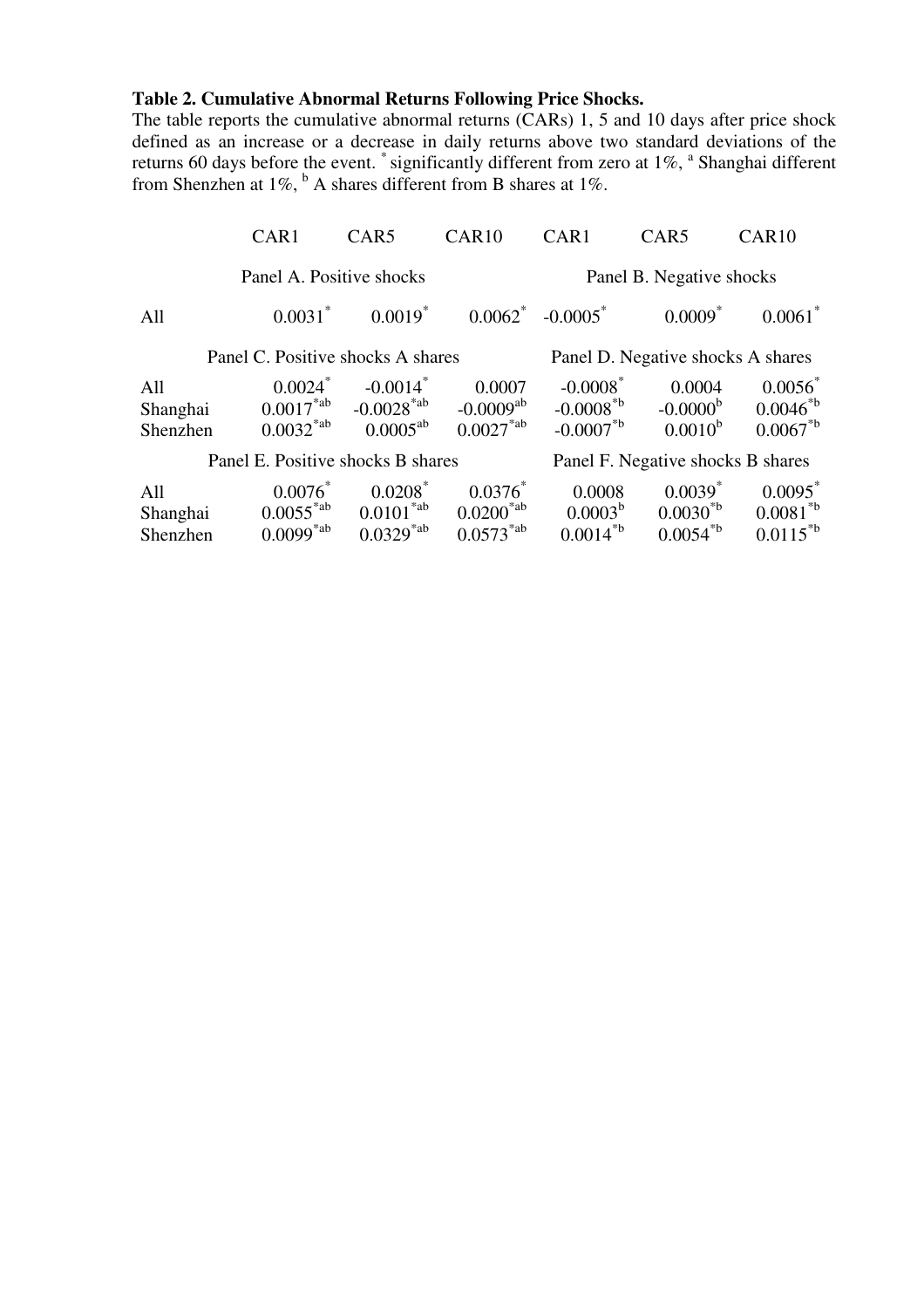#### **Table 3. Distribution of CARs before and after the regulatory change in 2001**

The table reports the distribution of the various CARs across two trading regimes, the pre-February 2001 when B shares can be traded only by foreign investors and post-March 2001 when domestic investors are allowed to trade in B shares. The cumulative abnormal returns CAR1, CAR5 and CAR10 are the abnormal returns 1, 5 and 10 days after the price shock defined as an increase or a decrease in daily returns above two standard deviations of the returns 60 days before the event.  $a$  if the average CARs before 2001 are different from the average CARs after 2001. \* significantly different from zero at 0.01 level.

|         | Before 2001                       | After 2001             | Before 2001                           |                                   |  |  |  |
|---------|-----------------------------------|------------------------|---------------------------------------|-----------------------------------|--|--|--|
|         | Panel A. Positive shocks A Shares |                        |                                       | Panel B. Positive shocks A Shares |  |  |  |
|         | Shanghai                          |                        | Shenzhen                              |                                   |  |  |  |
| N       | 10736                             | 16996                  | 8666                                  | 13127                             |  |  |  |
| Average | $0.067^{*a}$                      | $0.052$ *              | $0.067^{*a}$                          | 0.053                             |  |  |  |
| CAR1    | -0.0008 $^{\rm a}$                | 0.0023                 | $0.0025^{a*}$                         | $0.0036^*$                        |  |  |  |
| CAR5    | $-0.0047$ <sup>*a</sup>           | $-0.002$ <sup>*</sup>  | $-0.0008$                             | $0.0013$ <sup>*</sup>             |  |  |  |
| CAR10   | $-0.0027$ <sup>*a</sup>           | $-0.0002$              | 0.0008 <sup>a</sup>                   | 0.0040                            |  |  |  |
|         | Panel C. Positive shocks B Shares |                        | Panel D. Positive shocks B Shares     |                                   |  |  |  |
|         | Shanghai                          |                        | Shenzhen                              |                                   |  |  |  |
| N       | 2765                              | 1748                   | 2153                                  | 1974                              |  |  |  |
| Average | $0.076^{\ast_{\rm a}}$            | $0.060^*$              | $0.078^{\textcolor{red}{*}a}$         | $0.0644$ <sup>*</sup>             |  |  |  |
| CAR1    | $0.0022^{a*}$                     | $0.0107$ *             | $0.0072$ $^{\mathrm{a} *}$            | $0.0130^*$                        |  |  |  |
| CAR5    | $0.0103$ <sup>*</sup>             | $0.0097$ *             | $0.0260$ <sup>a*</sup>                | $0.041$ <sup>*</sup>              |  |  |  |
| CAR10   | $0.0150^{*a}$                     | $0.0280^{*}$           | $0.0343$ <sup>a*</sup>                | $0.0409$ <sup>*</sup>             |  |  |  |
|         | Panel E. Negative shocks A Shares |                        | Panel F. Negative shocks A Shares     |                                   |  |  |  |
|         | Shanghai                          |                        | Shenzhen                              |                                   |  |  |  |
| N       | 7419                              | 20351                  | 6169                                  | 16029                             |  |  |  |
| Average | $-0.0660^{*a}$                    | $-0.0489$ <sup>*</sup> | $-0.0667^{*a}$                        | $-0.0498$ <sup>*</sup>            |  |  |  |
| CAR1    | $-0.0006$                         | $-0.0009$ <sup>*</sup> | $-0.0006$                             | $-0.0008$                         |  |  |  |
| CAR5    | $-0.0054$ <sup>a*</sup>           | $0.0018$ *             | $-0.0043$ <sup>a*</sup>               | $-0.0030^*$                       |  |  |  |
| CAR10   | 0.0020 <sup>a</sup>               | $0.0056^*$             | $0.0054$ *                            | $0.0072$ <sup>*</sup>             |  |  |  |
|         | Panel G. Negative shocks B Shares |                        | Panel H. Negative shocks B Shares     |                                   |  |  |  |
|         | Shanghai                          |                        | Shenzhen                              |                                   |  |  |  |
| N       | 2666                              | 1932                   | 1989                                  | 1936                              |  |  |  |
| Average | $-0.0763^{*a}$                    | $-0.0531$ <sup>*</sup> | $\textbf{-0.077}^{\ast_{\textbf{a}}}$ | $-0.056$                          |  |  |  |
| CAR1    | $0.0030$ $^{\mathrm{a} \, *}$     | $-0.0033$ <sup>*</sup> | $0.0038$ <sup>a*</sup>                | $-0.0015***$                      |  |  |  |
| CAR5    | $0.0096$ $^{\mathrm{a} \, *}$     | $-0.0062$ <sup>*</sup> | $0.0116$ $^{\mathrm{a} \, *}$         | $-0.0013$                         |  |  |  |
| CAR10   | $0.0144$ $^{\mathrm{a} \, *}$     | $-0.0006$              | $0.0221$ <sup>a*</sup>                | 0.0016                            |  |  |  |
|         |                                   |                        |                                       |                                   |  |  |  |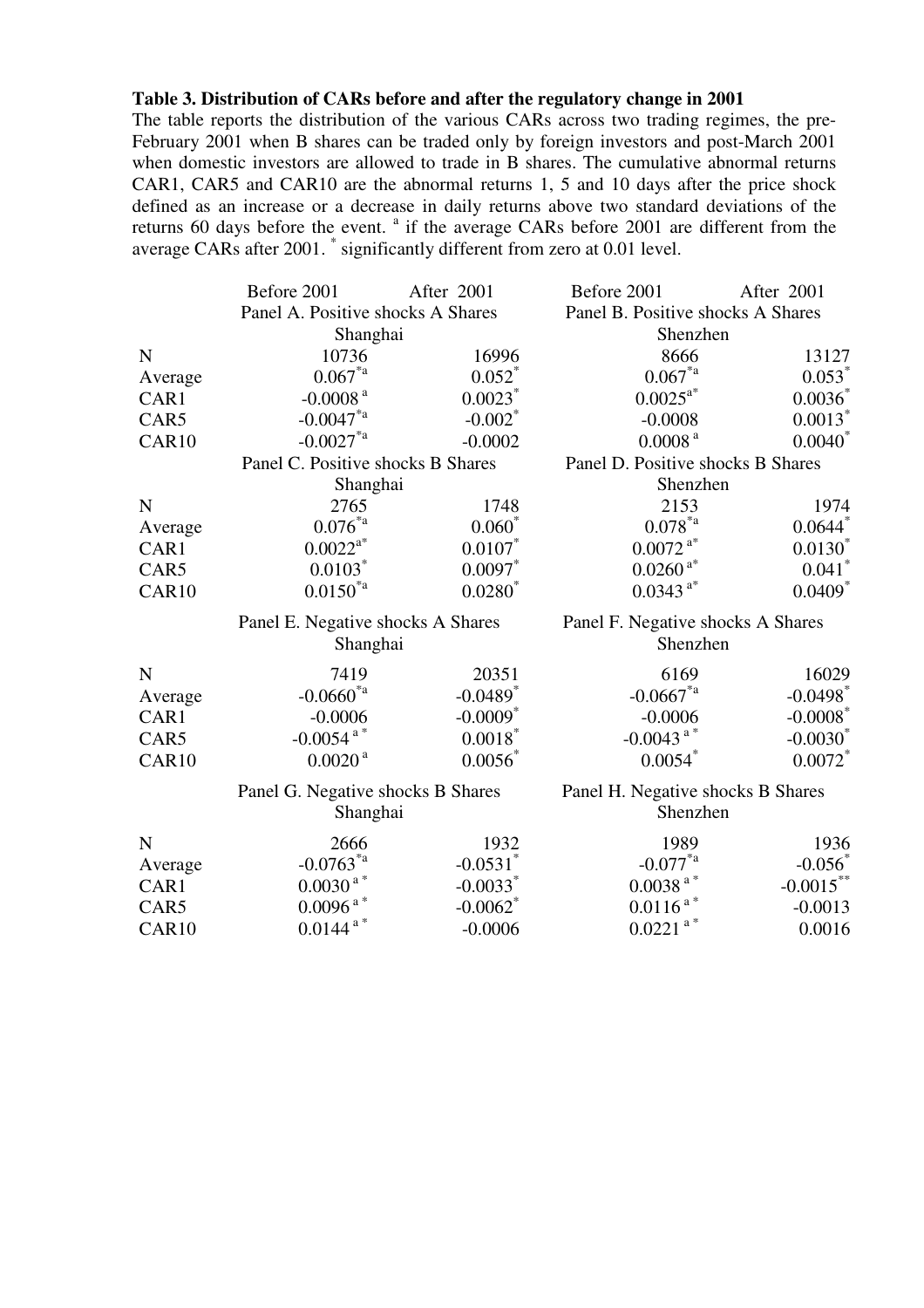#### **Table 4. Distribution of CARs by Volume of Trade**

The table reports the CARs 1, 5, and 10 days after price shock classified into volume deciles D1 (low), D5, and D10 (high) respectively.  $\check{\,}$  significantly different from zero at 1%,  $\check{\,}$  denotes CAR in D1 are statistically different from CAR in D5 at  $1\%$ ,  $\frac{b}{c}$  denotes CAR in D5 are different from CAR in D10 at 1% level.

|                   | D1            | D <sub>5</sub>                             | D10                    | D1            | D <sub>5</sub>                             | D10                                        |
|-------------------|---------------|--------------------------------------------|------------------------|---------------|--------------------------------------------|--------------------------------------------|
|                   |               | Panel A. Positive shocks A Shares Shanghai |                        |               |                                            | Panel B. Positive shocks A Shares Shenzhen |
| N                 | 2305          | 2304                                       | 2305                   | 1869          | 1870                                       | 1869                                       |
| CAR1              | $0.0053^{a*}$ | $0.0023$ <sup>*</sup>                      | 0.0004                 | $0.0061^{a*}$ | $0.0037*$                                  | 0.0011                                     |
| CAR5              | $0.0051^{a*}$ | $-0.0011^b$                                | $-0.0106$              | $0.0051^*$    | $0.0044*$                                  | $-0.0090*$                                 |
| CAR <sub>10</sub> | $0.0107^{a*}$ | $0.0037***b$                               | $-0.0128$ <sup>*</sup> | 0.0095        | $0.0082*$                                  | $-0.0138*$                                 |
|                   |               | Panel C. Positive shocks B shares Shanghai |                        |               | Panel D. Positive shocks B shares Shenzhen |                                            |
| N                 | 376           | 376                                        | 377                    | 361           | 361                                        | 360                                        |

 $0.0140^{*}$ 

 $0.0596^{a*}$  0.0265<sup>\*</sup>

 $0.1083^{a*}$   $0.0549^{*}$ 

| IN.               | 27 O          | 27 D                  | $\left\lceil \frac{1}{2} \right\rceil$ |
|-------------------|---------------|-----------------------|----------------------------------------|
| CAR1              | $0.0099^*$    | $0.0051^*$            | 0.0038                                 |
| CAR5              | $0.0309^{a*}$ | $0.0099$ <sup>*</sup> | 0.0038                                 |
| CAR <sub>10</sub> | $0.0582^{a*}$ | $0.0216^*$            | 0.0057                                 |

Panel E. Negative shocks A Shares Shanghai Panel F. Negative shocks A Shares Shenzhen

0.0112\*

0.0106\*

 $0.0395$ <sup>\*</sup>

0.0433\*

| N                 | 2737                     | 2737           | 2737        | 2196                    | 2195          | 2196                   |
|-------------------|--------------------------|----------------|-------------|-------------------------|---------------|------------------------|
| CAR1              | $-0.0033^{a**}$          | $-0.0015^{b*}$ | $0.0013***$ | $-0.0037^{a*}$          | $-0.0006$     | 0.0004                 |
| CAR <sub>5</sub>  | $-0.0046$ <sup>a**</sup> | $0.0019^{b}$   | $-0.0055$   | $-0.0070$ <sup>a*</sup> | $0.0028***b$  | $-0.0058$ <sup>*</sup> |
| CAR <sub>10</sub> | $-0.0020$ <sup>a</sup>   | $0.0093^{b*}$  | $-0.0104$   | $-0.0016^a$             | $0.0105^{b*}$ | $-0.0113$ <sup>*</sup> |

Panel G. Negative shocks B Shares Shanghai Panel H. Negative shocks B Shares Shenzhen

| N                 | 404         | 404    | 403    | 358                   | 358            | 358                   |
|-------------------|-------------|--------|--------|-----------------------|----------------|-----------------------|
| CAR <sub>1</sub>  | $0.0039***$ | 0.0016 | 0.0002 | 0.0016                | 0.0015         | $0.0075^*$            |
| CAR <sub>5</sub>  | $0.0075***$ | 0.0017 | 0.0036 | 0.0032                | $0.0094***$    | $0.0206^*$            |
| CAR <sub>10</sub> | 0.0104      | 0.0062 | 0.0091 | $0.0151$ <sup>*</sup> | $0.0150^{b**}$ | $0.0492$ <sup>*</sup> |
|                   |             |        |        |                       |                |                       |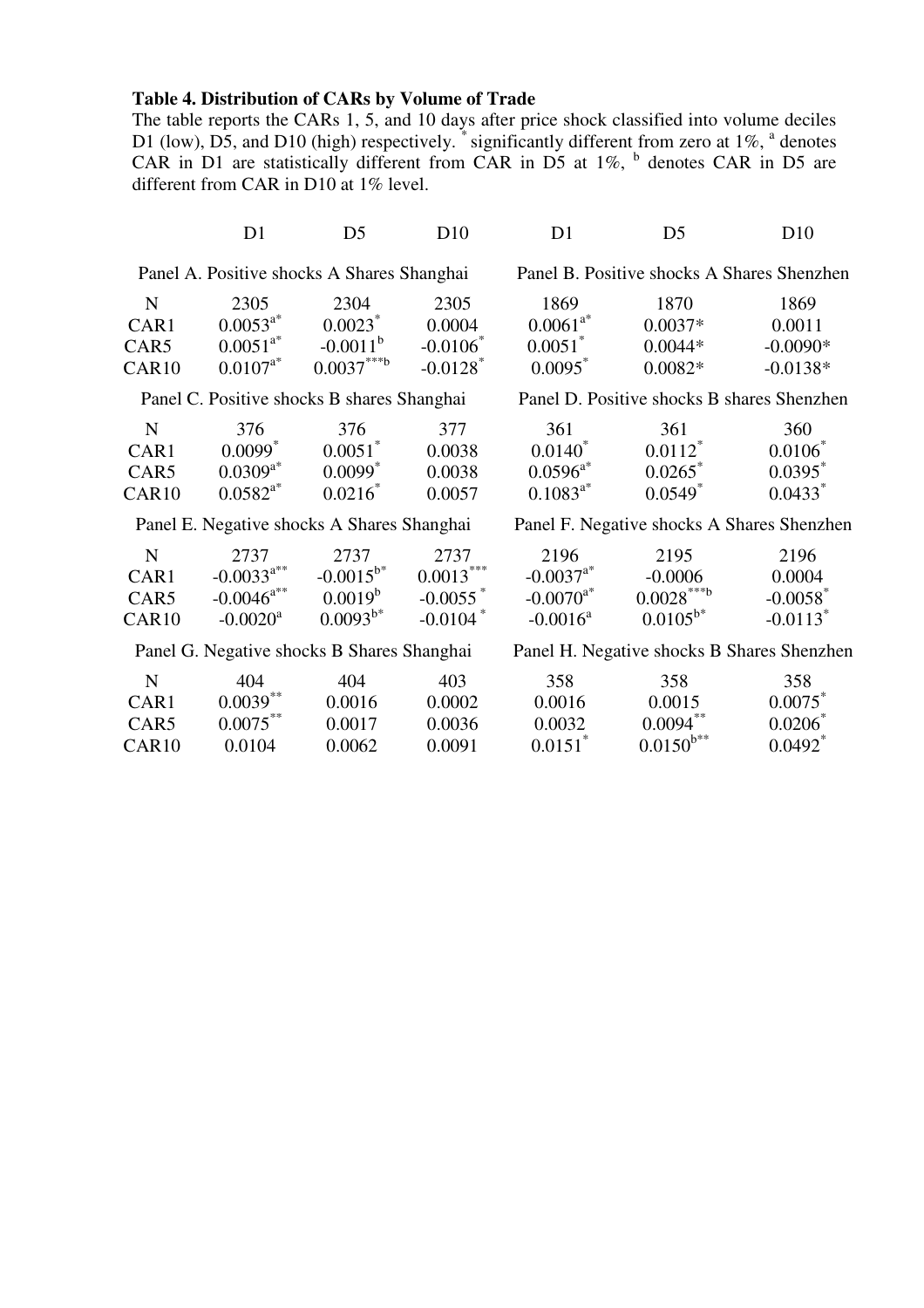### **Table 5. Distribution of CARs by Market Capitalisation**

The table reports the CARs 1,5, and 10 days after price shock classified into market capitalsation deciles 1(low) , 5, 10 (high) respectively. \* significantly different from zero at 1%, <sup>a</sup> denotes CAR in deciles 1 different from CAR in deciles 5 at 1%, <sup>b</sup> denotes CAR in decile 5 different from CAR in decile 10 at 1%.

|                                                  | Decile 1                                                       | Decile 5                                                           | Decile 10                                                               | Decile 1                                                             | Decile 5                                                                  | Decile 10                                                          |
|--------------------------------------------------|----------------------------------------------------------------|--------------------------------------------------------------------|-------------------------------------------------------------------------|----------------------------------------------------------------------|---------------------------------------------------------------------------|--------------------------------------------------------------------|
|                                                  |                                                                | Panel A. Positive shocks A share Shanghai                          |                                                                         |                                                                      | Panel B. Positive shocks A share Shenzhen                                 |                                                                    |
| $\mathbf N$<br>CAR1<br>CAR5<br>CAR <sub>10</sub> | 2305<br>$0.0043^{a*}$<br>$0.0071^{a*}$<br>$0.0162^{a*}$        | 2304<br>$0.0022$ <sup>*</sup><br>$-0.0040^{b*}$<br>$-0.0003b$      | 2305<br>0.0004<br>$-0.0133$ <sup>*</sup><br>$-0.0150^*$                 | 1869<br>$0.0058^{a*}$<br>$0.0109^{a*}$<br>$0.0199^{a*}$              | 1870<br>$0.0031$ $^{\mathrm{b}*}$<br>0.0028 <sup>b</sup><br>$0.0079^{b*}$ | 1869<br>0.0007<br>$-0.0092$ <sup>*</sup><br>$-0.0109$ <sup>*</sup> |
|                                                  |                                                                | Panel C. Positive shocks B share Shanghai                          |                                                                         |                                                                      | Panel D. Positive shocks B share Shenzhen                                 |                                                                    |
| $\mathbf N$<br>CAR1<br>CAR5<br>CAR <sub>10</sub> | 376<br>$0.0103$ <sup>*</sup><br>$0.0313^{a*}$<br>$0.0579^{a*}$ | 376<br>$0.0078$ <sup>*</sup><br>$0.0110^{b*}$<br>$0.0176^{b*}$     | 377<br>0.0018<br>$-0.0124$ <sup>*</sup><br>$-0.0217$ *                  | 361<br>$0.0199^{a*}$<br>$0.0711^{a*}$<br>0.1280 <sup>a</sup>         | 361<br>$0.0108^{b*}$<br>$0.0389^{b*}$<br>0.0596 <sup>b</sup>              | 360<br>0.0024<br>0.0071<br>0.0035                                  |
|                                                  |                                                                | Panel E. Negative shocks A share Shanghai                          |                                                                         |                                                                      | Panel F. Negative shocks A share Shenzhen                                 |                                                                    |
| ${\bf N}$<br>CAR1<br>CAR5<br>CAR <sub>10</sub>   | 107<br>0.0056<br>$0.0636^{a*}$<br>$0.1257^{a*}$                | 2595<br>$0.0012^{b}$<br>0.0024 <sup>b</sup><br>$0.0094^{b*}$       | 2595<br>$-0.0028$ <sup>*</sup><br>$-0.0037$ *<br>$-0.0125$ <sup>*</sup> | 4176<br>$-0.001$<br>$0.0058$ <sup>a*</sup><br>$0.0036$ <sup>a*</sup> | 1690<br>0.001<br>0.0007<br>$0.0102^{b*}$                                  | 1689<br>0.001<br>0.0004<br>0.0003                                  |
|                                                  |                                                                | Panel G. Negative shocks B share Shanghai                          |                                                                         |                                                                      | Panel H. Negative shocks B shares Shenzhen                                |                                                                    |
| ${\bf N}$<br>CAR1<br>CAR5<br>CAR <sub>10</sub>   | 430<br>$0.0063$ *<br>$0.0191$ <sup>*</sup><br>$0.0328*$        | 430<br>$0.0061$ $^{\mathrm{b}*}$<br>$0.0102^{b*}$<br>$0.0225^{b*}$ | 430<br>$-0.0052$ <sup>*</sup><br>$-0.0090^*$<br>$-0.0153$ <sup>*</sup>  | 366<br>0.0031<br>0.0101<br>$0.0291$ <sup>*</sup>                     | 365<br>0.0015<br>0.0107<br>0.0134                                         | 365<br>$-0.0048$<br>$-0.0150$ <sup>*</sup><br>$-0.0119$            |

0.0134 -0.0119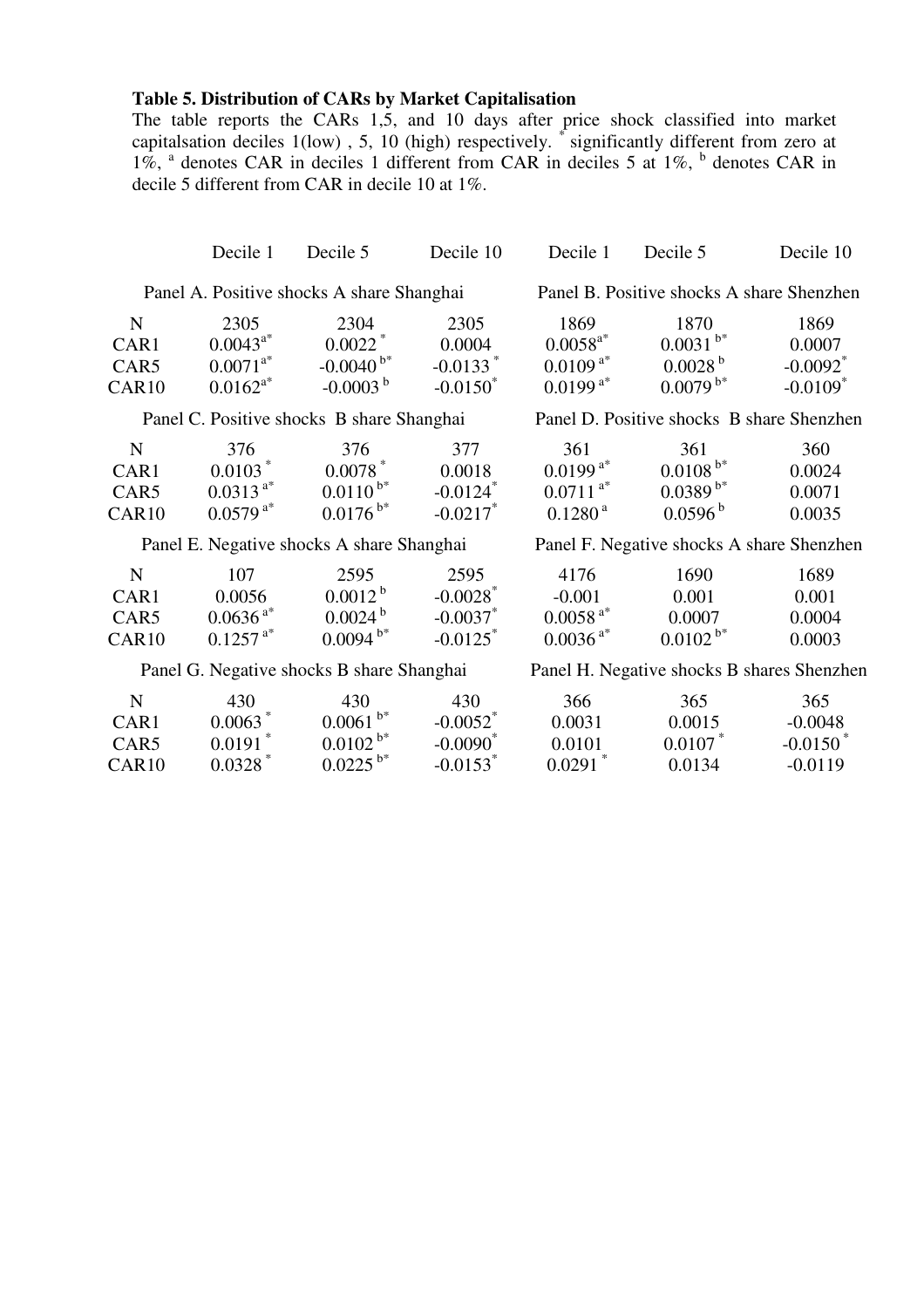#### **Table 6. Distribution of CARs by Trend**

The table reports the CARs 1,5, and 10 days after price shock classified into trend deciles described as the price change in price over the sixty days before the shock from Decile 1(downward), 5, 10 (upward) respectively.  $\degree$  significantly different from zero at 1%,  $\degree$  denotes CAR in deciles 1 different from CAR in deciles 5 at  $1\%$ ,  $\frac{b}{b}$  denotes CAR in decile 5 different from CAR in decile 10 at 1%.

|             | Decile 1                                  | Decile 5              | Decile 10              | Decile 1                                  | Decile 5                  | Decile 10                                 |  |  |  |
|-------------|-------------------------------------------|-----------------------|------------------------|-------------------------------------------|---------------------------|-------------------------------------------|--|--|--|
|             | Panel A. Positive shocks A share Shanghai |                       |                        | Panel B. Positive shocks A share Shenzhen |                           |                                           |  |  |  |
| $\mathbf N$ | 2732                                      | 2732                  | 2732                   | 2165                                      | 2165                      | 2165                                      |  |  |  |
| CAR1        | $-0.0004$ <sup>a</sup>                    | $0.0030^{b*}$         | $-0.0003$              | $0.0021^{a**}$                            | $0.0051^{b*}$             | $0.0015***$                               |  |  |  |
| CAR5        | $-0.0101*$                                | $-0.0063*$            | $-0.0088*$             | $-0.0007$                                 | $-0.0008$                 | $-0.0007$                                 |  |  |  |
| CAR10       | $-0.0202^{a*}$                            | $-0.008^{b*}$         | $-0.0177*$             | $-0.0058$                                 | 0.0004 <sup>b</sup>       | $-0.0077$                                 |  |  |  |
|             | Panel C. Positive shocks B share Shanghai |                       |                        |                                           |                           | Panel D. Positive shocks B share Shenzhen |  |  |  |
| $\mathbf N$ | 452                                       | 451                   | 452                    | 413                                       | 413                       | 412                                       |  |  |  |
| CAR1        | $-0.0015^a$                               | $0.0066*$             | $0.0034$ *             | $0.0134$ <sup>a*</sup>                    | $-0.0024$                 | 0.0006                                    |  |  |  |
| CAR5        | $0.0018^{a}$                              | $0.0256^{b*}$         | $0.0098$ <sup>*</sup>  | $0.0575$ <sup>a*</sup>                    | 0.0075                    | 0.0041                                    |  |  |  |
| CAR10       | 0.0028                                    | $0.0461^{b*}$         | $0.0127$ *             | $0.0572$ <sup>a*</sup>                    | 0.0064                    | 0.0025                                    |  |  |  |
|             | Panel E. Negative shocks A share Shanghai |                       |                        |                                           |                           | Panel F. Negative shocks A share Shenzhen |  |  |  |
| N           | 2739                                      | 2740                  | 2739                   | 2206                                      | 2206                      | 2206                                      |  |  |  |
| CAR1        | -0.0007 $^{\rm a}$                        | $0.0046^{b*}$         | $-0.0045$ <sup>*</sup> | $0.0093$ <sup>a*</sup>                    | $-0.001$ <sup>b</sup>     | $-0.0052$ <sup>*</sup>                    |  |  |  |
| CAR5        | $-0.0156$ <sup>a*</sup>                   | $0.0149^{b*}$         | $-0.0103$ <sup>*</sup> | $0.0421$ <sup>a*</sup>                    | $0.0055^{b*}$             | $-0.0350^*$                               |  |  |  |
| CAR10       | $-0.0054$ <sup>a</sup>                    | $0.0296^{b*}$         | $-0.0246$              | $0.0798$ $^{\mathrm{a} *}$                | $0.0119^{b*}$             | $-0.0634$ *                               |  |  |  |
|             | Panel G. Negative shocks B share Shanghai |                       |                        |                                           |                           | Panel H. Negative shocks B share Shenzhen |  |  |  |
| $\mathbf N$ | 460                                       | 459                   | 459                    | 393                                       | 393                       | 393                                       |  |  |  |
| CAR1        | 0.0039                                    | 0.0028 <sup>b</sup>   | $-0.0090$ <sup>*</sup> | $0.0051$ $^{\mathrm{a}**}$                | $-0.0011$                 | $-0.0053***$                              |  |  |  |
| CAR5        | $0.0465$ <sup>a*</sup>                    | $0.0065^{\mathrm{b}}$ | $-0.0405$              | $0.0458$ <sup>a*</sup>                    | $0.0105^{\,\mathrm{b}**}$ | $-0.0418$ <sup>*</sup>                    |  |  |  |
| CAR10       | $0.0989$ <sup>a*</sup>                    | $0.0039^{b}$          | $-0.0702$ <sup>*</sup> | $0.0944$ <sup>a*</sup>                    | $0.0167^{b**}$            | $-0.0749$ <sup>*</sup>                    |  |  |  |
|             |                                           |                       |                        |                                           |                           |                                           |  |  |  |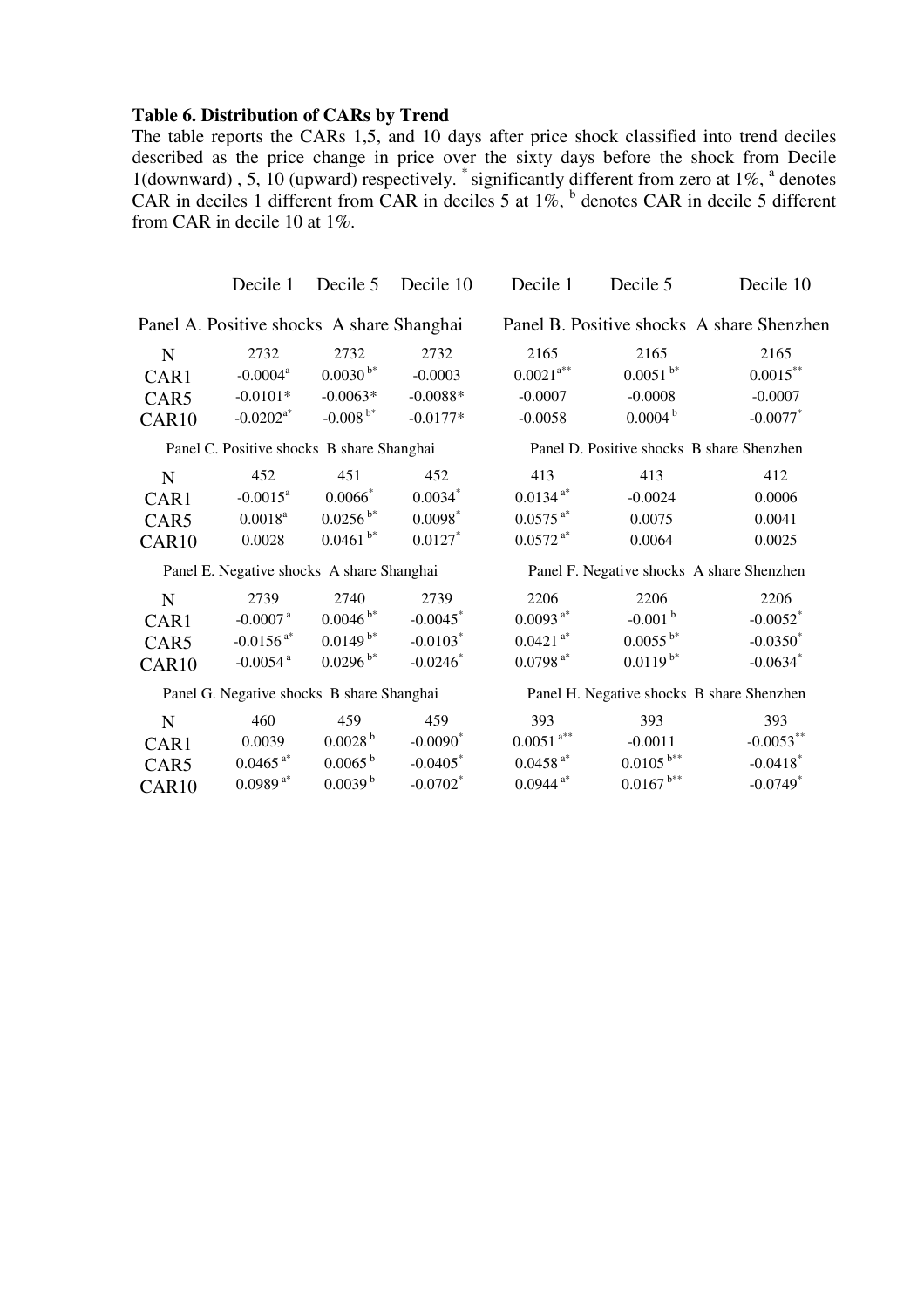#### **Table 7: The determinants of the short-term stock price behaviour following stock market stress**

The table reports the regressions of CARs against a set of explanatory variables. JUMP is the "shock" measured as percentage change in price on event day, VOLUME represents the volume of trade on event day. SIZE is measured as the log of market capitalization. We use two dummy variables. EXCHANCE takes the value 1 if the share is traded in Shanghai and zero if traded in Shenzhen. TREND represents the price performance of the share before the shock and is measured as the percentage price change over the past sixty days before the jump. B takes the value 1 if the time period is after 2001and regulation has changed to permit local Chinese people to trade B shares, and zero otherwise. (\*) indicates significance at the 5% level and (\*\*) at 1%.

|                 | CAR1                                        | CAR5        | <b>CAR10</b> | CAR1        | CAR5                                       | <b>CAR10</b> |
|-----------------|---------------------------------------------|-------------|--------------|-------------|--------------------------------------------|--------------|
|                 | <b>Panel A - Positive Shocks - A Shares</b> |             |              |             | <b>Panel B- Positive Shocks - B shares</b> |              |
| <b>Constant</b> | $-0.0072*$                                  | $0.0434**$  | $0.0218*$    | 0.0141      | $0.2375**$                                 | $0.3553**$   |
| <b>JUMP</b>     | $0.1540**$                                  | $0.1129**$  | $0.2034**$   | $0.3353**$  | $0.7877**$                                 | 1.5541**     |
| <b>VOLUME</b>   | $0.0000**$                                  | $0.0000**$  | $-0.0000**$  | $-0.0000**$ | $-0.0000*$                                 | $-0.0000$    |
| <b>SIZE</b>     | 0.0001                                      | $-0.0024**$ | $-0.0012*$   | $-0.0002*$  | $-0.0160**$                                | $-0.0259**$  |
| <b>EXCHANGE</b> | $-0.0012*$                                  | $-0.0029**$ | $-0.0029**$  | $-0.0022*$  | $-0.0190**$                                | $-0.0277**$  |
| <b>TREND</b>    | $-0.0192*$                                  | $-0.1095**$ | $-0.2228**$  | $-0.0151**$ | $-0.0486**$                                | $-0.1351**$  |
| $\bf{B}$        | $0.0009*$                                   | $-0.0080**$ | $-0.0197**$  | $-0.0152**$ | $-0.0315**$                                | $-0.0756**$  |
| $R^2$           | 0.02                                        | 0.06        | 0.14         | 0.04        | 0.06                                       | 0.12         |
|                 | <b>Panel C: Negative Shocks - A shares</b>  |             |              |             | <b>Panel D: Negative Shocks - B shares</b> |              |
| <b>Constant</b> | $-0.0037$                                   | 0.0018      | $-0.0100$    | $0.0349**$  | $0.0408*$                                  | $0.0625*$    |
| <b>JUMP</b>     | $0.0293**$                                  | $-0.1158**$ | $-0.4090**$  | 0.0092      | $-0.1586**$                                | $-0.4989**$  |
| <b>VOLUME</b>   | $0.0000*$                                   | $0.0000*$   | $-0.0000**$  | $0.0000**$  | $-0.0000**$                                | $-0.0000**$  |
| <b>SIZE</b>     | 0.0003                                      | $-0.0002$   | 0.0003       | $-0.0018**$ | $-0.0026*$                                 | $-0.0052**$  |
| <b>EXCHANGE</b> | $-0.0001$                                   | $-0.0005$   | $-0.0011$    | $-0.0015$   | $-0.0030$                                  | $-0.0036$    |
| <b>TREND</b>    | $-0.0296**$                                 | $-0.1446**$ | $-0.2700**$  | $-0.0101**$ | $-0.1123**$                                | $-0.2154**$  |
| $\bf{B}$        | $-0.0045**$                                 | $-0.0114**$ | $-0.0262**$  | $-0.0060**$ | $-0.0156**$                                | $-0.0150**$  |
| ${\bf R}^2$     | 0.02                                        | 0.09        | 0.16         | 0.02        | 0.09                                       | 0.16         |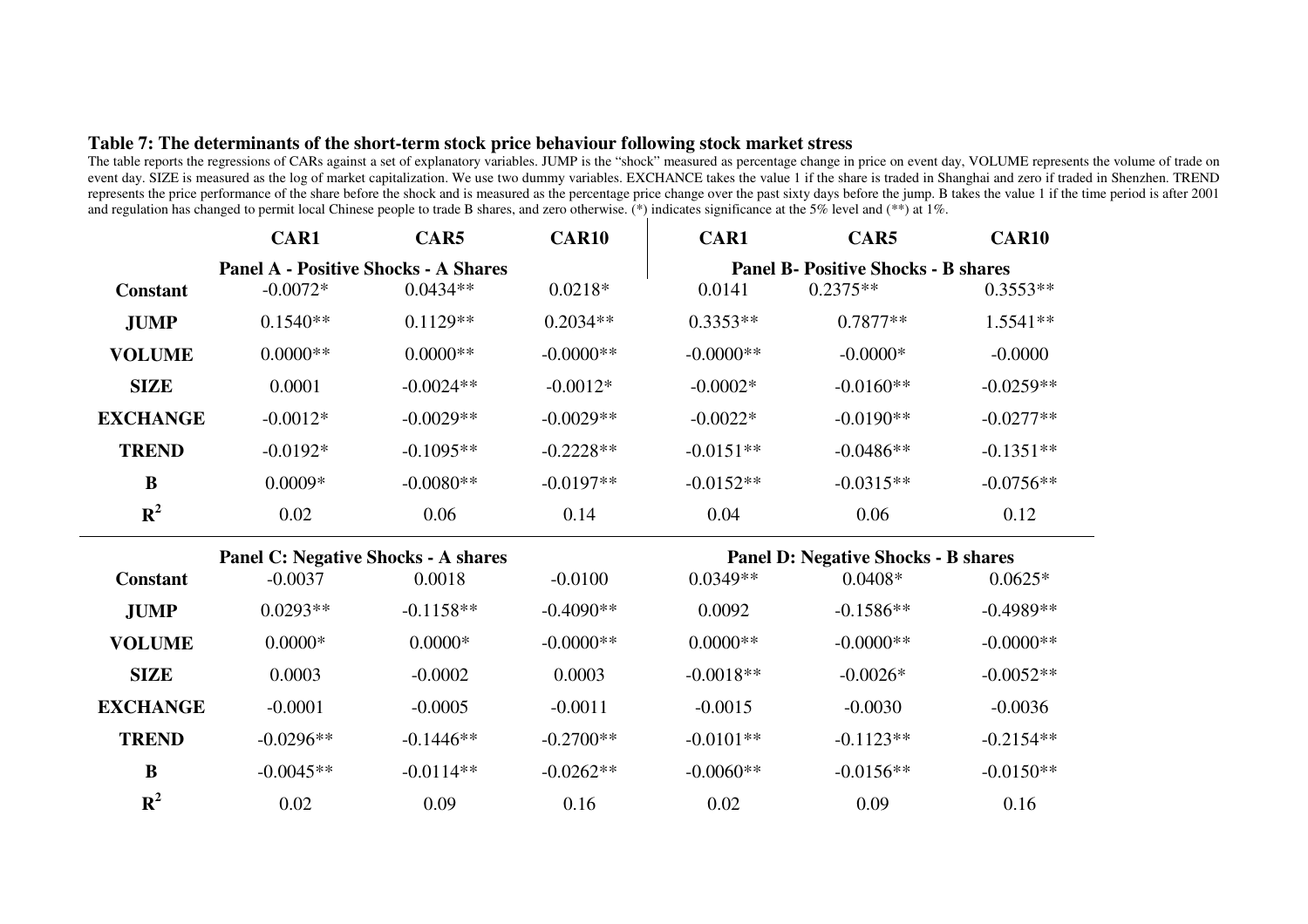## **Appendix A. Annual distribution of CARs**

The table reports the annual distribution of the various CARs after price shock defined as an increase or a decrease in daily returns above two standard deviations of the returns 60 days before the event. \* if average CAR

|         | 1992           | 1993      | 1994                  | 1995                   | 1996                  | 1997                                       | 1998      | 1999                  | 2000                   | 2001                   | 2002                   | 2003      | 2004                 |
|---------|----------------|-----------|-----------------------|------------------------|-----------------------|--------------------------------------------|-----------|-----------------------|------------------------|------------------------|------------------------|-----------|----------------------|
|         |                |           |                       |                        |                       | Panel A. Positive shocks A Shares Shanghai |           |                       |                        |                        |                        |           |                      |
| N       | $\overline{0}$ | 19        | 39                    | 248                    | 914                   | 1083                                       | 1749      | 2643                  | 4041                   | 3812                   | 4312                   | 5537      | 3335                 |
| Average | 0.0000         | 0.0759    | 0.0671                | 0.0652                 | 0.0744                | 0.0780                                     | 0.0635    | 0.0645                | 0.0659                 | 0.0521                 | 0.0560                 | 0.0460    | 0.0577               |
| CAR1    | 0.0000         | $-0.0008$ | $0.0153$ <sup>*</sup> | $-0.0156$              | 0.0001                | $-0.0007$                                  | 0.0007    | $0.0042^*$            | 0.0000                 | 0.0028                 | $0.0050^*$             | 0.0006    | $0.0013***$          |
| CAR5    | 0.0000         | $-0.0162$ | 0.0546                | $-0.0476$              | $-0.0063$             | $-0.0199$ <sup>*</sup>                     | $-0.0027$ | 0.0089                | $-0.0079$ <sup>*</sup> | $-0.0060^*$            | 0.0009                 | $-0.0004$ | $-0.002$             |
| CAR10   | 0.0000         | $-0.0124$ | $0.1241$ <sup>*</sup> | $-0.0345$              | $-0.0340^{*}$         | $-0.0347$                                  | $-0.0023$ | $0.0179$ <sup>*</sup> | 0.0001                 | $-0.0083$ <sup>*</sup> | $0.0090^*$             | 0.0031    | $-0.006$             |
|         |                |           |                       |                        |                       | Panel B. Positive shocks A Shares Shenzhen |           |                       |                        |                        |                        |           |                      |
| N       | $\overline{0}$ | 3         | 17                    | 113                    | 539                   | 699                                        | 1261      | 2091                  | 3943                   | 3110                   | 3742                   | 3906      | 2369                 |
| Average | 0.0000         | 0.0751    | 0.0765                | 0.0587                 | 0.0711                | 0.0805                                     | 0.0658    | 0.0632                | 0.0667                 | 0.0512                 | 0.0593                 | 0.0453    | 0.057                |
| CAR1    | 0.0000         | $-0.0095$ | $-0.0156$             | $-0.0054$              | 0.0011                | 0.0009                                     | 0.0024    | 0.0041                | 0.0024                 | 0.0038                 | 0.0071                 | 0.0007    | $0.0026^*$           |
| CAR5    | 0.0000         | $-0.1694$ | 0.0297                | $-0.0351$ <sup>*</sup> | 0.0078                | $-0.0181$ <sup>*</sup>                     | 0.0006    | $0.0050^*$            | $-0.0018$              | $-0.0050^*$            | 0.0085                 | $-0.0014$ | 0.0028               |
| CAR10   | 0.0000         | $-0.1694$ | 0.0455                | $-0.0352$ <sup>*</sup> | $0.0140$ **           | $-0.0476$                                  | $-0.0016$ | 0.0104                | 0.0041                 | $-0.0072$ <sup>*</sup> | $0.0197$ *             | 0.0010    | $-0.001$             |
|         |                |           |                       |                        |                       | Panel C. Positive shocks B Shares Shanghai |           |                       |                        |                        |                        |           |                      |
| N       | 5              | 71        | 140                   | 230                    | 395                   | 337                                        | 380       | 522                   | 685                    | 523                    | 396                    | 451       | 378                  |
| Average | 0.0734         | 0.0738    | 0.0637                | 0.0594                 | 0.0654                | 0.0764                                     | 0.0845    | 0.0827                | 0.0793                 | 0.0860                 | 0.0489                 | 0.0466    | 0.052                |
| CAR1    | 0.0346         | 0.0103    | $-0.0038$             | $-0.0061$ <sup>*</sup> | 0.0113                | 0.0020                                     | $-0.0032$ | 0.0073                | $-0.0008$              | 0.0278                 | 0.0065                 | $-0.0009$ | $0.005^*$            |
| CAR5    | 0.0965         | 0.0100    | $-0.0040$             | $-0.0059$              | 0.0248                | $-0.0021$                                  | $-0.0096$ | 0.0403                | 0.0037                 | 0.0453                 | $-0.0239$ <sup>*</sup> | $-0.0066$ | 0.015                |
| CAR10   | 0.1277         | 0.0103    | $-0.0011$             | $-0.0048$              | $0.0264$ <sup>*</sup> | $-0.0234$                                  | 0.0161    | 0.0678                | $-0.0039$              | $0.0940^{\degree}$     | $-0.0128$ <sup>*</sup> | $-0.0066$ | $0.021^{\degree}$    |
|         |                |           |                       |                        |                       | Panel D. Positive shocks B Shares Shenzhen |           |                       |                        |                        |                        |           |                      |
| N       | $\theta$       | 24        | 59                    | 120                    | 316                   | 274                                        | 348       | 532                   | 499                    | 637                    | 449                    | 577       | 322                  |
| Average | 0.0000         | 0.0681    | 0.0611                | 0.0552                 | 0.0679                | 0.0780                                     | 0.0835    | 0.0863                | 0.0808                 | 0.0828                 | 0.0607                 | 0.0512    | 0.057                |
| CAR1    | 0.0000         | 0.0147    | $-0.0036$             | $-0.0055$              | 0.0165                | $0.0110^*$                                 | 0.0041    | $0.0140^{\degree}$    | $-0.0019$              | 0.0307                 | $0.0136^*$             | $-0.0021$ | 0.003                |
| CAR5    | 0.0000         | $-0.0205$ | $-0.0110$             | $-0.0029$              | 0.0614                | $-0.0080$                                  | $-0.0051$ | 0.0723                | 0.0074                 | $0.1272^{\degree}$     | $-0.0057$              | $-0.0036$ | $0.013$ <sup>*</sup> |
| CAR10   | 0.0000         | $-0.0283$ | $-0.0258$             | $-0.0035$              | 0.0537                | $-0.0233$ <sup>*</sup>                     | 0.0132    | $0.1096^*$            | 0.0063                 | 0.2348                 | $0.0280^{*}$           | $-0.0060$ | $0.016^{\degree}$    |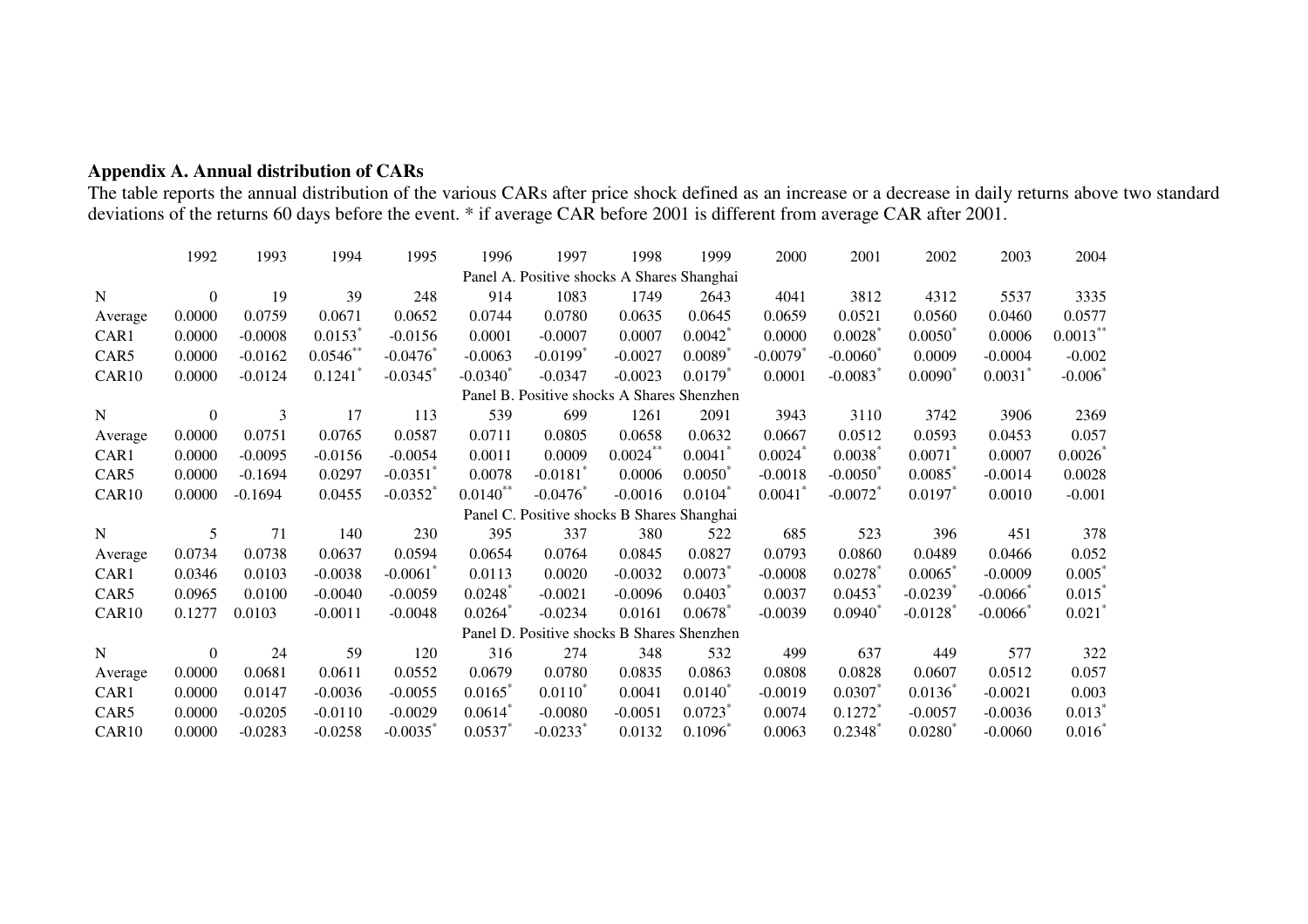#### **Appendix A. Cont.**

|             | 1992             | 1993                  | 1994                             | 1995                 | 1996                  | 1997                  | 1998                 | 1999                                       | 2000                  | 2001       | 2002                  | 2003                  | 2004                  |
|-------------|------------------|-----------------------|----------------------------------|----------------------|-----------------------|-----------------------|----------------------|--------------------------------------------|-----------------------|------------|-----------------------|-----------------------|-----------------------|
|             |                  |                       |                                  |                      |                       |                       |                      | Panel E. Negative shocks A Shares Shanghai |                       |            |                       |                       |                       |
| $\mathbf N$ | $\overline{0}$   | 8                     | 54                               | 242                  | 914                   | 1076                  | 1075                 | 1718                                       | 2331                  | 4464       | 6034                  | 6072                  | 3781                  |
| Average     | $\mathbf{0}$     | $-0.054$              | $-0.071$                         | $-0.059$             | $-0.079$              | $-0.084$              | $-0.064$             | $-0.061$                                   | $-0.058$              | $-0.050$   | $-0.047$              | $-0.044$              | $-0.055$              |
| CAR1        | $\overline{0}$   | $-0.001$              | 0.001                            | $0.007*$             | $-0.013$ <sup>*</sup> | $0.005^*$             | $0.002^*$            | $0.003^{***}$                              | $-0.003$ <sup>*</sup> | 0.003      | 0.000                 | $-0.003$ <sup>*</sup> | $-0.003$ <sup>*</sup> |
| CAR5        | $\Omega$         | $-0.027$              | $0.126*$                         | 0.006                | $-0.051$ <sup>*</sup> | $-0.017$ *            | $0.010^*$            | 0.003                                      | 0.001                 | $0.008^*$  | $0.005^*$             | $-0.004$ <sup>*</sup> | $-0.001$              |
| CAR10       | $\overline{0}$   | $-0.063$              | $0.242$ <sup>*</sup>             | $0.012$ <sup>*</sup> | $-0.033$ <sup>*</sup> | $-0.023$ <sup>*</sup> | $0.015$ <sup>*</sup> | $0.013*$                                   | $0.007*$              | $0.017*$   | $0.018$ <sup>*</sup>  | $-0.006$              | $-0.009$ <sup>*</sup> |
|             |                  |                       |                                  |                      |                       |                       |                      | Panel F. Negative shocks A Shares Shenzhen |                       |            |                       |                       |                       |
| N           | $\overline{0}$   | 4                     | 19                               | 118                  | 527                   | 908                   | 917                  | 1502                                       | 2174                  | 4091       | 4942                  | 4305                  | 2691                  |
| Average     | $\mathbf{0}$     | $-0.053$              | $-0.076$                         | $-0.052$             | $-0.083$              | $-0.089$              | $-0.065$             | $-0.061$                                   | $-0.059$              | $-0.050$   | $-0.051$              | $-0.045$              | $-0.055$              |
| CAR1        | $\overline{0}$   | $-0.021$              | 0.030                            | $-0.003$             | $-0.017$ *            | 0.003                 | $-0.001$             | $0.006*$                                   | $-0.002$ <sup>*</sup> | $0.002^*$  | 0.000                 | $-0.004$ <sup>*</sup> | $-0.002$ <sup>*</sup> |
| $CAR5*$     | $\overline{0}$   | $-0.090$              | $0.103*$                         | $-0.005$             | $-0.063$              | $-0.017$              | $0.007***$           | $0.006^{\circ}$                            | $0.003***$            | 0.008      | $0.008^{\degree}$     | $-0.006$              | 0.000                 |
| CAR10       | $\boldsymbol{0}$ | $-0.117$ <sup>*</sup> | 0.186                            | $-0.007$             | $-0.056$              | $-0.010$              | 0.014                | $0.023*$                                   | $0.010*$              | 0.016      | 0.025                 | $-0.008$ <sup>*</sup> | $-0.014$ <sup>*</sup> |
|             |                  |                       |                                  |                      |                       |                       |                      | Panel G. Negative shocks B Shares Shanghai |                       |            |                       |                       |                       |
| N           | 4                | 85                    | 180                              | 234                  | 373                   | 423                   | 504                  | 437                                        | 426                   | 327        | 707                   | 453                   | 445                   |
| Average     | $-0.056$         | $-0.070$              | $-0.067$                         | $-0.063$             | $-0.064$              | $-0.081$              | $-0.084$             | $-0.085$                                   | $-0.076$              | $-0.079$   | $-0.046$              | $-0.044$              | $-0.054$              |
| $CAR1*$     | $-0.008$         | 0.001                 | $0.007\ensuremath{^{**}}\xspace$ | 0.004                | $-0.006^*$            | $0.006^*$             | 0.002                | $0.006***$                                 | 0.004                 | 0.004      | $-0.004$              | $-0.006$              | $-0.005$              |
| $CAR5*$     | 0.037            | 0.004                 | $0.010^{\ast\ast\ast}$           | 0.007                | 0.007                 | $0.010^{**}$          | $0.018^{^{n}}$       | $0.014***$                                 | $-0.001$              | 0.000      | $-0.007$              | $-0.013$ <sup>*</sup> | $-0.002$              |
| $CAR10*$    | 0.148            | $-0.005$              | 0.005                            | 0.004                | $0.023$ <sup>*</sup>  | 0.004                 | $0.030^{*}$          | 0.035                                      | - $0.010^*$           | 0.013      | $-0.006$              | $-0.016$              | $0.015$ <sup>*</sup>  |
|             |                  |                       |                                  |                      |                       |                       |                      | Panel H. Negative shocks B Shares Shenzhen |                       |            |                       |                       |                       |
| N           | $\overline{0}$   | 16                    | 119                              | 136                  | 189                   | 355                   | 496                  | 361                                        | 317                   | 393        | 694                   | 431                   | 418                   |
| Average     | $\mathbf{0}$     | $-0.047$              | $-0.060$                         | $-0.054$             | $-0.068$              | $-0.083$              | $-0.085$             | $-0.086$                                   | $-0.073$              | $-0.077$   | $-0.053$              | $-0.045$              | $-0.056$              |
| $CAR1*$     | $\overline{0}$   | 0.001                 | 0.001                            | 0.001                | 0.000                 | $0.013$ <sup>*</sup>  | $-0.002$             | $0.009*$                                   | 0.002                 | $0.004***$ | $-0.005$              | $-0.001$              | $-0.001$              |
| $CAR5*$     | $\Omega$         | 0.002                 | $-0.008$                         | $-0.016**$           | 0.021                 | 0.017                 | 0.005                | $0.030^{*}$                                | $0.010^{**}$          | 0.017      | $-0.012$ <sup>*</sup> | 0.004                 | $-0.005$              |
| $CAR10*$    | $\theta$         | $-0.006$              | $-0.023***$                      | $-0.023$ **          | $0.073*$              | $0.018$ <sup>*</sup>  | 0.011                | $0.055$ <sup>*</sup>                       | $0.014***$            | $0.032^*$  | $-0.014$ <sup>*</sup> | $-0.006$              | 0.006                 |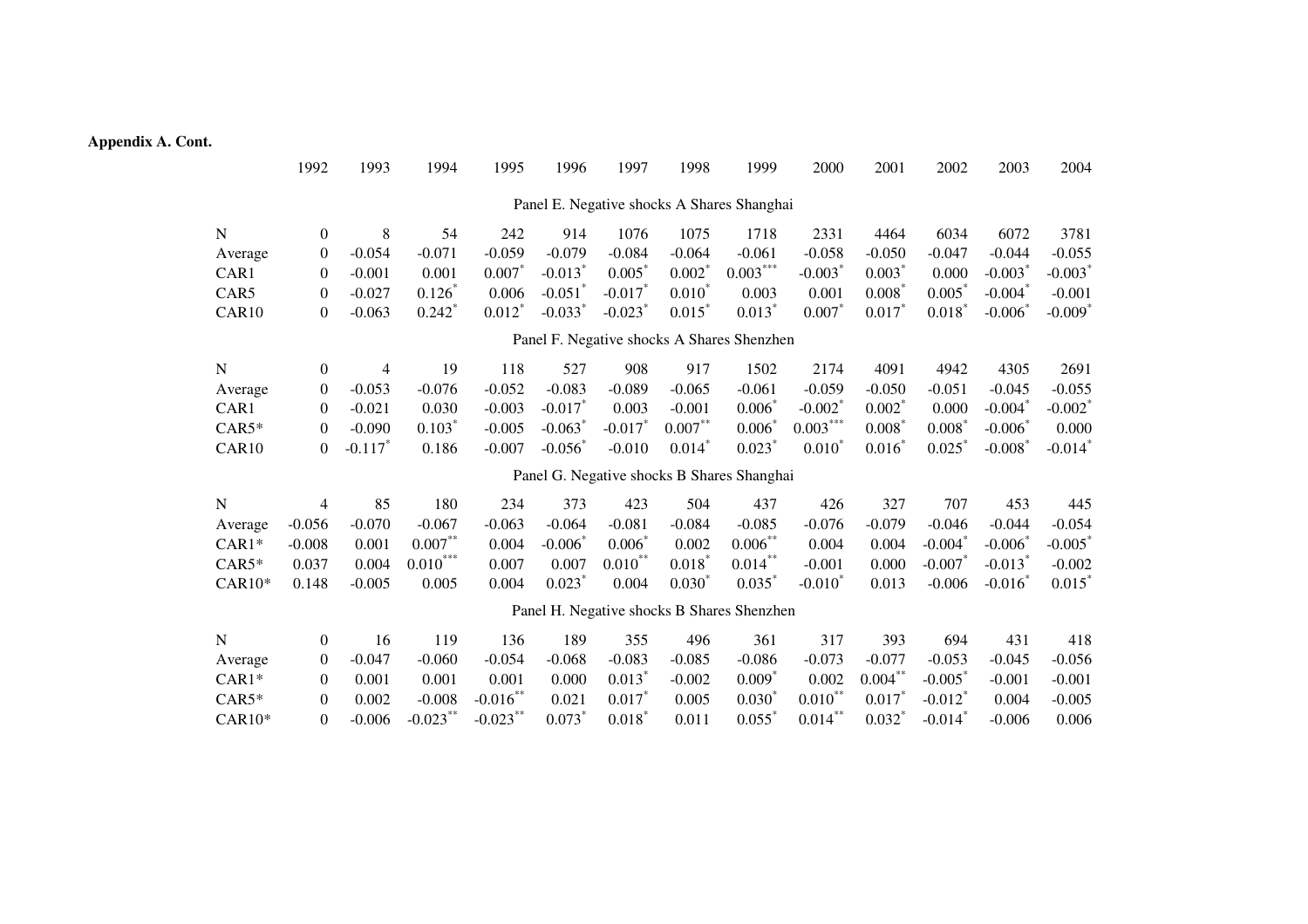**Appendix B. Monthly distribution of CARs**  The table reports the monthly distribution of the various CARs after price shock defined as an increase or a decrease in daily returns above two standard deviations of the returns 60 days before the event. \* if January returns are significantly different for other months.

|             | January   | February  | March  | April     | May                                        | June      | July      | August    | September October |           | November  | December  |
|-------------|-----------|-----------|--------|-----------|--------------------------------------------|-----------|-----------|-----------|-------------------|-----------|-----------|-----------|
|             |           |           |        |           | Panel A. Positive shocks A Shares Shanghai |           |           |           |                   |           |           |           |
| $\mathbf N$ | 3794      | 2203      | 2214   | 2925      | 2347                                       | 2895      | 1295      | 1548      | 1769              | 2616      | 2653      | 1473      |
| Average     | 0.0605    | 0.0654    | 0.0602 | 0.0555    | 0.0581                                     | 0.0645    | 0.0575    | 0.0535    | 0.0535            | 0.0585    | 0.0485    | 0.0548    |
| CAR1        | $0.0051*$ | $-0.0028$ | 0.0020 | $-0.0021$ | 0.0020                                     | 0.0039    | 0.0020    | 0.0006    | $-0.0006$         | 0.0031    | 0.0048    | $-0.0020$ |
| CAR5        | $0.0142*$ | $-0.0092$ | 0.0023 | $-0.0208$ | $-0.0054$                                  | $-0.0045$ | $-0.0057$ | $-0.0050$ | $-0.0037$         | $-0.0075$ | 0.0113    | $-0.0130$ |
| CAR10       | $0.0371*$ | 0.0009    | 0.0108 | $-0.0460$ | $-0.0093$                                  | $-0.0040$ | $-0.0133$ | $-0.0011$ | $-0.0120$         | $-0.0054$ | 0.0264    | $-0.0263$ |
|             |           |           |        |           | Panel B. Positive shocks A Shares Shenzhen |           |           |           |                   |           |           |           |
| N           | 3189      | 1948      | 1790   | 2101      | 1895                                       | 2361      | 984       | 1337      | 1222              | 1969      | 1900      | 1097      |
| Average     | 0.0612    | 0.0667    | 0.0615 | 0.0537    | 0.0591                                     | 0.0646    | 0.0567    | 0.0533    | 0.0529            | 0.0605    | 0.0481    | 0.0535    |
| CAR1        | $0.0077*$ | 0.0004    | 0.0025 | $-0.0005$ | 0.0015                                     | 0.0058    | 0.0004    | 0.0019    | 0.0002            | 0.0054    | 0.0036    | 0.0016    |
| CAR5        | $0.0249*$ | $-0.0038$ | 0.0054 | $-0.0125$ | $-0.0032$                                  | $-0.0030$ | $-0.0155$ | $-0.0063$ | $-0.0033$         | $-0.0024$ | 0.0067    | $-0.0109$ |
| CAR10       | $0.0503*$ | 0.0050    | 0.0094 | $-0.0351$ | $-0.0107$                                  | $-0.0025$ | $-0.0318$ | $-0.0019$ | $-0.0091$         | 0.0002    | 0.0154    | $-0.0118$ |
|             |           |           |        |           | Panel C. Positive shocks B Shares Shanghai |           |           |           |                   |           |           |           |
| $\mathbf N$ | 443       | 270       | 678    | 325       | 450                                        | 484       | 163       | 429       | 238               | 283       | 418       | 332       |
| Average     | 0.0661    | 0.0775    | 0.0772 | 0.0558    | 0.0754                                     | 0.0705    | 0.0587    | 0.0770    | 0.0631            | 0.0720    | 0.0553    | 0.0732    |
| CAR1        | 0.0034    | 0.0189    | 0.0131 | 0.0015    | 0.0022                                     | 0.0023    | $-0.0015$ | 0.0095    | $-0.0047$         | $-0.0001$ | $-0.0004$ | 0.0123    |
| CAR5        | 0.0057    | 0.0367    | 0.0527 | $-0.0098$ | 0.0141                                     | $-0.0164$ | $-0.0167$ | $-0.0010$ | $-0.0013$         | $-0.0040$ | $-0.0074$ | 0.0291    |
| CAR10       | 0.0176    | 0.0844    | 0.0912 | $-0.0298$ | 0.0197                                     | $-0.0184$ | $-0.0135$ | 0.0092    | $-0.0216$         | 0.0197    | 0.0236    | $-0.0129$ |
|             |           |           |        |           | Panel D. Positive shocks B Shares Shenzhen |           |           |           |                   |           |           |           |
| N           | 320       | 292       | 768    | 380       | 365                                        | 444       | 213       | 256       | 149               | 377       | 384       | 209       |
| Average     | 0.0676    | 0.0753    | 0.0789 | 0.0601    | 0.0737                                     | 0.0800    | 0.0631    | 0.0744    | 0.0671            | 0.0693    | 0.0631    | 0.0735    |
| CAR1        | $0.0004*$ | 0.0168    | 0.0240 | $-0.0005$ | 0.0109                                     | 0.0122    | 0.0084    | 0.0070    | 0.0115            | $-0.0038$ | 0.0102    | 0.0023    |
| CAR5        | $0.0008*$ | 0.0416    | 0.1046 | $-0.0108$ | 0.0504                                     | 0.0373    | $-0.0104$ | 0.0013    | 0.0146            | $-0.0022$ | 0.0404    | $-0.0090$ |
| CAR10       | $0.0299*$ | 0.0940    | 0.1815 | $-0.0315$ | 0.0831                                     | 0.0493    | $-0.0179$ | 0.0264    | 0.0110            | 0.0153    | 0.0752    | $-0.0863$ |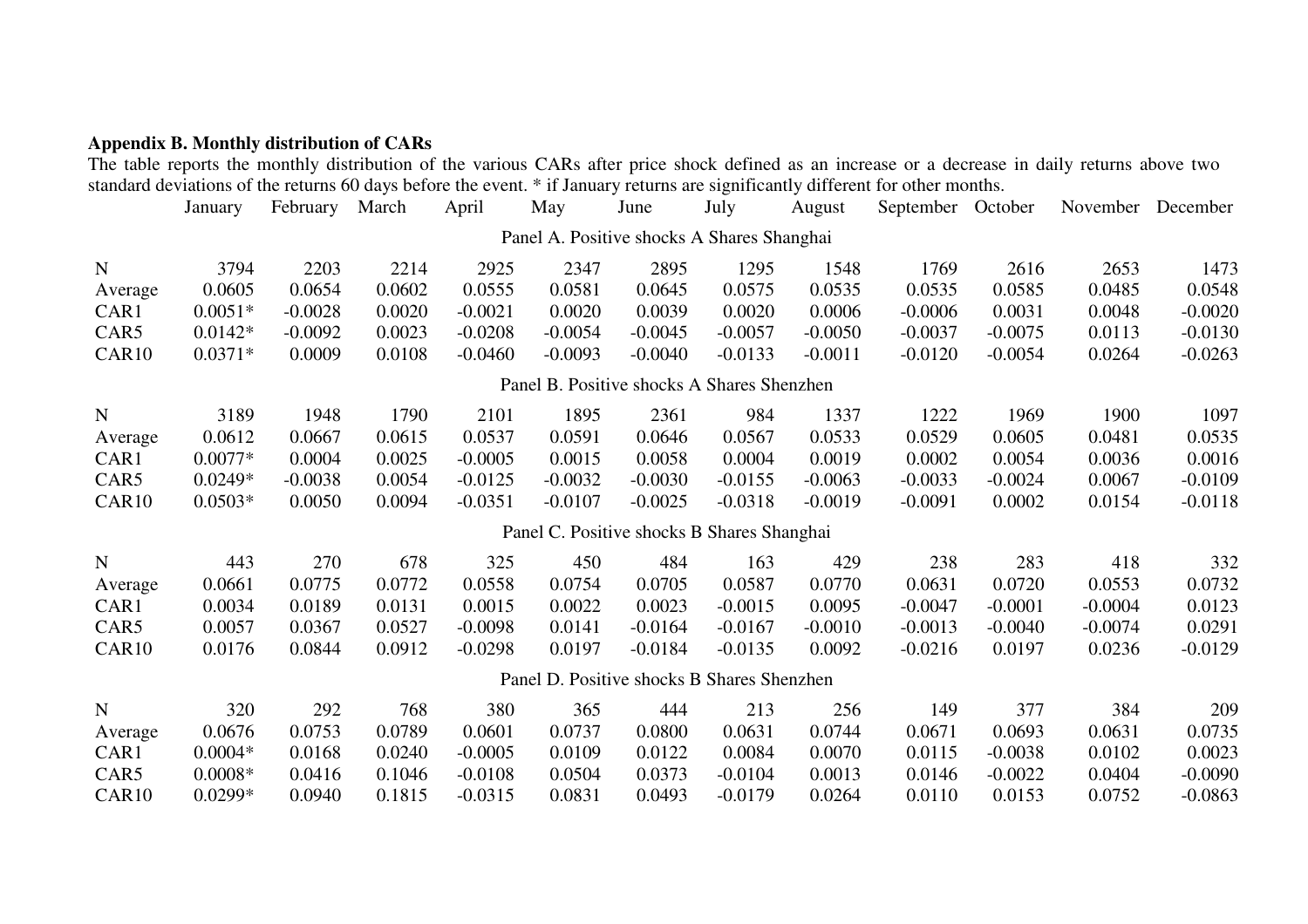#### **Appendix B – Cont.**

|                                            | January    | February  | March     | April     | May       | June      | July      | August    | September October |           | November  | December  |
|--------------------------------------------|------------|-----------|-----------|-----------|-----------|-----------|-----------|-----------|-------------------|-----------|-----------|-----------|
| Panel E. Negative shocks A Shares Shanghai |            |           |           |           |           |           |           |           |                   |           |           |           |
| $\mathbf N$                                | 2898       | 1442      | 890       | 3054      | 2126      | 2043      | 2106      | 1670      | 2251              | 3353      | 3730      | 2207      |
| Average                                    | $-0.0614$  | $-0.0593$ | $-0.0535$ | $-0.0484$ | $-0.0602$ | $-0.0530$ | $-0.0577$ | $-0.0547$ | $-0.0463$         | $-0.0495$ | $-0.0453$ | $-0.0557$ |
| CAR1                                       | $0.0007*$  | 0.0039    | 0.0034    | $-0.0060$ | 0.0048    | 0.0013    | $-0.0018$ | $-0.0009$ | $-0.0004$         | $-0.0011$ | $-0.0018$ | $-0.0049$ |
| CAR5                                       | $0.0228*$  | 0.0198    | 0.0107    | $-0.0262$ | $-0.0031$ | 0.0029    | $-0.0066$ | 0.0103    | $-0.0033$         | 0.0057    | 0.0009    | $-0.0198$ |
| CAR10                                      | $0.0577*$  | 0.0288    | 0.0101    | $-0.0464$ | $-0.0049$ | $-0.0025$ | $-0.0007$ | 0.0123    | $-0.0098$         | $-0.0040$ | 0.0237    | $-0.0023$ |
| Panel F. Negative shocks A Shares Shenzhen |            |           |           |           |           |           |           |           |                   |           |           |           |
| $\mathbf N$                                | 2580       | 1399      | 757       | 2226      | 1661      | 1689      | 1676      | 1393      | 1717              | 2469      | 2923      | 1708      |
| Average                                    | $-0.0643$  | $-0.0570$ | $-0.0537$ | $-0.0489$ | $-0.0625$ | $-0.0553$ | $-0.0596$ | $-0.0571$ | $-0.0490$         | $-0.0493$ | $-0.0460$ | $-0.0568$ |
| CAR1                                       | $-0.0014$  | 0.0020    | 0.0043    | $-0.0053$ | 0.0038    | 0.0052    | $-0.0006$ | $-0.0029$ | 0.0015            | $-0.0004$ | $-0.0016$ | $-0.0078$ |
| CAR5                                       | $0.0203*$  | 0.0135    | 0.0131    | $-0.0215$ | $-0.0052$ | 0.0063    | $-0.0072$ | 0.0083    | $-0.0007$         | 0.0116    | $-0.0001$ | $-0.0241$ |
| CAR10                                      | $0.0632*$  | 0.0220    | 0.0097    | $-0.0430$ | $-0.0042$ | 0.0039    | $-0.0082$ | 0.0110    | $-0.0053$         | 0.0038    | 0.0146    | $-0.0005$ |
| Panel G. Negative shocks B Shares Shanghai |            |           |           |           |           |           |           |           |                   |           |           |           |
| $\mathbf N$                                | 507        | 176       | 280       | 363       | 379       | 518       | 347       | 477       | 175               | 407       | 519       | 450       |
| Average                                    | $-0.0711$  | $-0.0707$ | $-0.0796$ | $-0.0538$ | $-0.0639$ | $-0.0686$ | $-0.0794$ | $-0.0728$ | $-0.0665$         | $-0.0538$ | $-0.0570$ | $-0.0674$ |
| CAR1                                       | $-0.0030$  | $-0.0011$ | 0.0115    | $-0.0033$ | 0.0087    | $-0.0049$ | $-0.0020$ | $-0.0010$ | 0.0121            | $-0.0031$ | 0.0008    | 0.0010    |
| CAR5                                       | 0.0052     | $-0.0045$ | 0.0580    | $-0.0120$ | 0.0088    | $-0.0135$ | $-0.0434$ | 0.0200    | 0.0176            | $-0.0048$ | 0.0124    | 0.0033    |
| CAR10                                      | $0.0299*$  | 0.0133    | 0.1058    | $-0.0248$ | 0.0041    | 0.0044    | $-0.0914$ | 0.0329    | 0.0160            | $-0.0179$ | 0.0221    | 0.0092    |
| Panel H. Negative shocks B Shares Shenzhen |            |           |           |           |           |           |           |           |                   |           |           |           |
| $\mathbf N$                                | 474        | 213       | 255       | 375       | 325       | 289       | 317       | 315       | 234               | 487       | 380       | 261       |
| Average                                    | $-0.0748$  | $-0.0632$ | $-0.0720$ | $-0.0566$ | $-0.0657$ | $-0.0741$ | $-0.0789$ | $-0.0747$ | $-0.0714$         | $-0.0524$ | $-0.0583$ | $-0.0738$ |
| CAR1                                       | $-0.0056*$ | 0.0025    | 0.0141    | $-0.0011$ | 0.0115    | 0.0045    | $-0.0009$ | $-0.0057$ | $-0.0024$         | 0.0004    | 0.0055    | $-0.0034$ |
| CAR5                                       | $-0.0162*$ | 0.0029    | 0.0562    | $-0.0131$ | 0.0164    | 0.0002    | 0.0010    | 0.0012    | $-0.0038$         | 0.0055    | 0.0287    | $-0.0023$ |
| CAR10                                      | 0.0000     | 0.0177    | 0.1193    | $-0.0385$ | 0.0340    | $-0.0026$ | $-0.0518$ | 0.0165    | 0.0285            | $-0.0009$ | 0.0529    | 0.0071    |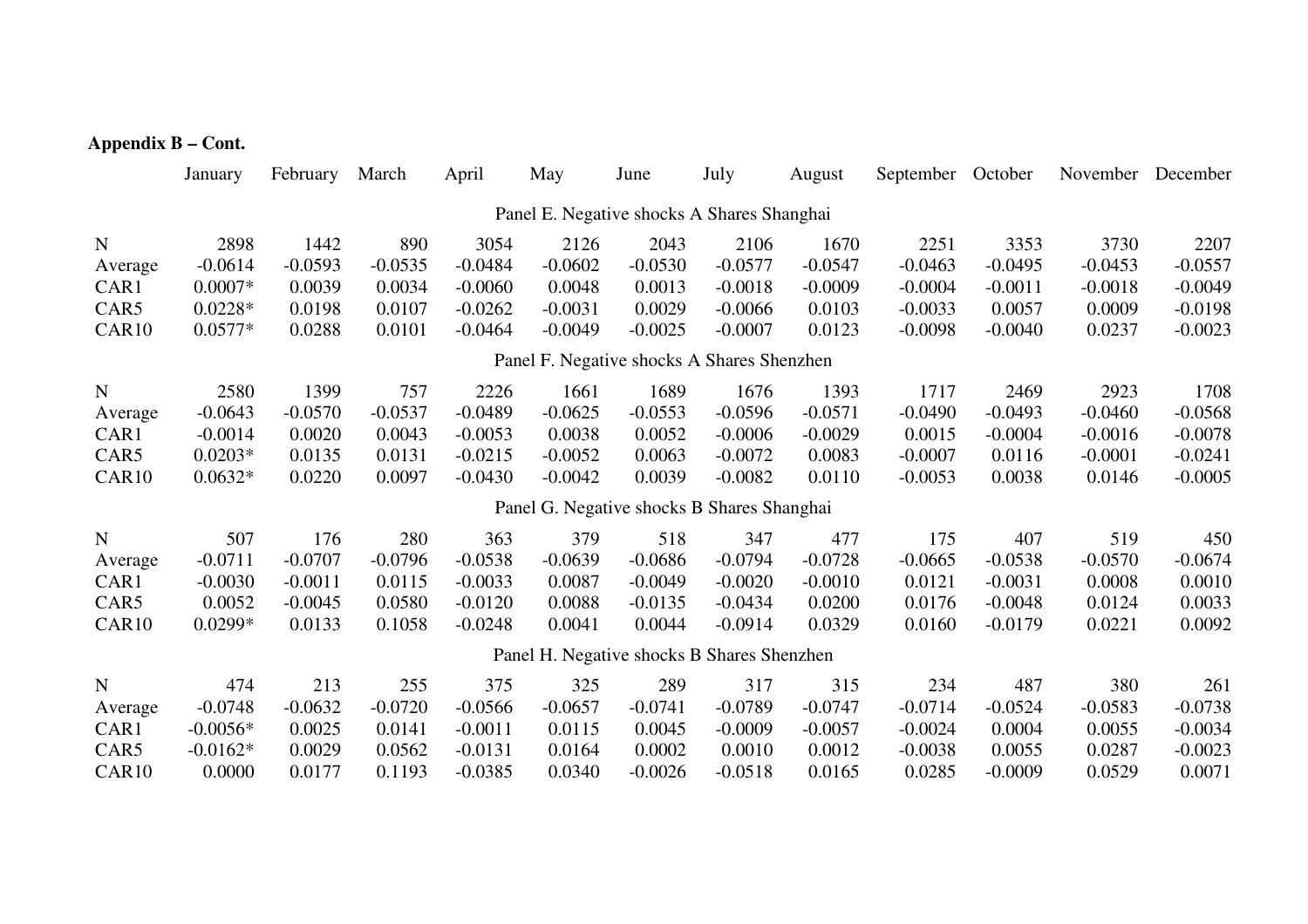<sup>1</sup> For example, Jegadeesh and Titman (2001) and Rouwenhorst (1998) document the profitability of momentum strategies using more recent data and international markets, respectively. Other studies document the momentum profits after including stock specific characteristics. In particular, Lee and Swaminathan (2000) report that momentum profits are larger for stocks with higher past trading volume, Moskowitz and Grinblatt (1999) introduce the industry effects, and Korajkzyk and Sadka (2004) find momentum profits even after accounting for trading costs proxied by the bid-ask spread and price impact. Grundy and Martin (2001) find that momentum cannot be explained by time-varying expected returns.

 $2^2$  See Hong, Lim and Stein (2000) for higher momentum observed in small firms and less analyst coverage.

<sup>3</sup> See Kahneman and Reipe (1998) for a review

<sup>4</sup> Studies based on short (daily, weekly or monthly) formation period also provide support for the overreaction hypothesis, but such studies tend to be fragile, both in the definition and measurement of large price changes and in the economic significance of the overreaction. For example, Park (1995) shows that prices are affected by the bid-ask bounce and that apparent price reversal on day +1 disappears when mid-prices are used.

<sup>5</sup> See, for example, Conrad and Kaul (1998), Grundy and Martin (2001), Moskowitz and Grinblatt (1999), Kraft (1999), Asness (1997), Lee and Swaminathan (2000), and Hong, Lim and Stein (2000).

<sup>6</sup> Although these studies based on short-term horizons broadly provide support for the overreaction hypothesis, it is worth noting that their results tend to be fragile, both in the definition and measurement of large price changes and in the economic significance of the overreaction. For example, Park (1995) shows that prices are affected by the bid-ask bounce and that apparent price reversal on day +1 disappears when mid-prices are used.

<sup>7</sup> We repeat the estimations described below for this sample. The conclusions do not change.

<sup>8</sup> See, for example, Bailey, Chung and Kang (1999), Sun and Tong (2000), and Mei, Scheinkman and Xiong (2004).

<sup>9</sup> Market Shocks can result from several sources. However, most previous studies associate shocks with order imbalances. For example, Liu (1997) shows that typical end-of-day closure causes market stress through order imbalances which partially explains the well-documented U-shaped patterns in intraday means and variances. Blume et al (1989) find a strong linkage between order imbalances and stock price movements during the market crash of October 1987 and show that order imbalances are higher on S&P stocks than on non-S&P stocks,